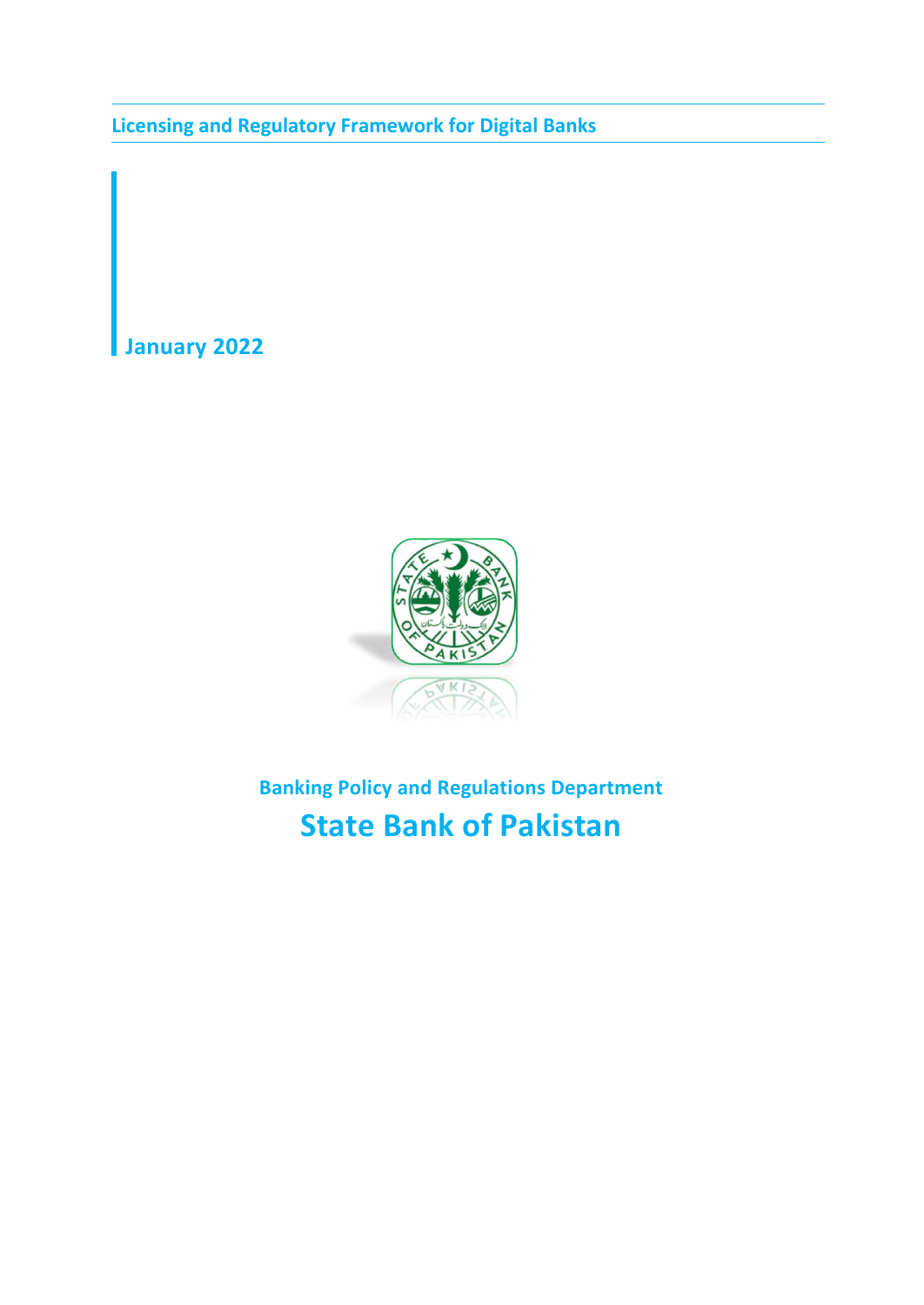## **The Team**

| <b>Name</b>                      | <b>Designation</b>                             | <b>Contact</b>         |  |  |
|----------------------------------|------------------------------------------------|------------------------|--|--|
| <b>Mr. Arshad Mehmood Bhatti</b> | <b>Executive Director</b>                      |                        |  |  |
|                                  | Banking Policy and Regulations Group           |                        |  |  |
| Mr. Muhammad Akhtar Javed        | <b>Director</b>                                |                        |  |  |
|                                  | Banking Policy and Regulations Department      |                        |  |  |
|                                  | <b>Senior Joint Director</b>                   |                        |  |  |
| <b>Mr. Tahir Naeem</b>           | Regulations<br>Policy<br><b>Banking</b><br>and | tahir.naeem@sbp.org.pk |  |  |
|                                  | Department                                     |                        |  |  |
|                                  | <b>Joint Director</b>                          | nadeem1@sbp.org.pk     |  |  |
| Mr. Nadeem                       | Policy<br>Regulations<br><b>Banking</b><br>and |                        |  |  |
|                                  | Department                                     |                        |  |  |

*In addition to the core team mentioned above, State Bank of Pakistan especially acknowledges the feedback and input received from internal stakeholders and industry experts during the extensive consultative process.*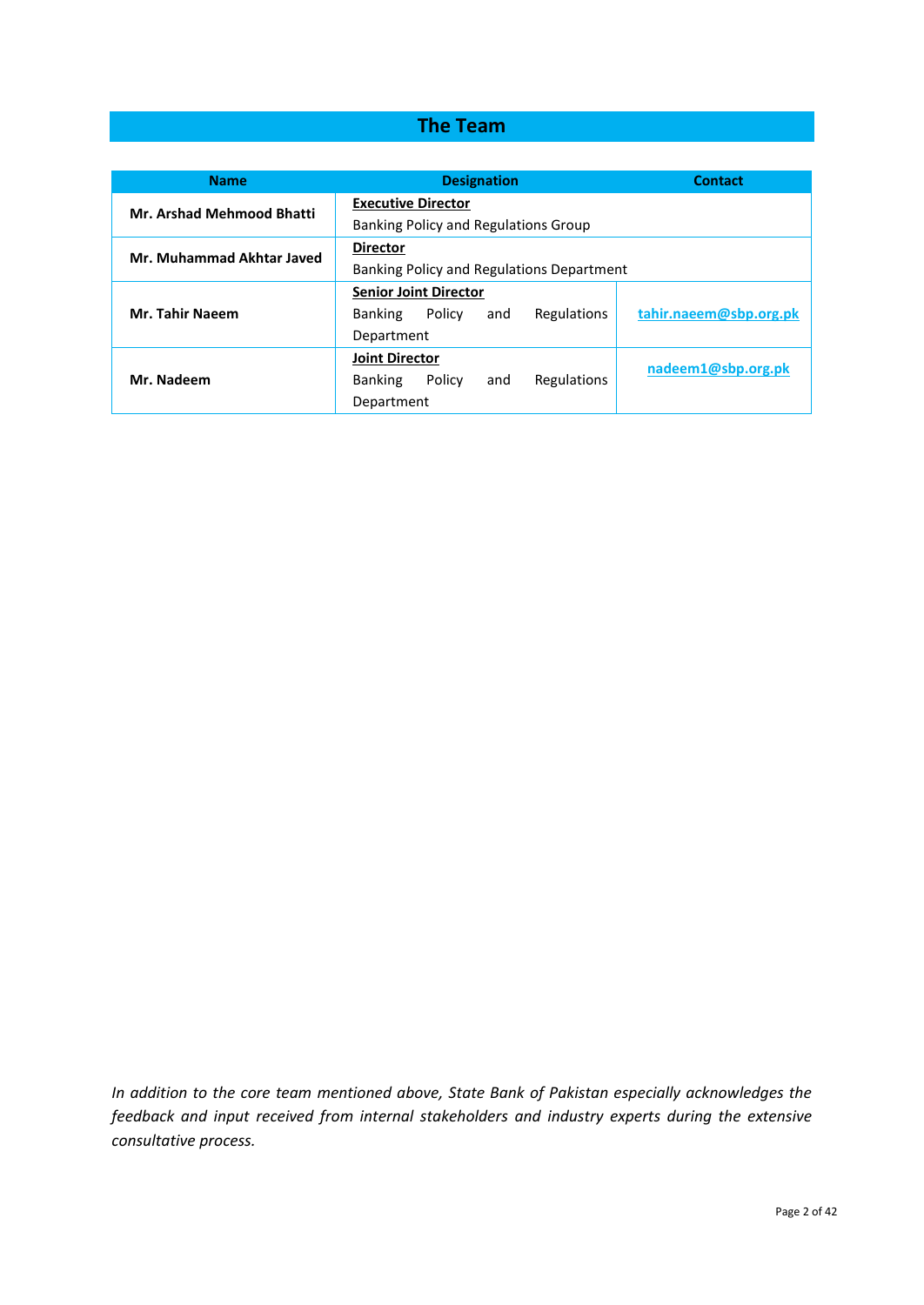| <b>Contents</b>      |                                                                                                       |    |  |  |
|----------------------|-------------------------------------------------------------------------------------------------------|----|--|--|
| <b>Acronyms</b><br>5 |                                                                                                       |    |  |  |
|                      | <b>Overview</b>                                                                                       | 6  |  |  |
|                      | Part A - Licensing Framework for Digital Banks                                                        | 7  |  |  |
|                      | <b>Section I: Interpretations</b>                                                                     | 7  |  |  |
|                      | <b>Section II: General Provisions</b>                                                                 | 7  |  |  |
| 1.                   | Applicability of Commercial Bank Licensing Requirements                                               | 7  |  |  |
| 2.                   | <b>Types of Licenses</b>                                                                              | 7  |  |  |
| 3.                   | Suspension or Revocation of Approval or Cancellation of License                                       | 7  |  |  |
| 4.                   | <b>Digital Bank Sponsors</b>                                                                          | 8  |  |  |
|                      | Section III: Application Process, Licensing Stages and Requirements for Digital Retail Bank           | 8  |  |  |
| 5.                   | <b>Pre-Application Stage</b>                                                                          | 8  |  |  |
| 6.                   | Application Stage and Documentation / Information Requirements                                        | 9  |  |  |
| 7.                   | No Objection Certificate                                                                              | 10 |  |  |
|                      | 8. In-Principle Approval                                                                              | 10 |  |  |
|                      | 9. Operational Readiness                                                                              | 10 |  |  |
|                      | 10. Pilot Stage under Restricted License                                                              | 11 |  |  |
|                      | 11. Commencement of Commercial Operations                                                             | 11 |  |  |
|                      | 12. Additional Requirements for Digital Bank Subsidiary of a Traditional Bank                         | 12 |  |  |
|                      | 13. Additional Requirements for Sponsors of MFBs and EMIs Applying for Digital Retail Bank<br>License | 13 |  |  |
|                      | 14. Additional Requirements for Transformation of EMI into Digital Retail Bank                        | 13 |  |  |
|                      | 15. Acquisition by Digital Banks of any Existing Business or Assets                                   | 15 |  |  |
|                      | Section IV: Application Process, Licensing Stages and Requirements for Digital Full Bank              | 15 |  |  |
|                      | 16. Application Stage and Documentation / Information Requirements                                    | 15 |  |  |
|                      | Part B: Regulatory Framework for Digital Banks                                                        | 17 |  |  |
| 1.                   | Applicability of Commercial Bank Regulatory Requirements                                              | 17 |  |  |
| 2.                   | <b>Cancellation of License</b>                                                                        | 17 |  |  |
| 3.                   | Interpretations                                                                                       | 17 |  |  |
| 4.                   | Minimum Capital Requirements                                                                          | 20 |  |  |
| 5.                   | Permissible Customer Segments                                                                         | 20 |  |  |
| 6.                   | <b>Ongoing Requirements during Pilot Stage</b>                                                        | 20 |  |  |
| 7.                   | Ongoing Requirements during Transition Phase for Digital Retail Bank                                  | 21 |  |  |
| 8.                   | Ongoing Requirements during Progression Phase for Digital Full Bank                                   | 23 |  |  |
| 9.                   | Other Transition, Progression and Subsequent Business Requirements                                    | 24 |  |  |
|                      | 10. Fit and Proper Test of Sponsors, Board and CEO                                                    | 24 |  |  |
|                      | 11. Constitution of the Board of Directors                                                            | 24 |  |  |
|                      | 12. Minimum Set of Board's Competencies                                                               | 25 |  |  |
|                      | 13. Orientation of the Board of Directors                                                             | 25 |  |  |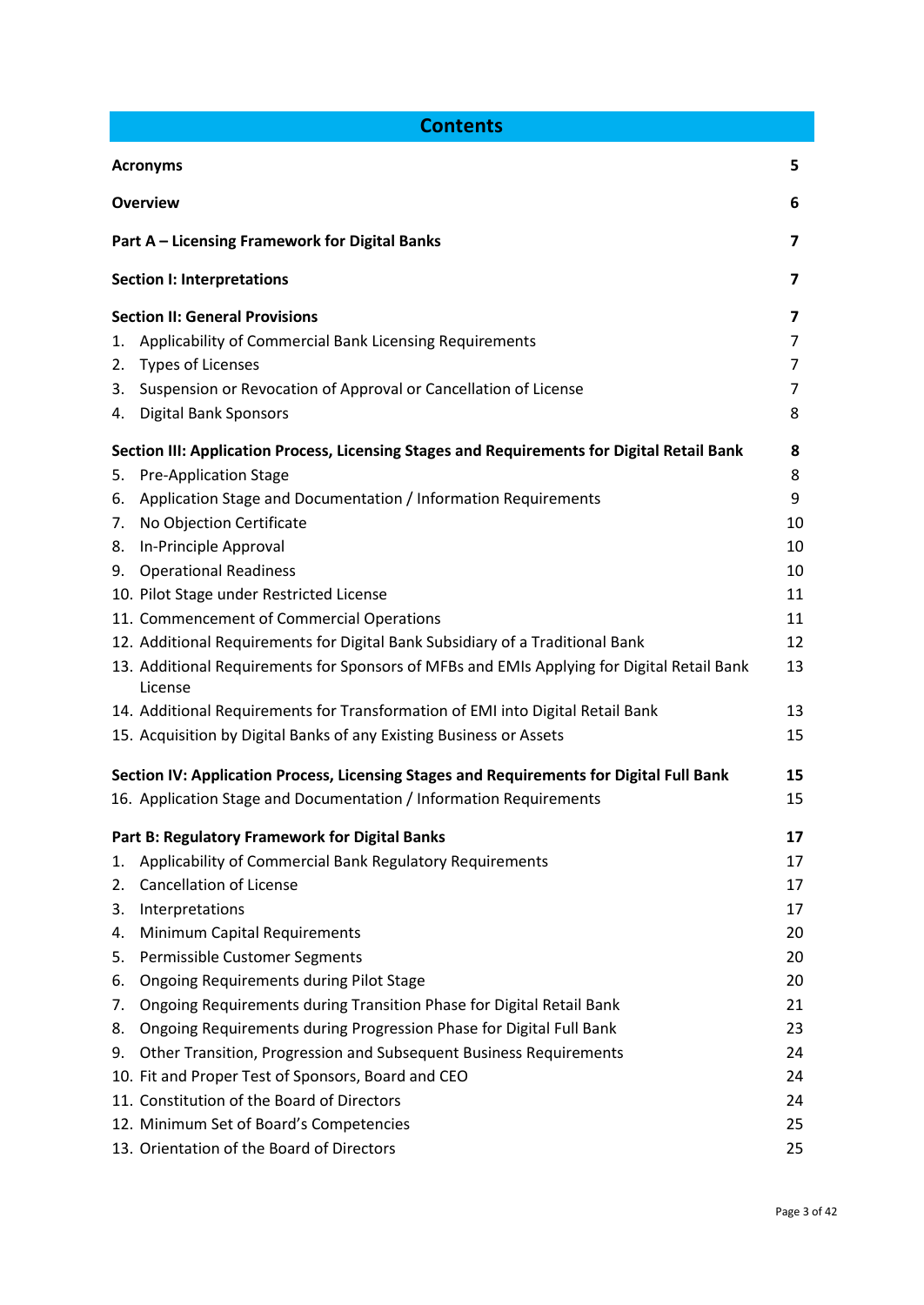| 14. Minimum Competencies of Chief Executive Officer                                         | 25 |  |
|---------------------------------------------------------------------------------------------|----|--|
| 15. Corporate Governance Requirements                                                       | 26 |  |
| 16. Sponsor Shareholding                                                                    | 26 |  |
| 17. Capital Adequacy Ratio                                                                  | 26 |  |
| 18. Liquidity and Leverage Requirements                                                     | 26 |  |
| 19. Deposit Protection                                                                      | 27 |  |
| 20. Exit Plan                                                                               | 27 |  |
| 21. Distribution Channels/ Customer Access Points                                           | 28 |  |
| 22. Resource Sharing                                                                        | 28 |  |
| 23. Parent Bank Oversight                                                                   | 29 |  |
| 24. Requirements in Risk, Compliance and Certain Operating Model Domains                    | 29 |  |
| <b>Appendices:</b>                                                                          |    |  |
| Appendix A: Summary of Important Business Rules Pertaining to Pilot Operations, Transition/ | 31 |  |
| Progression Phase and Beyond for Digital Banks                                              |    |  |
| Appendix B-1: Documentation / Information for Digital Retail Bank License Application       | 34 |  |
| Appendix B-2: Documentation / Information for Digital Full Bank License Application         | 36 |  |
| Appendix C: Components in the Feasibility Study, Business and Enablement Plan               | 38 |  |
| Appendix D-1: Format for Guarantee during Phased MCR                                        |    |  |
| Appendix D-2: Format for Sponsors' Undertaking                                              | 41 |  |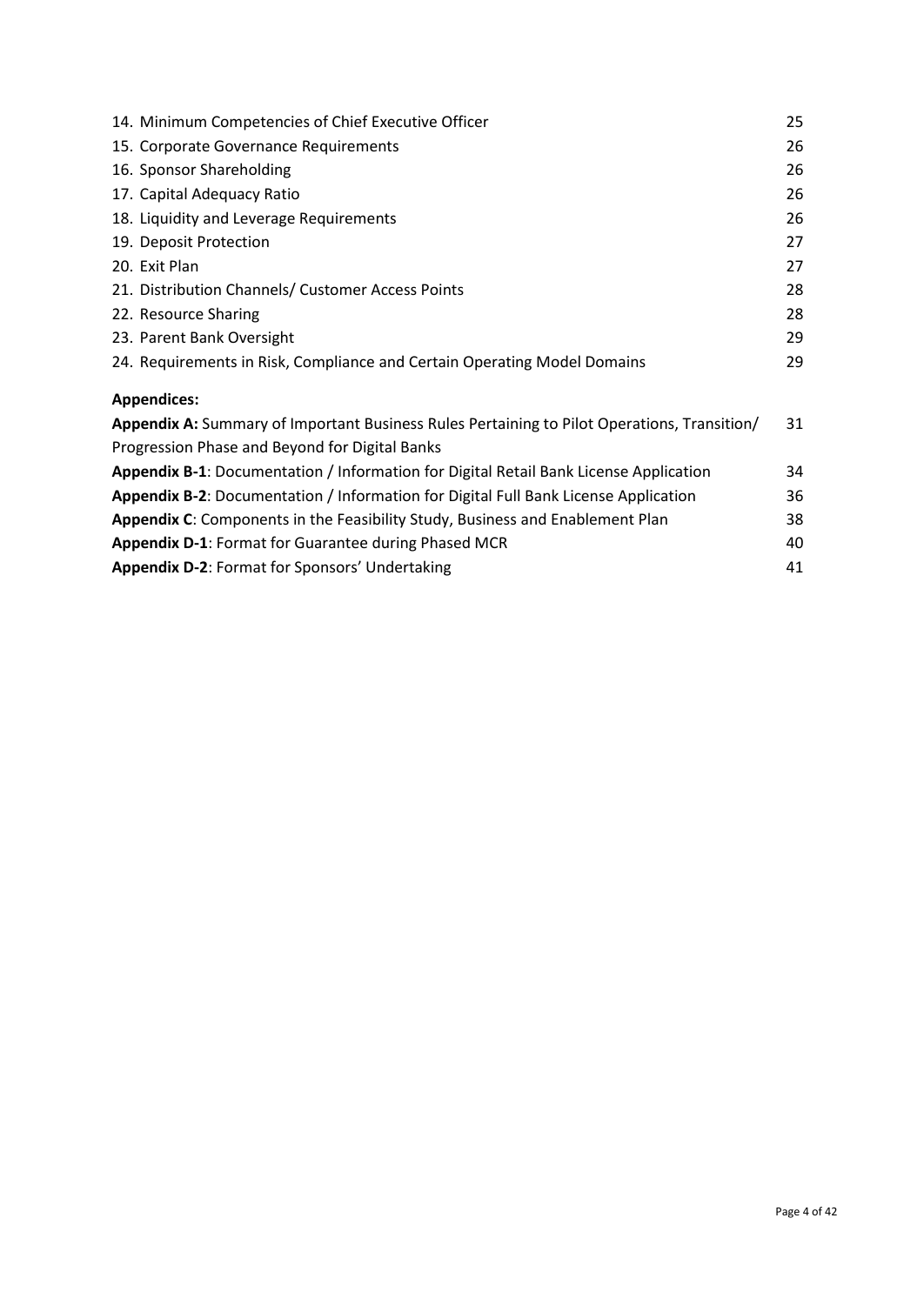# **Acronyms**

| AI/ML<br>Artificial Intelligence/ Machine Learning<br>API<br>Application Programming Interface<br><b>Automated Teller Machine</b><br><b>ATM</b><br>BB<br><b>Branchless Banking</b><br><b>BCO</b><br>Banking Companies Ordinance, 1962<br><b>BPRD</b><br>Banking Policy & Regulations Department<br><b>Board of Directors</b><br>Board<br><b>CAR</b><br>Capital Adequacy Ratio<br><b>Capital Conservation Buffer</b><br>CCB<br>CDD.<br><b>Customer Due Diligence</b><br>Cash and/ or Cheque Deposit Machine<br><b>CDM</b><br><b>Chief Executive Officer</b><br><b>CEO</b><br>CET1<br>Common Equity Tier 1<br><b>Computerized National Identity Card</b><br><b>CNIC</b><br><b>Customer Risk Profiling</b><br><b>CRP</b><br>DFB<br>Digital Full Bank<br><b>DFS</b><br>Digital Financial Services or Solutions<br><b>DPC</b><br><b>Deposit Protection Corporation</b><br>Digital Retail Bank<br><b>DRB</b><br>Deferred Tax Liability<br>DTL<br><b>Electronic Know Your Customer</b><br>e-KYC<br><b>Electronic Money Institution</b><br>EMI<br><b>FPT</b><br>Fit and Proper Test<br>G <sub>2</sub> P<br>Government-to-Person<br>IA<br><b>Intelligent Automation</b><br><b>ICAAP</b><br><b>Internal Capital Adequacy Assessment Process</b><br>ICT<br><b>Information Communication Technology</b><br>IPA.<br>In-Principle Approval<br>Know Your Customer<br><b>KYC</b><br>Minimum Capital Requirement<br><b>MCR</b><br>Microfinance Bank<br><b>MFB</b><br>N/A<br>Not Applicable<br><b>NOC</b><br>No Objection Certificate<br>Person-to-Government<br>P <sub>2</sub> G<br>PRs<br><b>Prudential Regulations</b><br><b>PSX</b><br>Pakistan Stock Exchange<br>Payment System Operator/ Payment Service Provider<br>PSO/PSP<br><b>Robotic Process Automation</b><br><b>RPA</b><br><b>RWA</b><br><b>Risk Weighted Assets</b><br><b>State Bank of Pakistan</b><br><b>SBP</b><br>Securities & Exchange Commission of Pakistan<br><b>SECP</b><br><b>Small and Medium Enterprises</b><br><b>SMEs</b> | ADR | Advances to Deposits Ratio |
|--------------------------------------------------------------------------------------------------------------------------------------------------------------------------------------------------------------------------------------------------------------------------------------------------------------------------------------------------------------------------------------------------------------------------------------------------------------------------------------------------------------------------------------------------------------------------------------------------------------------------------------------------------------------------------------------------------------------------------------------------------------------------------------------------------------------------------------------------------------------------------------------------------------------------------------------------------------------------------------------------------------------------------------------------------------------------------------------------------------------------------------------------------------------------------------------------------------------------------------------------------------------------------------------------------------------------------------------------------------------------------------------------------------------------------------------------------------------------------------------------------------------------------------------------------------------------------------------------------------------------------------------------------------------------------------------------------------------------------------------------------------------------------------------------------------------------------------------------------------------------------------------------------------------------------------------------------------------------------------|-----|----------------------------|
|                                                                                                                                                                                                                                                                                                                                                                                                                                                                                                                                                                                                                                                                                                                                                                                                                                                                                                                                                                                                                                                                                                                                                                                                                                                                                                                                                                                                                                                                                                                                                                                                                                                                                                                                                                                                                                                                                                                                                                                      |     |                            |
|                                                                                                                                                                                                                                                                                                                                                                                                                                                                                                                                                                                                                                                                                                                                                                                                                                                                                                                                                                                                                                                                                                                                                                                                                                                                                                                                                                                                                                                                                                                                                                                                                                                                                                                                                                                                                                                                                                                                                                                      |     |                            |
|                                                                                                                                                                                                                                                                                                                                                                                                                                                                                                                                                                                                                                                                                                                                                                                                                                                                                                                                                                                                                                                                                                                                                                                                                                                                                                                                                                                                                                                                                                                                                                                                                                                                                                                                                                                                                                                                                                                                                                                      |     |                            |
|                                                                                                                                                                                                                                                                                                                                                                                                                                                                                                                                                                                                                                                                                                                                                                                                                                                                                                                                                                                                                                                                                                                                                                                                                                                                                                                                                                                                                                                                                                                                                                                                                                                                                                                                                                                                                                                                                                                                                                                      |     |                            |
|                                                                                                                                                                                                                                                                                                                                                                                                                                                                                                                                                                                                                                                                                                                                                                                                                                                                                                                                                                                                                                                                                                                                                                                                                                                                                                                                                                                                                                                                                                                                                                                                                                                                                                                                                                                                                                                                                                                                                                                      |     |                            |
|                                                                                                                                                                                                                                                                                                                                                                                                                                                                                                                                                                                                                                                                                                                                                                                                                                                                                                                                                                                                                                                                                                                                                                                                                                                                                                                                                                                                                                                                                                                                                                                                                                                                                                                                                                                                                                                                                                                                                                                      |     |                            |
|                                                                                                                                                                                                                                                                                                                                                                                                                                                                                                                                                                                                                                                                                                                                                                                                                                                                                                                                                                                                                                                                                                                                                                                                                                                                                                                                                                                                                                                                                                                                                                                                                                                                                                                                                                                                                                                                                                                                                                                      |     |                            |
|                                                                                                                                                                                                                                                                                                                                                                                                                                                                                                                                                                                                                                                                                                                                                                                                                                                                                                                                                                                                                                                                                                                                                                                                                                                                                                                                                                                                                                                                                                                                                                                                                                                                                                                                                                                                                                                                                                                                                                                      |     |                            |
|                                                                                                                                                                                                                                                                                                                                                                                                                                                                                                                                                                                                                                                                                                                                                                                                                                                                                                                                                                                                                                                                                                                                                                                                                                                                                                                                                                                                                                                                                                                                                                                                                                                                                                                                                                                                                                                                                                                                                                                      |     |                            |
|                                                                                                                                                                                                                                                                                                                                                                                                                                                                                                                                                                                                                                                                                                                                                                                                                                                                                                                                                                                                                                                                                                                                                                                                                                                                                                                                                                                                                                                                                                                                                                                                                                                                                                                                                                                                                                                                                                                                                                                      |     |                            |
|                                                                                                                                                                                                                                                                                                                                                                                                                                                                                                                                                                                                                                                                                                                                                                                                                                                                                                                                                                                                                                                                                                                                                                                                                                                                                                                                                                                                                                                                                                                                                                                                                                                                                                                                                                                                                                                                                                                                                                                      |     |                            |
|                                                                                                                                                                                                                                                                                                                                                                                                                                                                                                                                                                                                                                                                                                                                                                                                                                                                                                                                                                                                                                                                                                                                                                                                                                                                                                                                                                                                                                                                                                                                                                                                                                                                                                                                                                                                                                                                                                                                                                                      |     |                            |
|                                                                                                                                                                                                                                                                                                                                                                                                                                                                                                                                                                                                                                                                                                                                                                                                                                                                                                                                                                                                                                                                                                                                                                                                                                                                                                                                                                                                                                                                                                                                                                                                                                                                                                                                                                                                                                                                                                                                                                                      |     |                            |
|                                                                                                                                                                                                                                                                                                                                                                                                                                                                                                                                                                                                                                                                                                                                                                                                                                                                                                                                                                                                                                                                                                                                                                                                                                                                                                                                                                                                                                                                                                                                                                                                                                                                                                                                                                                                                                                                                                                                                                                      |     |                            |
|                                                                                                                                                                                                                                                                                                                                                                                                                                                                                                                                                                                                                                                                                                                                                                                                                                                                                                                                                                                                                                                                                                                                                                                                                                                                                                                                                                                                                                                                                                                                                                                                                                                                                                                                                                                                                                                                                                                                                                                      |     |                            |
|                                                                                                                                                                                                                                                                                                                                                                                                                                                                                                                                                                                                                                                                                                                                                                                                                                                                                                                                                                                                                                                                                                                                                                                                                                                                                                                                                                                                                                                                                                                                                                                                                                                                                                                                                                                                                                                                                                                                                                                      |     |                            |
|                                                                                                                                                                                                                                                                                                                                                                                                                                                                                                                                                                                                                                                                                                                                                                                                                                                                                                                                                                                                                                                                                                                                                                                                                                                                                                                                                                                                                                                                                                                                                                                                                                                                                                                                                                                                                                                                                                                                                                                      |     |                            |
|                                                                                                                                                                                                                                                                                                                                                                                                                                                                                                                                                                                                                                                                                                                                                                                                                                                                                                                                                                                                                                                                                                                                                                                                                                                                                                                                                                                                                                                                                                                                                                                                                                                                                                                                                                                                                                                                                                                                                                                      |     |                            |
|                                                                                                                                                                                                                                                                                                                                                                                                                                                                                                                                                                                                                                                                                                                                                                                                                                                                                                                                                                                                                                                                                                                                                                                                                                                                                                                                                                                                                                                                                                                                                                                                                                                                                                                                                                                                                                                                                                                                                                                      |     |                            |
|                                                                                                                                                                                                                                                                                                                                                                                                                                                                                                                                                                                                                                                                                                                                                                                                                                                                                                                                                                                                                                                                                                                                                                                                                                                                                                                                                                                                                                                                                                                                                                                                                                                                                                                                                                                                                                                                                                                                                                                      |     |                            |
|                                                                                                                                                                                                                                                                                                                                                                                                                                                                                                                                                                                                                                                                                                                                                                                                                                                                                                                                                                                                                                                                                                                                                                                                                                                                                                                                                                                                                                                                                                                                                                                                                                                                                                                                                                                                                                                                                                                                                                                      |     |                            |
|                                                                                                                                                                                                                                                                                                                                                                                                                                                                                                                                                                                                                                                                                                                                                                                                                                                                                                                                                                                                                                                                                                                                                                                                                                                                                                                                                                                                                                                                                                                                                                                                                                                                                                                                                                                                                                                                                                                                                                                      |     |                            |
|                                                                                                                                                                                                                                                                                                                                                                                                                                                                                                                                                                                                                                                                                                                                                                                                                                                                                                                                                                                                                                                                                                                                                                                                                                                                                                                                                                                                                                                                                                                                                                                                                                                                                                                                                                                                                                                                                                                                                                                      |     |                            |
|                                                                                                                                                                                                                                                                                                                                                                                                                                                                                                                                                                                                                                                                                                                                                                                                                                                                                                                                                                                                                                                                                                                                                                                                                                                                                                                                                                                                                                                                                                                                                                                                                                                                                                                                                                                                                                                                                                                                                                                      |     |                            |
|                                                                                                                                                                                                                                                                                                                                                                                                                                                                                                                                                                                                                                                                                                                                                                                                                                                                                                                                                                                                                                                                                                                                                                                                                                                                                                                                                                                                                                                                                                                                                                                                                                                                                                                                                                                                                                                                                                                                                                                      |     |                            |
|                                                                                                                                                                                                                                                                                                                                                                                                                                                                                                                                                                                                                                                                                                                                                                                                                                                                                                                                                                                                                                                                                                                                                                                                                                                                                                                                                                                                                                                                                                                                                                                                                                                                                                                                                                                                                                                                                                                                                                                      |     |                            |
|                                                                                                                                                                                                                                                                                                                                                                                                                                                                                                                                                                                                                                                                                                                                                                                                                                                                                                                                                                                                                                                                                                                                                                                                                                                                                                                                                                                                                                                                                                                                                                                                                                                                                                                                                                                                                                                                                                                                                                                      |     |                            |
|                                                                                                                                                                                                                                                                                                                                                                                                                                                                                                                                                                                                                                                                                                                                                                                                                                                                                                                                                                                                                                                                                                                                                                                                                                                                                                                                                                                                                                                                                                                                                                                                                                                                                                                                                                                                                                                                                                                                                                                      |     |                            |
|                                                                                                                                                                                                                                                                                                                                                                                                                                                                                                                                                                                                                                                                                                                                                                                                                                                                                                                                                                                                                                                                                                                                                                                                                                                                                                                                                                                                                                                                                                                                                                                                                                                                                                                                                                                                                                                                                                                                                                                      |     |                            |
|                                                                                                                                                                                                                                                                                                                                                                                                                                                                                                                                                                                                                                                                                                                                                                                                                                                                                                                                                                                                                                                                                                                                                                                                                                                                                                                                                                                                                                                                                                                                                                                                                                                                                                                                                                                                                                                                                                                                                                                      |     |                            |
|                                                                                                                                                                                                                                                                                                                                                                                                                                                                                                                                                                                                                                                                                                                                                                                                                                                                                                                                                                                                                                                                                                                                                                                                                                                                                                                                                                                                                                                                                                                                                                                                                                                                                                                                                                                                                                                                                                                                                                                      |     |                            |
|                                                                                                                                                                                                                                                                                                                                                                                                                                                                                                                                                                                                                                                                                                                                                                                                                                                                                                                                                                                                                                                                                                                                                                                                                                                                                                                                                                                                                                                                                                                                                                                                                                                                                                                                                                                                                                                                                                                                                                                      |     |                            |
|                                                                                                                                                                                                                                                                                                                                                                                                                                                                                                                                                                                                                                                                                                                                                                                                                                                                                                                                                                                                                                                                                                                                                                                                                                                                                                                                                                                                                                                                                                                                                                                                                                                                                                                                                                                                                                                                                                                                                                                      |     |                            |
|                                                                                                                                                                                                                                                                                                                                                                                                                                                                                                                                                                                                                                                                                                                                                                                                                                                                                                                                                                                                                                                                                                                                                                                                                                                                                                                                                                                                                                                                                                                                                                                                                                                                                                                                                                                                                                                                                                                                                                                      |     |                            |
|                                                                                                                                                                                                                                                                                                                                                                                                                                                                                                                                                                                                                                                                                                                                                                                                                                                                                                                                                                                                                                                                                                                                                                                                                                                                                                                                                                                                                                                                                                                                                                                                                                                                                                                                                                                                                                                                                                                                                                                      |     |                            |
|                                                                                                                                                                                                                                                                                                                                                                                                                                                                                                                                                                                                                                                                                                                                                                                                                                                                                                                                                                                                                                                                                                                                                                                                                                                                                                                                                                                                                                                                                                                                                                                                                                                                                                                                                                                                                                                                                                                                                                                      |     |                            |
|                                                                                                                                                                                                                                                                                                                                                                                                                                                                                                                                                                                                                                                                                                                                                                                                                                                                                                                                                                                                                                                                                                                                                                                                                                                                                                                                                                                                                                                                                                                                                                                                                                                                                                                                                                                                                                                                                                                                                                                      |     |                            |
|                                                                                                                                                                                                                                                                                                                                                                                                                                                                                                                                                                                                                                                                                                                                                                                                                                                                                                                                                                                                                                                                                                                                                                                                                                                                                                                                                                                                                                                                                                                                                                                                                                                                                                                                                                                                                                                                                                                                                                                      |     |                            |
|                                                                                                                                                                                                                                                                                                                                                                                                                                                                                                                                                                                                                                                                                                                                                                                                                                                                                                                                                                                                                                                                                                                                                                                                                                                                                                                                                                                                                                                                                                                                                                                                                                                                                                                                                                                                                                                                                                                                                                                      |     |                            |
|                                                                                                                                                                                                                                                                                                                                                                                                                                                                                                                                                                                                                                                                                                                                                                                                                                                                                                                                                                                                                                                                                                                                                                                                                                                                                                                                                                                                                                                                                                                                                                                                                                                                                                                                                                                                                                                                                                                                                                                      |     |                            |
|                                                                                                                                                                                                                                                                                                                                                                                                                                                                                                                                                                                                                                                                                                                                                                                                                                                                                                                                                                                                                                                                                                                                                                                                                                                                                                                                                                                                                                                                                                                                                                                                                                                                                                                                                                                                                                                                                                                                                                                      |     |                            |
|                                                                                                                                                                                                                                                                                                                                                                                                                                                                                                                                                                                                                                                                                                                                                                                                                                                                                                                                                                                                                                                                                                                                                                                                                                                                                                                                                                                                                                                                                                                                                                                                                                                                                                                                                                                                                                                                                                                                                                                      |     |                            |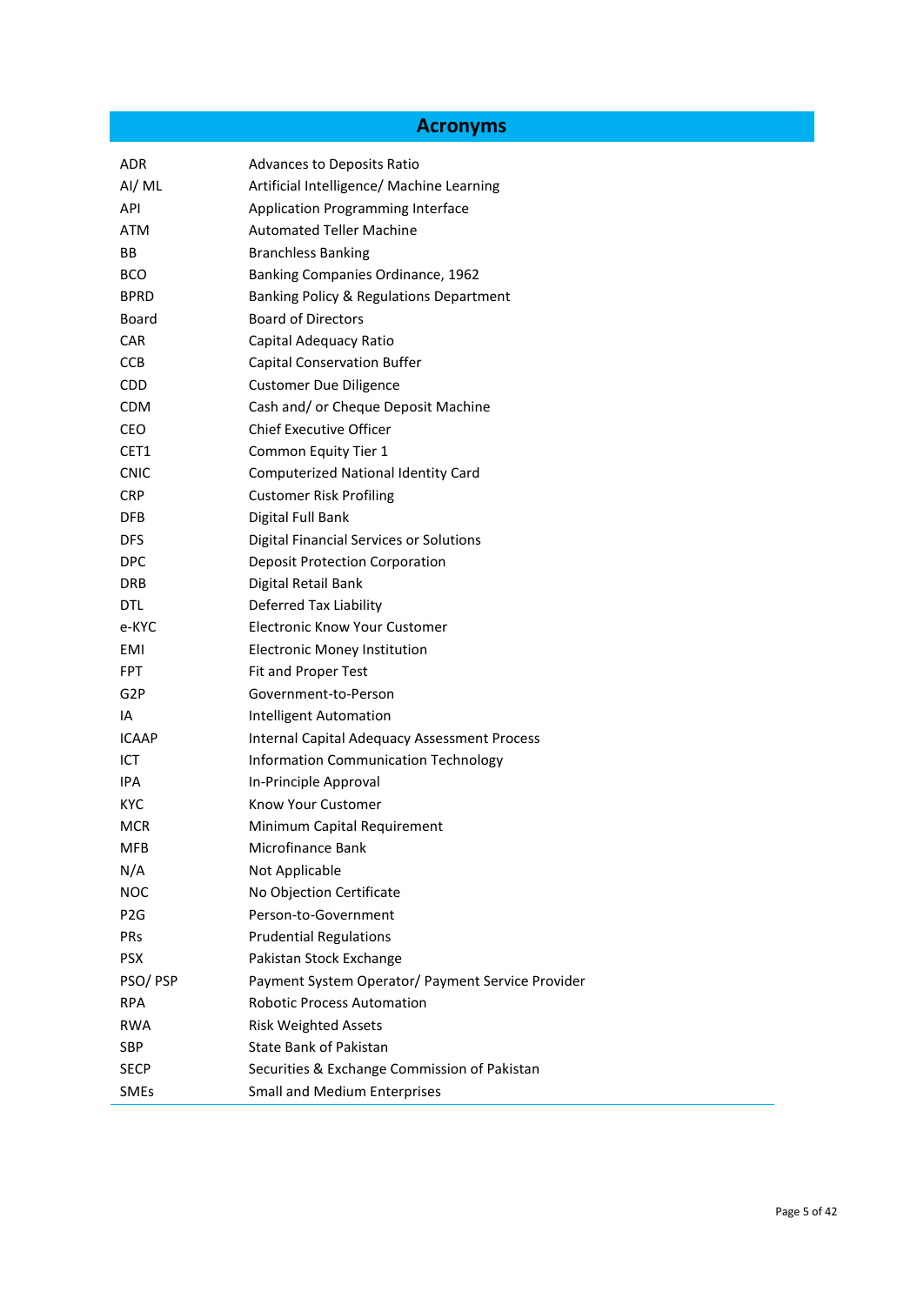## **Overview**

- 1.1 The Framework provides a licensing and regulatory regime for applicants desirous of setting up digital banks in Pakistan and has following key purposes:
	- a) To prescribe different types of digital banks, their licenses and constitution models that may be pursued by the applicants;
	- b) To set out minimum requirements for digital banks compliance of which need to be demonstrated by the applicants and digital banks;
	- c) To outline minimum eligibility criteria and competencies for sponsors, directors (including sponsor directors) and Chief Executive Officer (CEO) of a digital bank;
	- d) To provide minimum set of documentation and information to be submitted with digital bank license applications and stipulations in relation thereto;
	- e) To communicate digital bank licensing stages, process and timelines, together with minimum documentation and/ or information requirements for each stage;
	- f) To prescribe transition and progression period and associated provisions for digital banks, allowing incremental growth in a risk-controlled manner;
	- g) To provide a set of other minimum business, governance and operating requirements pertaining to digital banks.
- 1.2 Digital banks are required to contribute in delivering the following prime objectives (hereinafter also referred to as Digital Bank Objectives):
	- a) Promote financial inclusion;
	- b) Provide credit access to unserved and underserved;
	- c) Provide affordable/cost effective digital financial services;
	- d) Encourage application of financial technology and innovation in banking;
	- e) Foster new set of customer experience;
	- f) Further develop digital eco-system.
- 1.3 Applicants for the digital bank license and licensed digital banks shall demonstrate compliance with all the relevant provisions of this Framework during the respective licensing stages, transition and progression phase as well as during on-going commercial operations.
- 1.4 The above-mentioned requirements include demonstration by the digital bank that its value proposition is innovative, robust, sustainable and fit for the purpose in terms of contributing to Digital Bank Objectives and addressing the needs of the target customer segments, particularly the retail customer segments.
- 1.5 The Licensing Framework applicable to digital banks issued under Section 27 of the Banking Companies Ordinance, 1962 ("BCO") (as may be amended from time to time) is provided in Part A of this Framework.
- 1.6 The Regulatory Framework applicable to digital banks issued under Section 41 of the BCO (as may be amended from time to time) is provided in Part B of this Framework.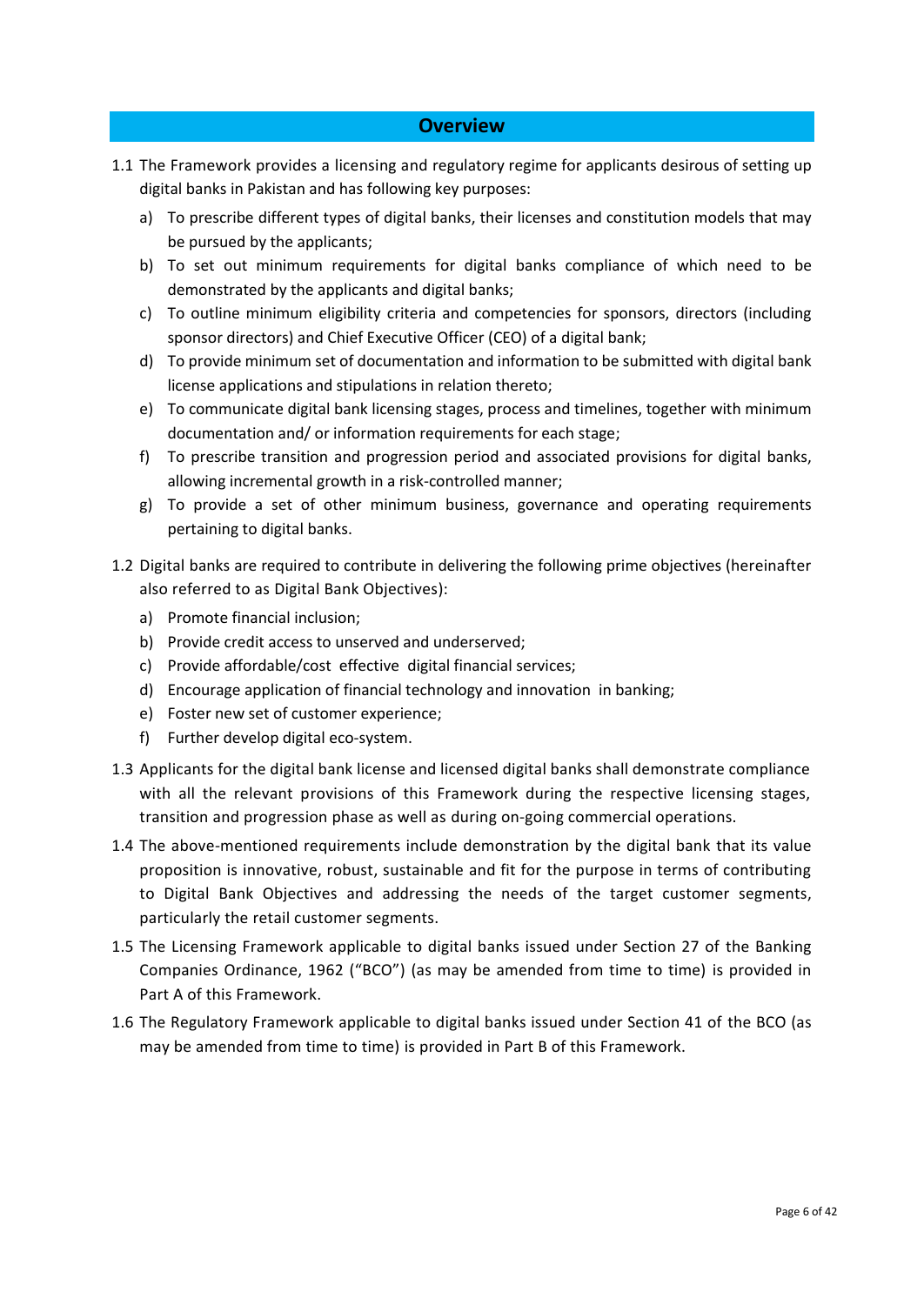## **Part A – Licensing Framework for Digital Banks**

The Licensing Framework of digital banks has been issued under Section 27 of the BCO 1962.

**Section I: Interpretations:**

The terms used in this Licensing Framework shall have the same meaning as attributed in the Regulatory Framework (Part B) for Digital Banks.

**Section II: General Provisions:**

- **1. Applicability of Commercial Bank Licensing Requirements:**
	- 1.1 The licensing requirements applicable to commercial banks, conventional or Islamic, shall continue to apply with respect to the licensing of the conventional and Islamic variants of digital banks respectively, and shall not be deemed to be excluded unless found to be inconsistent with this Framework. In case of any inconsistency, this Framework shall prevail.
	- 1.2 Any reiteration of general licensing requirements applicable to commercial banks is for emphasis and shall not be interpreted to exclude any general licensing requirements, which have not been reiterated.

## **2. Types of Licenses:**

- 2.1 There shall be two types of digital banks:
	- a) Digital Retail Bank (DRB), which may deal with retail customer segments.
	- b) Digital Full Bank (DFB), which may deal with corporate, commercial and retail customer segments.

This framework is primarily designed for setting-up of a new digital bank. However, based on a viable business case and satisfactory Digital Financial Services (DFS) experience, traditional banks/Micro Finance Banks (MFBs) may request SBP for conversion of their institution into a digital bank. In this regard, the applicant bank/MFB shall submit a tenable and comprehensive policy/ transformation plan for its conversion into DRB/ DFB. Nevertheless, the applicant bank/MFBs shall be required to fulfil the prescribed capital requirements during the transition or progression phases.

- 2.2 DRB and DFB licenses may have conventional and Islamic variants. Further, conventional variant of DRB and DFB may also offer Islamic window operations as per existing practice after obtaining specific approval of SBP.
- 2.3 Generally, only a licensed DRB shall be eligible to apply for a DFB license and interested DRBs may apply for DFB license in accordance with clauses 16.1 to 16.7 in Part A. However, SBP may consider direct licensing for DFB as subsidiary of existing banks, licensed by SBP or international banks, subject to fulfillment of minimum capital and other regulatory requirements as prescribed by SBP.
- 2.4 DRBs and DFBs are licensed under Section 27 of the BCO.
- **3. Suspension or Revocation of Approval or Cancellation of License:**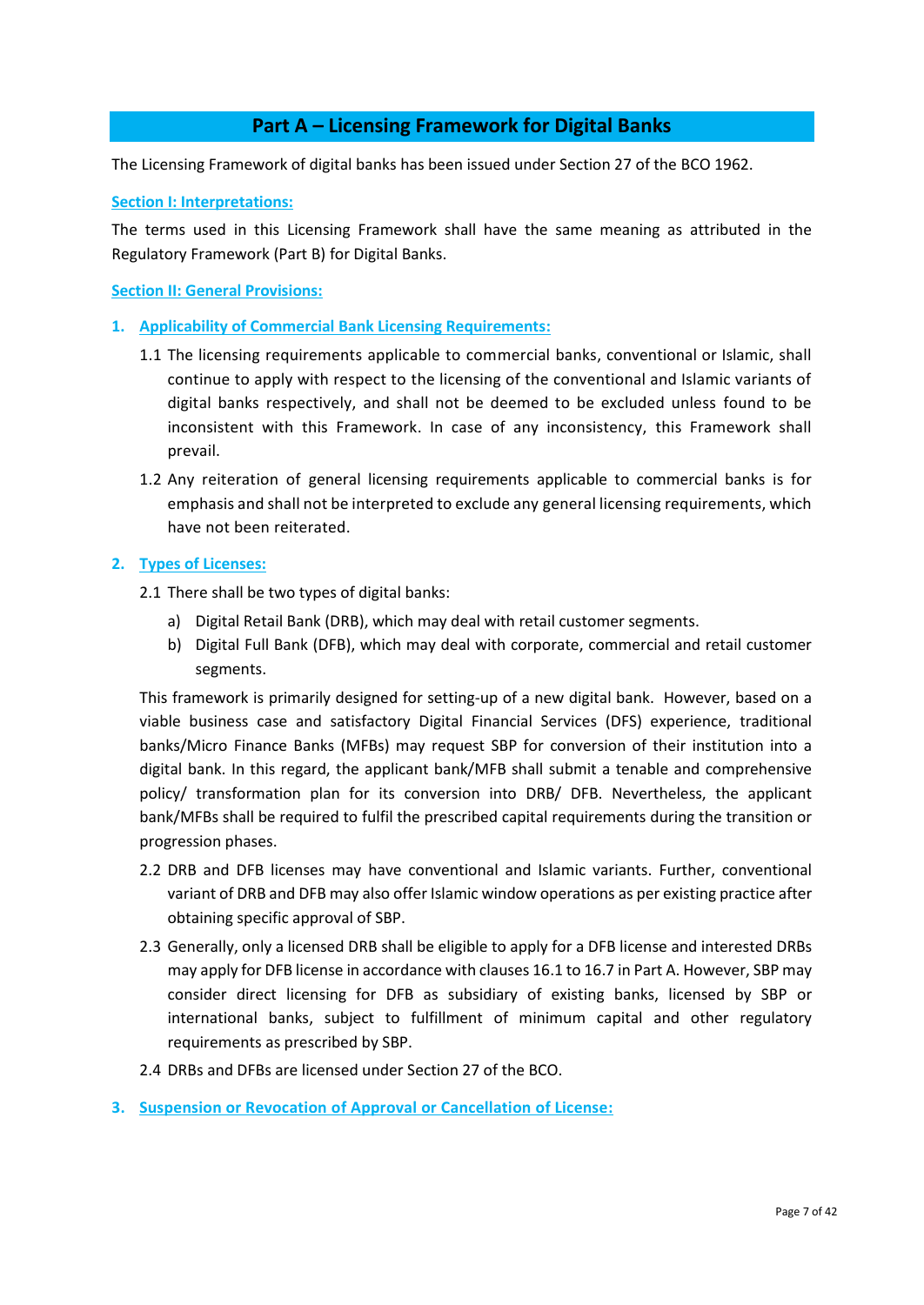- 3.1 SBP may suspend or revoke any approval or cancel any license in case of any failure of the applicant, sponsors or the digital bank to comply wholly or partly with any applicable licensing requirements.
- 3.2 Notwithstanding anything mentioned hereunder, SBP shall have the discretion to either approve or refuse any request received under this Framework.

## **4. Digital Bank Sponsors:**

- 4.1 The following will be eligible to form and seek a license for a proposed digital bank:
	- a) A traditional bank having minimum one-year experience of delivering Digital Financial Services (DFS) in the retail customer segments, may apply either individually or with other equity participants. However, SBP may advise an extended period of experience if the traditional bank's performance is not considered satisfactory by SBP.
	- b) An international bank or international DFS entity having a successful track record of a minimum of three years of delivering DFS in the retail customer segments, may apply either individually or with other equity participants.
	- c) An Electronic Money Institution (EMI) seeking conversion into a digital bank having minimum one-year experience of delivering DFS in the retail customer segments. However, SBP may advise an extended period of experience if the EMI's performance is not considered satisfactory by SBP. Further, pilot phase operation period of an EMI may be counted towards one year operations requirement for an EMI seeking to transform into a digital bank.
	- d) Those holding majority stake in or exercising control over a MFB, EMI, international bank or international DFS entity having a successful track record of a minimum of three years of delivering DFS in the retail customer segments, may apply either individually or with other equity participants.
	- e) Any other person having a minimum of three years of experience in the financial services, financial technology, telecommunication, merchant aggregation technology platforms, Information Communication Technology (ICT), or other pertinent digital or innovative financial and non-financial domains, when applying to form a digital bank with a minimum of 5% equity in the proposed digital bank , either individually or preferably with at least one of the individuals or entities, as the case may be, listed in sub-clause (a), (b) and (d) being a minimum 5% equity participant in the proposed digital bank.
- 4.2 Of the persons or entities mentioned in clause 4.1 (a) and (d), traditional banks or those with majority stake in or exercising control over MFBs and EMIs are encouraged to collaborate with established entity(ies) or investor(s) who can effectively contribute as sponsor(s) in collectively delivering innovative, robust and sustainable digital bank value proposition, when applying for a digital bank license.
- 4.3 A group, as defined under the Prudential Regulations for Corporate/Commercial Banking, already owning one traditional bank shall not be eligible to apply for a digital bank license, except where the digital bank is proposed as a subsidiary of the traditional bank.
- 4.4 For the purpose of clause 4 and its sub clauses, "international DFS entity" shall mean a digital bank, electronic money institution, payment firm or relevant fintech by whatever name called, such as those dealing in payments, remittances and lending, operating outside of Pakistan.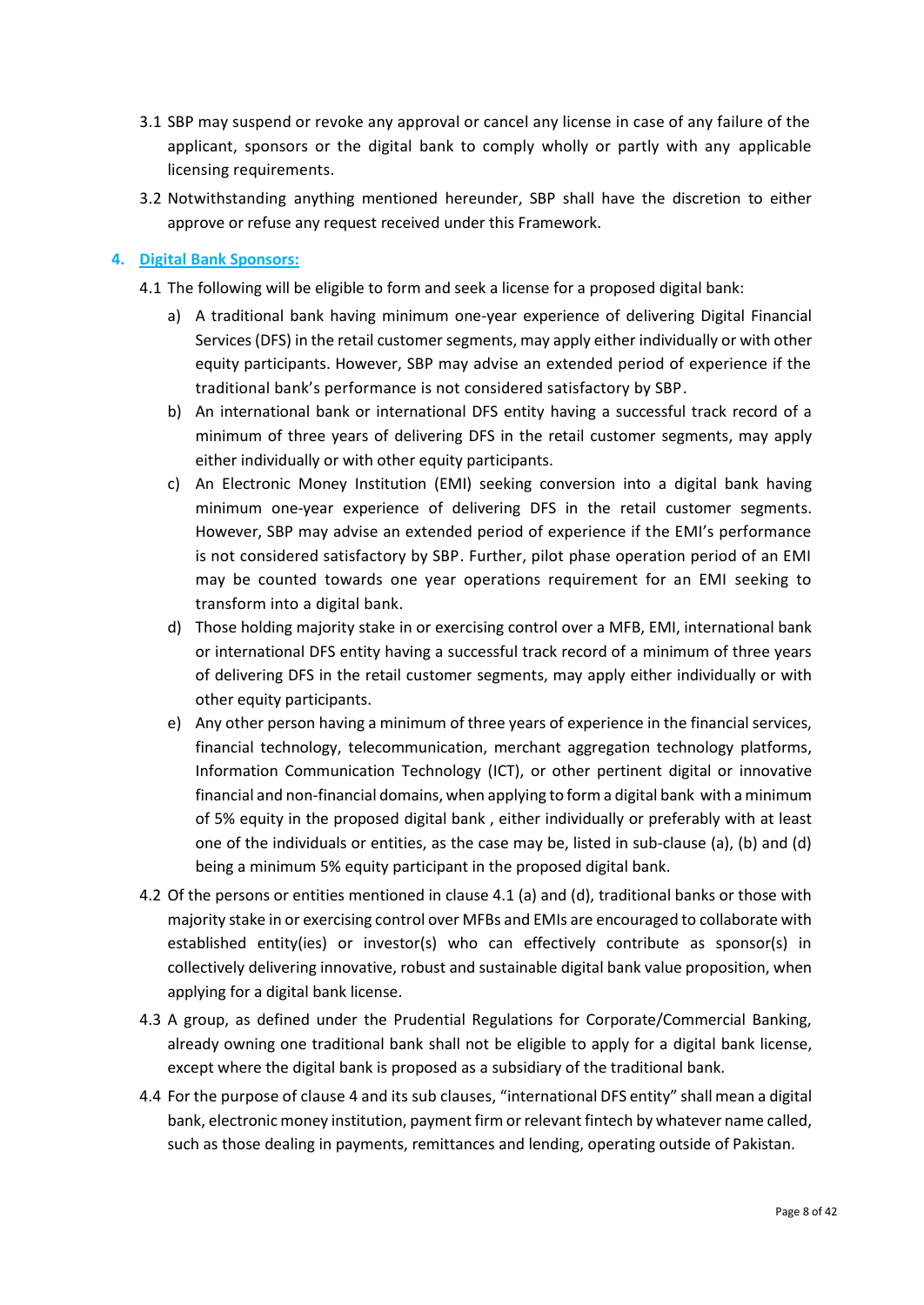## **Section III: Application Process, Licensing Stages and Requirements for Digital Bank:**

## **5. Pre-Application Stage:**

5.1 The applicant may request for consultation and clarification at the following email address prior to submission of application:

## [digitalbanksqueries@sbp.org.pk](mailto:digitalbanksqueries@sbp.org.pk)

- **6. Application Stage and Documentation / Information Requirements:**
	- 6.1 The applicants intending to apply for digital bank's license may submit their requests at the following email address:

## [digitalbanksapplications@sbp.org.pk](mailto:digitalbanksapplications@sbp.org.pk)

- 6.2 The application shall specify whether the application is for conventional or Islamic variant of the DRB.
- 6.3 The application shall be accompanied by all the relevant documentation and information set out in clauses 6.7 to 6.14 below and in Appendix B-1.
- 6.4 The application shall be considered as complete only after all the documents and information required by SBP have been received. Incomplete applications shall not be entertained.
- 6.5 The applicant shall deposit a sum of PKR 1,000,000 (One Million Rupees) as a processing fee along with the application. The fee may be deposited through demand draft, pay order or digital channel and shall be non-refundable, even in case of unsuccessful application.
- 6.6 In case SBP has any concerns pertaining to any part of the application, SBP may give the applicant an opportunity to address those concerns.

## **Feasibility Study, Business and Enablement Plan**

- 6.7 The applicant shall submit comprehensive feasibility study, business and enablement plan including the components listed in Appendix C with the license application.
- 6.8 The business plan shall include detailed financial projections and underlying assumptions, covering a period of at least five years from the commencement of commercial operations. In case the break-even period exceeds five years, the projections shall cover the extended period.
- 6.9 The business plan shall include justifications if the financial projections signify a consistent or rising loss trend without a clear and tenable path to profitability, or indicate a breakeven period exceeding five years from commencement of commercial operations.
- 6.10 A reliance on undue subsidies or financial incentives from the group that creates an unsustainable quicker path to profitability shall be discouraged.

## **Sponsors' Financial Strength and Funding Plans**

6.11 The sponsors shall exhibit strong financial strength in the form of ready and unencumbered sources of funds and liquidity and a viable capital and funding plan to be able to comply with Minimum Capital Requirement (MCR), Capital Adequacy Ratio (CAR) and other capital and liquidity requirements on an on-going basis, with particular regard to the MCR plan as per Regulation 4 of the Regulatory Framework (Part-B) for Digital Banks.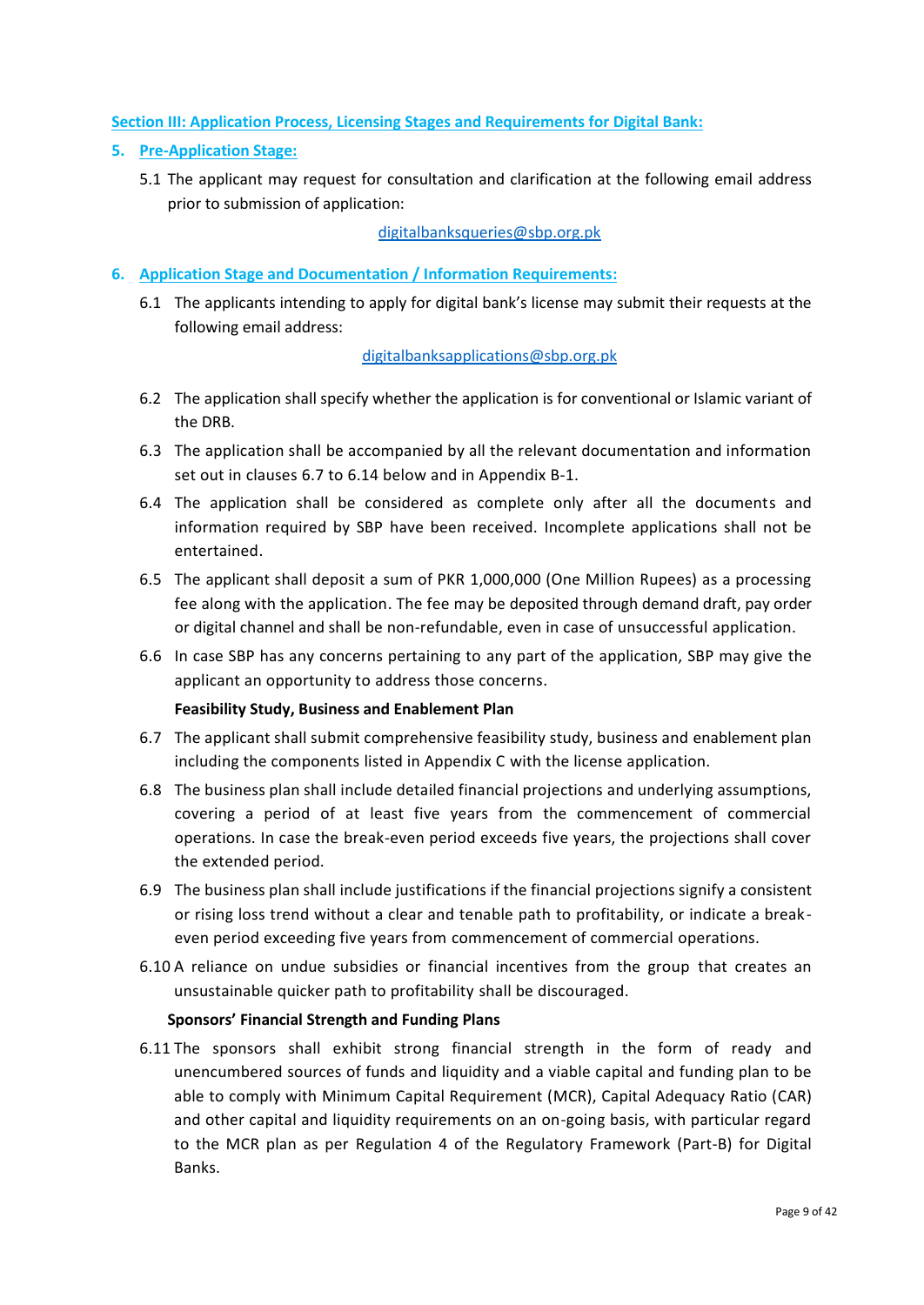- 6.12 SBP shall review the sources of funds, financial standing and credit worthiness of the sponsors, including their ability to raise future capital requirements.
- 6.13 SBP may request clarification regarding the sponsor of proposed DRB, having majority stake in or exercising control over the DRB.

## **Fit and Proper Test**

6.14 FPTs shall be conducted for sponsors, directors, key executives and the CEO in accordance with Regulation 10 of the Regulatory Framework (Part-B) for Digital Banks.

## **7. No Objection Certificate:**

7.1 If the SBP considers the application satisfactory, SBP may issue a No Objection Certificate (NOC), which may be subject to certain terms and conditions and may be used for incorporation of the proposed DRB as a public limited company with Securities and Exchange Commission of Pakistan (SECP).

#### **8. In-Principle Approval (IPA):**

- 8.1 Subsequent to receiving the NOC from SBP, the applicant shall apply to SECP for incorporation of the proposed DRB as a public limited company. The applicant shall establish its principal/registered office in Pakistan.
- 8.2 After incorporation of the company and complying with all the other terms and conditions stated in the NOC, the applicant shall apply to SBP for In-Principle Approval (IPA) within six months of the issuance of NOC.
- 8.3 The application for the IPA shall be accompanied by a certified copy of the incorporation certificate issued by SECP, certified copies of the Memorandum of Association and Articles of Association and any other documentation and/ or information as advised by SBP.
- 8.4 If SBP considers the application satisfactory, SBP may grant an IPA laying out terms and conditions required to be fulfilled prior to the commencement of pilot operations.
- 8.5 IPA shall remain valid for a period of 12 months from the date of its issuance (IPA validity).
- 8.6 The applicant may request SBP for an extension in IPA validity at least two months prior to IPA expiry, together with rationale. SBP may, at its discretion, extend the IPA validity.

#### **9. Operational Readiness:**

- 9.1 Once the applicant attains operational readiness and complies with all the terms and conditions under the IPA including meeting the applicable MCR, it shall apply to SBP within the IPA validity for a restricted license to commence pilot operations.
- 9.2 The application under clause 9.1 above shall include:
	- a) A Board resolution authorising the applicant to apply for the restricted license;
	- b) A detailed report approved by the Board demonstrating operational readiness, supported by adequate documentation evidencing such readiness, including in the areas of governance, organisational structure, process and technology pertaining to business, operations, risk, compliance, consumer protection, business continuity and cyber security;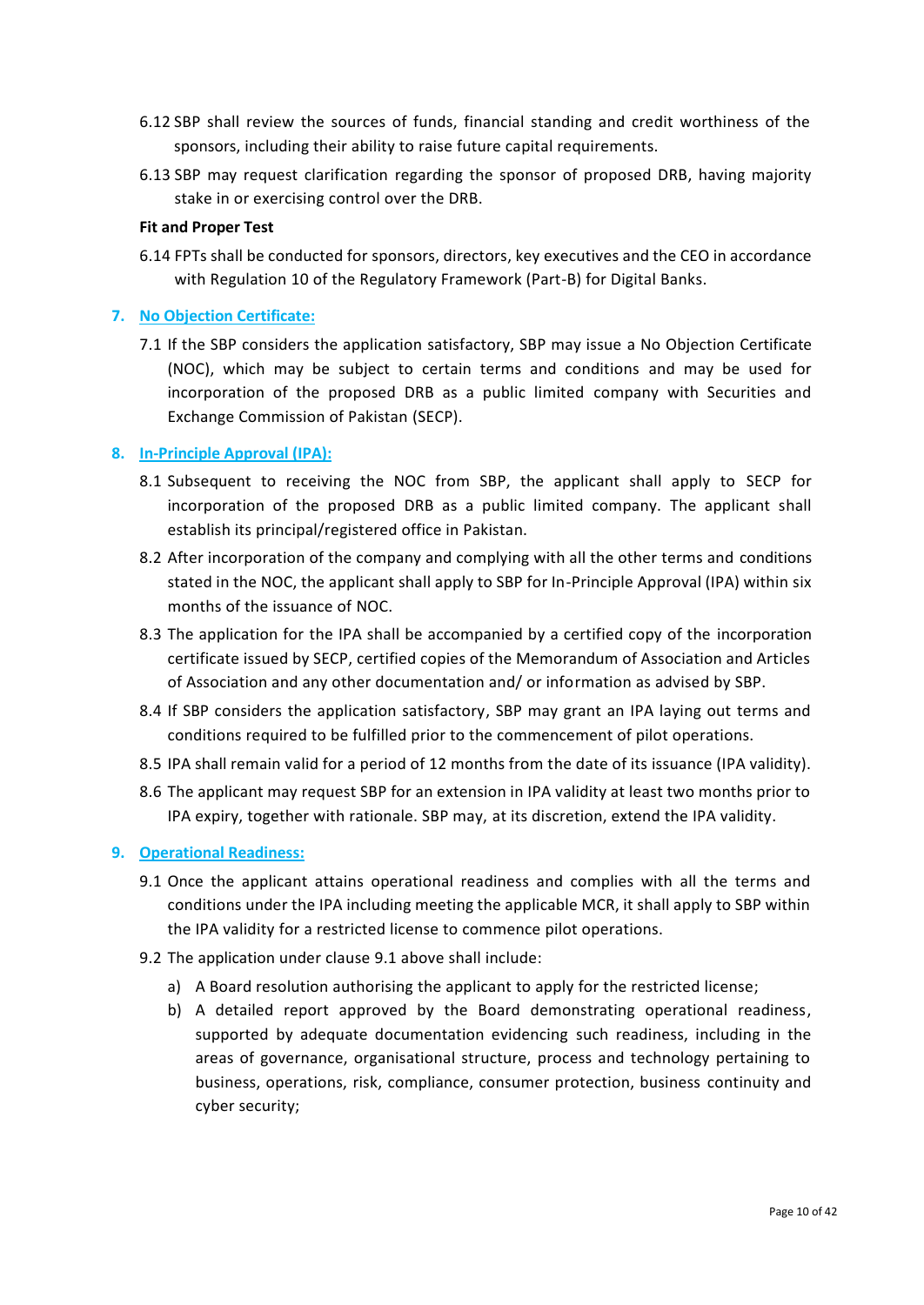- c) Evidence of placement with SBP of a security deposit at least equivalent to the deposit cap specified in Regulation 6.4 of the Regulatory Framework for Digital Banks, as amended from time to time.
- d) An enforceable and executable bank guarantee submitted by sponsor at the time of seeking SBP's approval for commencement of pilot operations, issued by a reputable bank covering a reasonable period as advised by SBP and in accordance with the phased MCR. The bank guarantee shall be invoked upon non-fulfilment of MCR related commitments/ plan. The bank guarantee issued by the parent bank to its subsidiary digital bank, on arm's length basis, may also be acceptable. The bank providing this guarantee shall have its entity's credit rating at least in the AA category from a reputable credit rating agency.
- 9.3 SBP may require the proposed DRB to share any additional documentation or information pertaining to operational readiness.
- 9.4 SBP shall assess the operational readiness and compliance with all the terms and conditions of IPA through on-site inspection. If deemed appropriate, SBP may also advise the applicant to submit third party assessment report from a reputable expert as acceptable to SBP.

## **10. Pilot Stage under Restricted License:**

- 10.1 After all the SBP requirements have been met including assessment of operational readiness to the satisfaction of SBP, the applicant may be awarded a restricted license authorising commencement of pilot operations.
- 10.2 The pilot stage shall be for a minimum duration of three months.
- 10.3 The restricted license shall be non-renewable and valid for a fixed term not exceeding nine months from the date of issuance.
- 10.4 If there is a delay in satisfactory conclusion of pilot operations beyond the restricted license validity period, the DRB may apply to SBP for a second restricted license with justification.
- 10.5 SBP may, under exceptional circumstances, issue a second restricted license for a specified period not exceeding six months from the date of its issuance.
- 10.6 During the pilot stage, the DRB shall comply with the conditions specified in Regulation 6 of Regulatory Framework (Part-B) for Digital Banks.

## **11. Commencement of Commercial Operations:**

- 11.1 Subsequent to conclusion of pilot operations and compliance with all the terms and conditions under the restricted license for pilot stage including meeting the applicable MCR, the applicant shall apply to SBP, within the time stipulated under the restricted license, for a license to commence commercial operations.
- 11.2 The application under clause 11.1 above shall be accompanied by:
	- a) A Board resolution authorising to apply for commencement of commercial operations;
	- b) A detailed report duly approved by the Board demonstrating readiness for such launch containing details of pilot stage including satisfactory outcomes, description of infrastructure deployed and capabilities augmented for commercial operations, as well as any further documentation, including independent cyber security assessment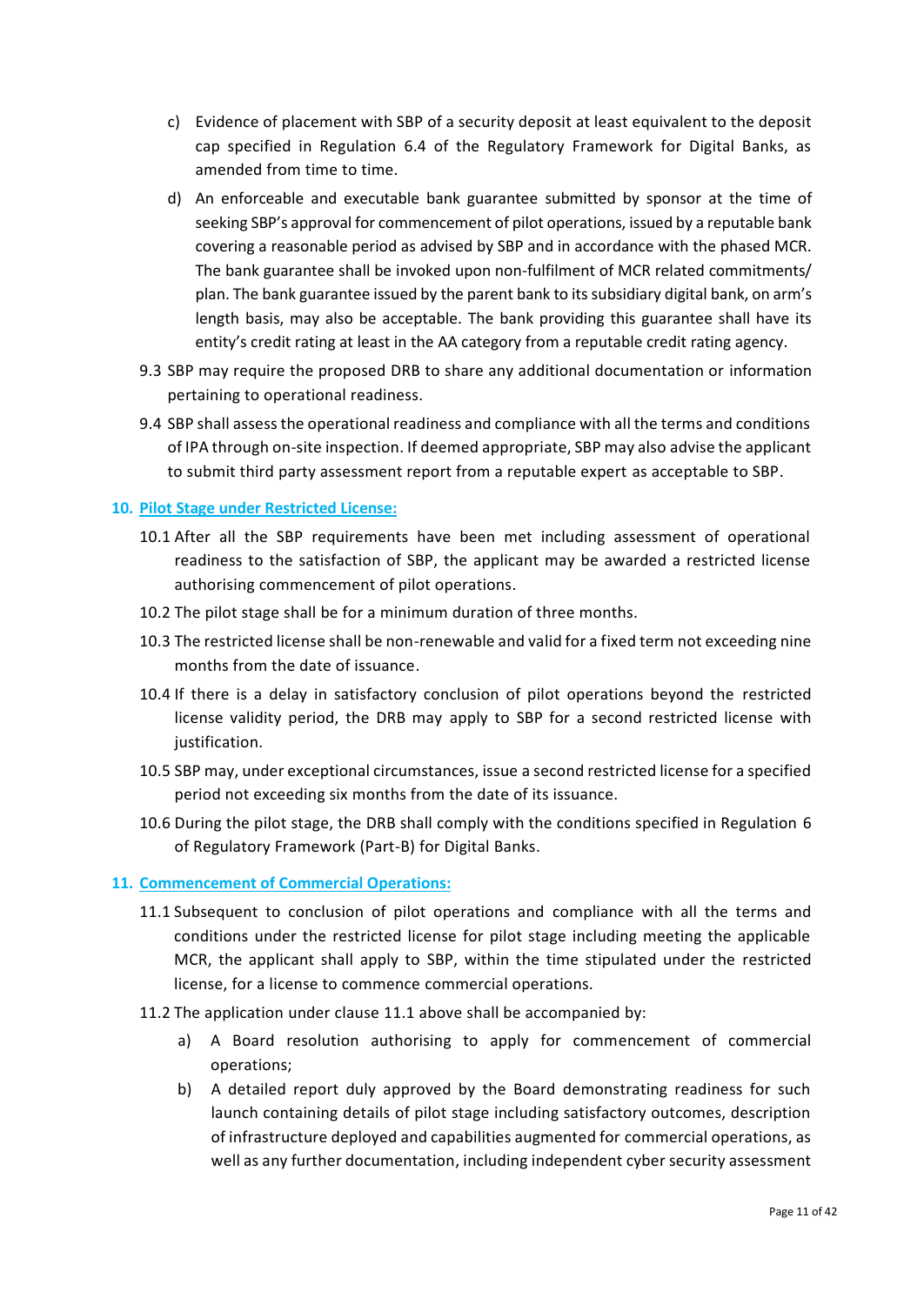of the technological infrastructure, necessary to evidence the DRB's preparedness to launch commercial operations.

- 11.3 SBP may require the DRB to provide any additional documentation or information.
- 11.4 SBP shall assess through on-site inspection, DRB's readiness for commercial launch including performance during pilot operations and compliance with all the terms and conditions of restricted license for pilot stage. If deemed appropriate, SBP may also advise the applicant to submit a third party assessment report from a reputable expert as acceptable to SBP.
- 11.5 After all the SBP requirements have been complied within the validity period of the restricted license, including fulfilling the MCR, SBP may grant a license to commence commercial operations under transition phase, with new terms and conditions.
- 11.6 DRB shall initiate commercial operations within the timelines stipulated in the license referred to above, at which point the transition phase shall commence.
- 11.7 During the transition phase, the DRB shall comply with the conditions provided under Regulation 7 of Regulatory Framework (Part-B) for Digital Banks.

#### **12. Additional Requirements for Digital Bank Subsidiary of a Traditional Bank:**

- 12.1 A traditional bank may apply for DRB license, provided the traditional bank meets the capital guidelines issued by SBP and supervisory rating as acceptable to SBP during the last three on-site inspections.
- 12.2 In addition to general requirements applicable to DRB license applicants, an application under clause 12.1 above shall be accompanied by:
	- a) Audited financial statements of the parent bank for the last three years;
	- b) Internal audit findings of the parent bank during the last two years relating to governance, risk, compliance and controls, human resource, IT and digital operations;
	- c) Digital strategy, current stage of digitisation and future plans of the parent bank to be implemented;
	- d) IT organogram, current IT strategy and future plans of the parent bank to be implemented;
	- e) Details of strategic direction and performance of the parent bank within the retail customer segments (particularly concerning financial inclusion and credit access);
	- f) Information demonstrating human resource capacity and competencies of the parent bank relating to the implementation of digital and IT business strategies and to offer digital products to customers;
	- g) Most recent customer experience survey and service quality reports of the parent bank during the preceding six months;
	- h) Plan of the proposed DRB to leverage the parent bank capabilities in delivering its business strategy and value propositions.

However, if any of above mentioned reports/documents/information is already available with SBP as part of its supervisory or oversight function, the same is not required to be submitted again with DRB application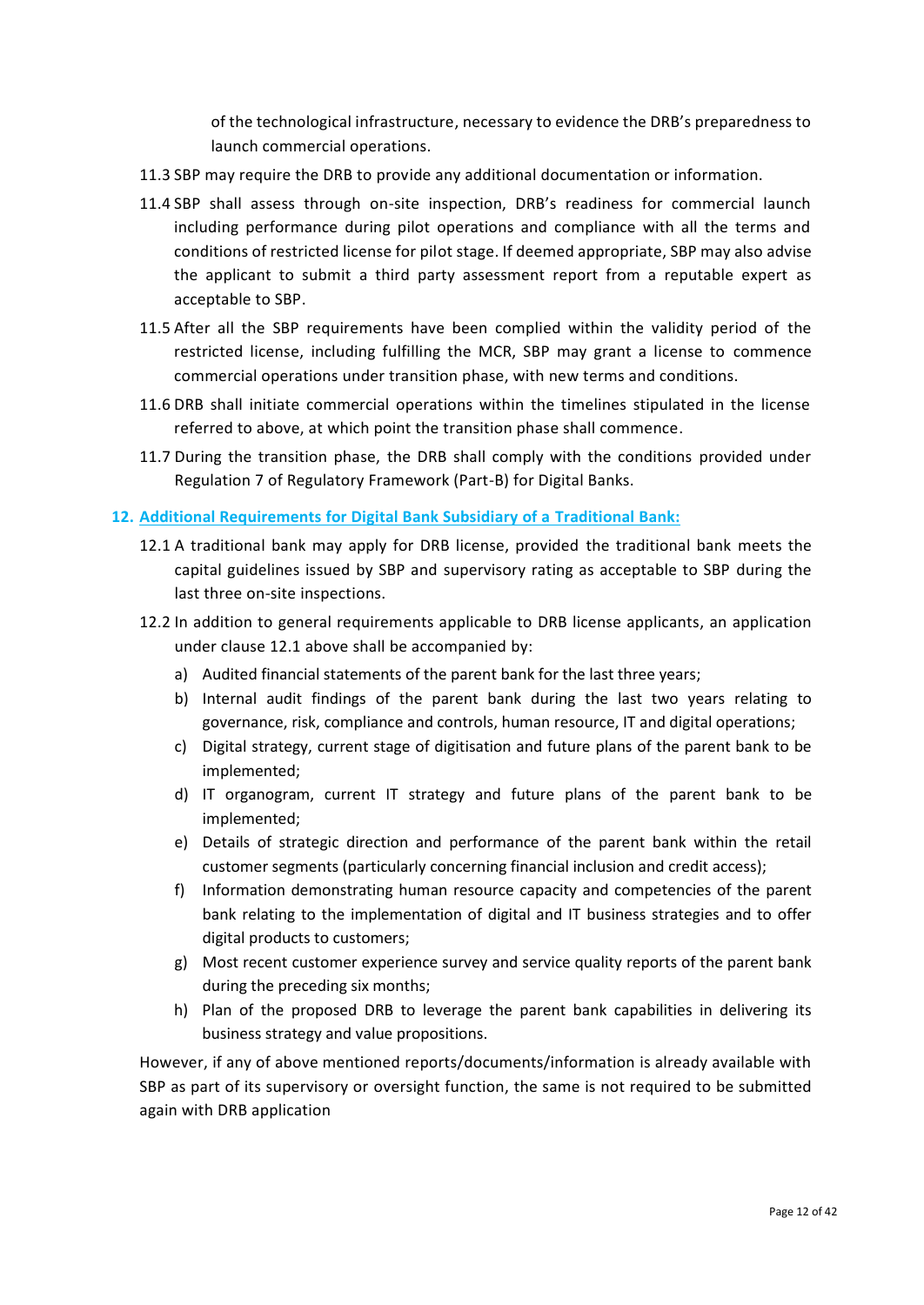- 12.3 While reviewing the application, SBP shall consider the historical conduct, capacity and readiness of the parent bank in the light of any of the documentation and information mentioned in clause 12.2 above and competition and concentration in the financial sector.
- **13. Additional Requirements for Sponsors of MFBs and EMIs Applying for Digital Retail Bank License:**
	- 13.1 In addition to general requirements applicable to DRB license applicants, an application made by those having majority stake in or exercising control over an MFB or EMI shall be accompanied by:
		- a) Audited financial statements of the MFB or EMI for the last three years;
		- b) Internal audit findings of the MFB or EMI during the last two years relating to governance, risk, compliance and controls, human resource, IT and digital operations;
		- c) Business strategy or plan of the MFB or EMI, along with achievements of key performance benchmarks set out in the plan;
		- d) Digital strategy, current stage of digitisation and future plans of the MFB or EMI;
		- e) IT organogram, current IT strategy and future plans of the MFB or EMI;
		- f) Information demonstrating human resource capacity and competencies of the MFB or EMI relating to the implementation of digital and IT business strategies and to offer digital products to customers;
		- g) Most recent customer experience survey and service quality reports of the MFB or EMI during the preceding six months.

However, if any of above mentioned reports/documents/information is already available with SBP as part of its supervisory or oversight function, the same is not required to be submitted again with DRB application.

13.2 While reviewing the application from above-mentioned applicants, SBP may give due regard to the performance of respective MFB or EMI in the light of any of documentation and information mentioned in clause 13.1.

## **14. Additional Requirements for Transformation of EMI into Digital Retail Bank:**

## **Eligibility Criteria and Documentation/ Information**

- 14.1 An EMI with minimum one year experience of providing DFS from the commencement of commercial operations as an EMI may apply to SBP for transformation into a DRB. In case SBP is not satisfied with the EMI's performance, it may advise the EMI to continue its operations as an EMI for an extended period of operations before reapplying for DRB license. Further, pilot phase operation period of an EMI may be counted towards one year operations requirement for an EMI to transform into digital bank.
- 14.2 In addition to general requirements applicable to DRB license applicants, an application under clause 14.1 above shall be accompanied by:
	- a) A Board resolution authorising the application for transformation of the EMI to a DRB.
	- b) Feasibility, business and enablement plan approved by the Board, which incorporate separate plans for transformation and conversion covering following components including timelines:
		- i. Legal and corporate formalities to be addressed;
		- ii. Business model alignment including customer segments, products and services;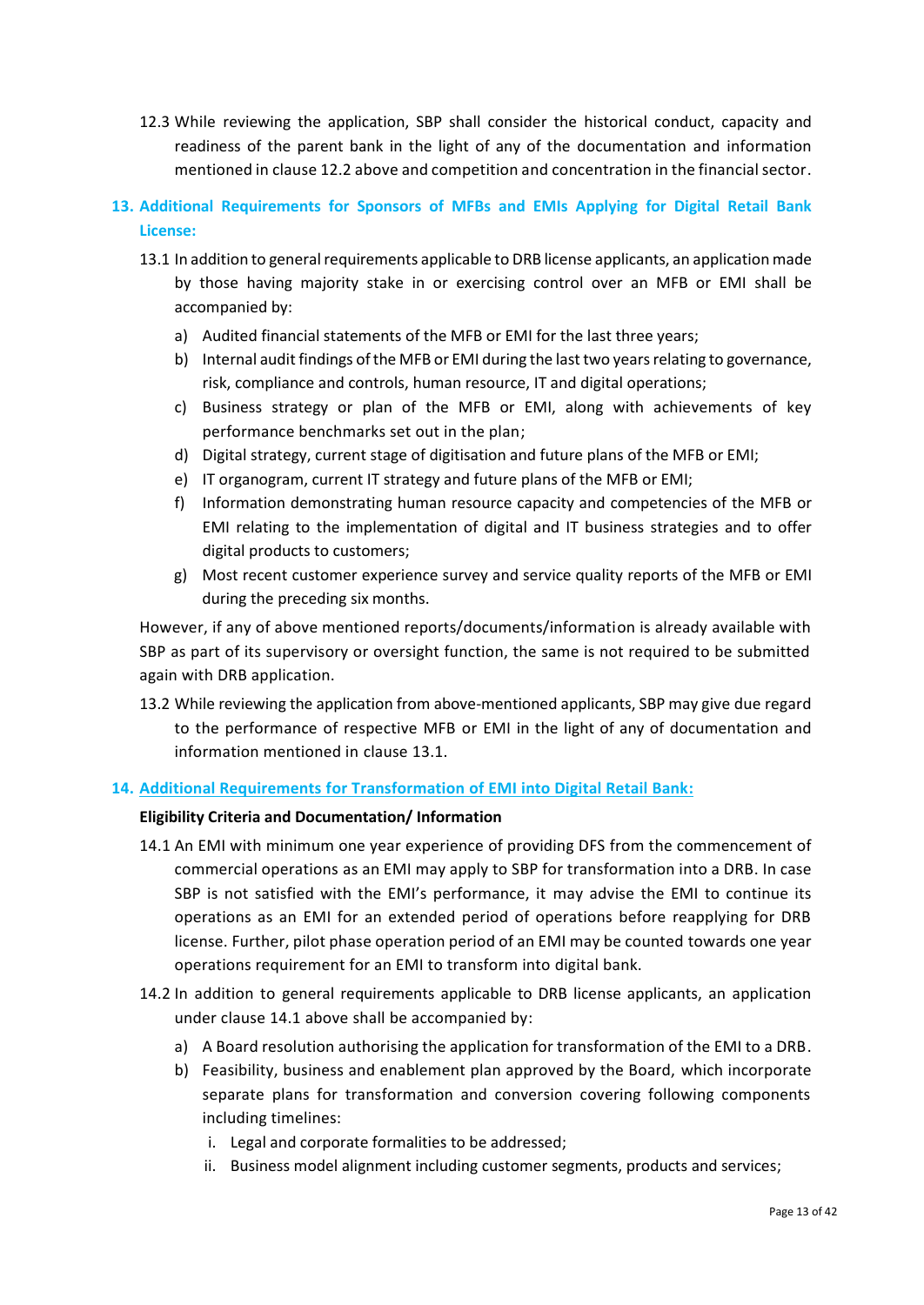- iii. Channel alignment including digital improvisation;
- iv. Evolution of organisational governance, structure, people, processes/ operations and technology;
- v. Portfolio conversion;
- vi. Compliance with all the pertinent provisions of Enterprise Technology Governance & Risk Management Framework issued by SBP and amended from time to time;
- c) Audited financial statements of the EMI;
- d) Business and digital strategies or plans, achievements of the EMI against key performance benchmarks set out in the plans, future initiatives to be implemented;
- e) IT organogram, current IT strategy and future plans of the EMI;
- f) Information demonstrating human resource capacity and competencies of the EMI relating to the implementation of digital and IT business strategies and to offer digital products to customers;
- g) Most recent customer experience survey and service quality reports of the EMI during the preceding six months.

However, if any of above mentioned reports/documents/information is already available with SBP as part of its supervisory or oversight function, the same is not required to be submitted again with DRB application.

14.3 SBP may, in its discretion and based on its evaluation of the soundness of the business case, allow an established EMI in Pakistan to transform into a DRB.

## **Licensing and Transition Requirements for EMIs**

- 14.4 SBP shall evaluate the license application in accordance with the process that applies generally to DRBs. As part of the evaluation, it shall also consider the EMI's performance and capacity in the light of the documentation/ information mentioned in clause 14.2 above.
- 14.5 The process for NOC applicable to other DRB license applicants shall apply except that the NOC issued by SBP shall relate to changes required in the legal form of the EMI to a public limited company if it is incorporated as private limited company, and generally also in the name and Memorandum and Articles of Association of the EMI.
- 14.6 IPA issued by SBP to the EMI shall contain the terms and conditions for the grant of restricted license for pilot stage, including satisfactory conclusion of transformation, as per the transformation plan finalised in accordance with SBP's advice.
- 14.7 EMI shall submit to SBP, quarterly progress reports, duly approved by the Board, demonstrating achievements against transformation plan and the IPA conditions.
- 14.8 The license for commercial operations allowed to the relevant DRB shall also include terms and conditions in relation to any portfolio conversion, based on the conversion plan finalised as per SBP's advice.
- 14.9 DRB shall convert its portfolio during the transition period, in accordance with the finalised plan referred to above, within the timelines stipulated therein.
- 14.10Further to the stipulations under clauses 14.1 to 14.9 above, the EMI shall be subject to all the relevant provisions as generally applicable to DRB license applicants and DRBs.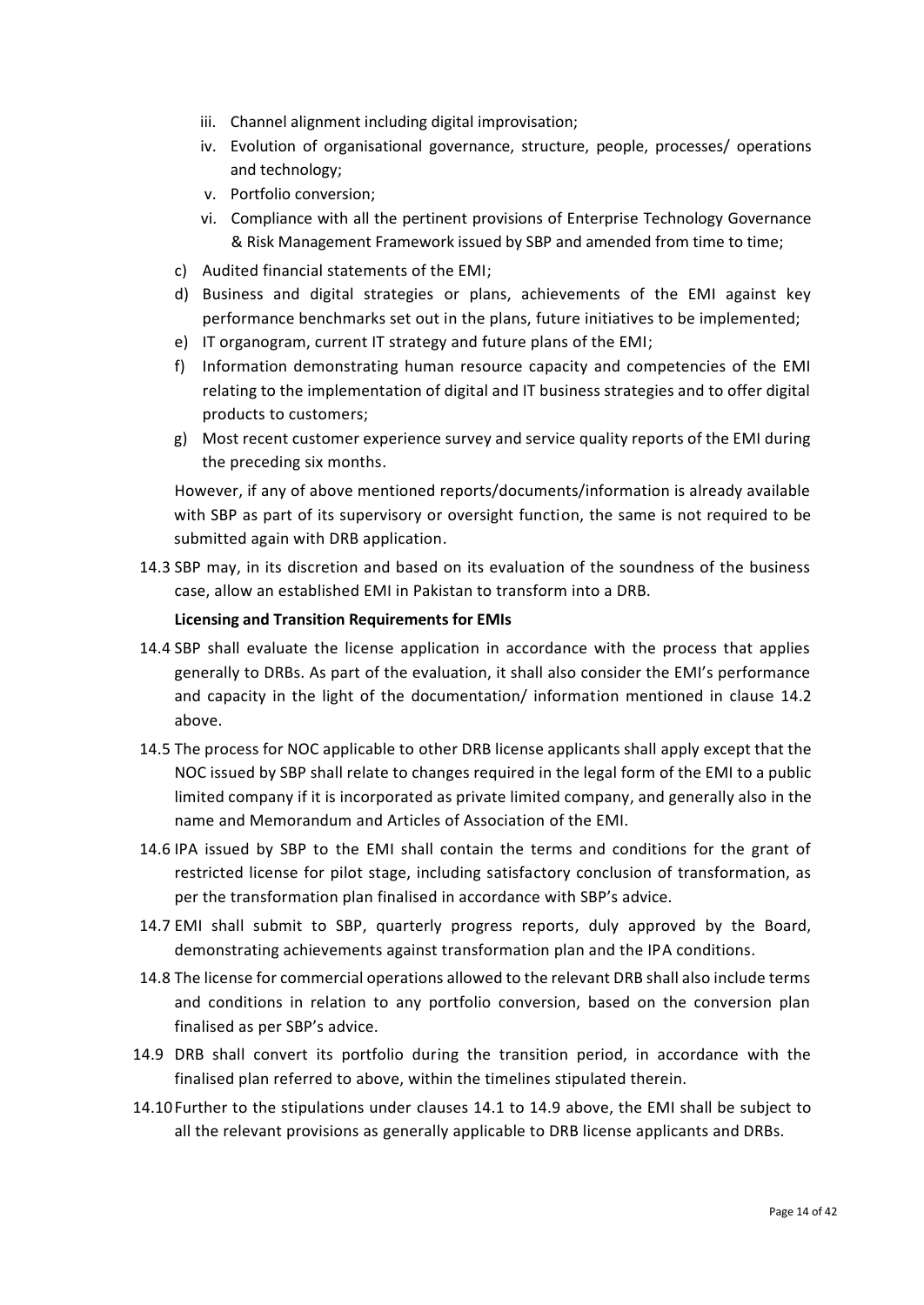14.11In case the EMI does not commence commercial operations as a DRB within the validity period of restricted license for pilot stage, SBP may, in its sole discretion, reinstate the EMI license.

## **15. Acquisition by Digital Banks of any Existing Business or Assets:**

- 15.1 An applicant considering to set-up a digital bank by acquiring any existing business lines, assets or portfolios, including the whole or part of branchless banking operations or technology from a group or non-group entity, shall incorporate the acquisition plan within the feasibility study, business and enablement plan to be submitted with the application for DRB license.
- 15.2 The valuation of business, assets and portfolios to be acquired shall be accompanied by a certificate from a reputable valuator describing the basis of valuation and the price at which the business, assets and portfolios are being acquired.

## **Section IV: Application Process, Licensing Stages and Requirements for Digital Full Bank:**

## **16. Application Stage and Documentation / Information Requirements:**

- 16.1 An interested DRB may submit a license application for DFB any time after the conclusion of its transition phase.
- 16.2 The application shall be accompanied by all the relevant documentation and information as indicated in Appendix B-2, in addition to the following:
	- a) Audited financial statements of the DRB for the last three years;
	- b) Internal audit findings of the DRB during the last two years relating to governance, risk, compliance and controls, human resource, IT and operations;
	- c) Business and digital strategies or plans, achievements of the DRB against key performance benchmarks set out in the plans, future initiatives to be implemented;
	- d) IT organogram, current IT strategy and future plans of the DRB to be implemented;
	- e) Information demonstrating human resource capacity and competencies of the DRB relating to the implementation of digital and IT business strategies and to offer digital products to customers;
	- f) Most recent customer experience survey and service quality reports of the DRB during the preceding six months.

However, if any of above mentioned reports/documents/information is already available with SBP as part of its supervisory or oversight function, the same is not required to be submitted again with DFB application

- 16.3 SBP shall assess the performance of DRB considering certain aspects, including any of those mentioned in clause 16.2 above.
- 16.4 During the assessment, SBP may require the DRB to provide any documentation or information pertaining to readiness for operating as DFB.
- 16.5 Subsequent to addressing all the related requirements, the DRB shall first receive an approval from SBP after which it shall fulfil all the terms and conditions mentioned therein within the stipulated timelines, including meeting the applicable MCR.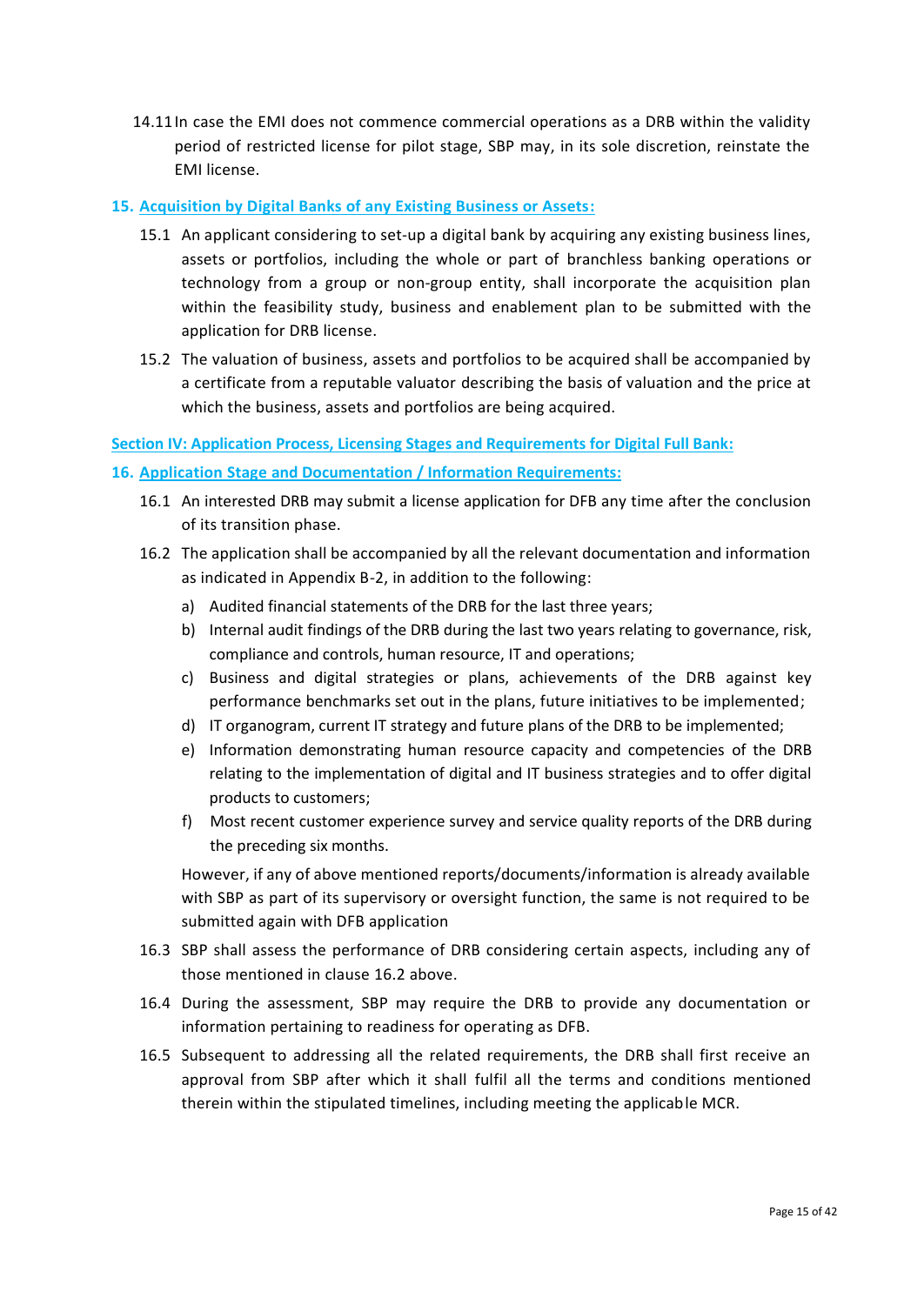- 16.6 SBP may conduct its own inspection/ review of readiness of DRB to operate as DFB. If deemed appropriate, SBP may also advise the applicant to submit a third party assessment report from a reputable expert as acceptable to SBP.
- 16.7 Once all SBP requirements have been met, the DRB shall be granted a DFB license enabling it to commence progression period for DFB, as provided under Regulation 8 of Regulatory Framework (Part B) for Digital Banks. Granting of the DFB license, however, shall not prejudice the DRB license held by the entity.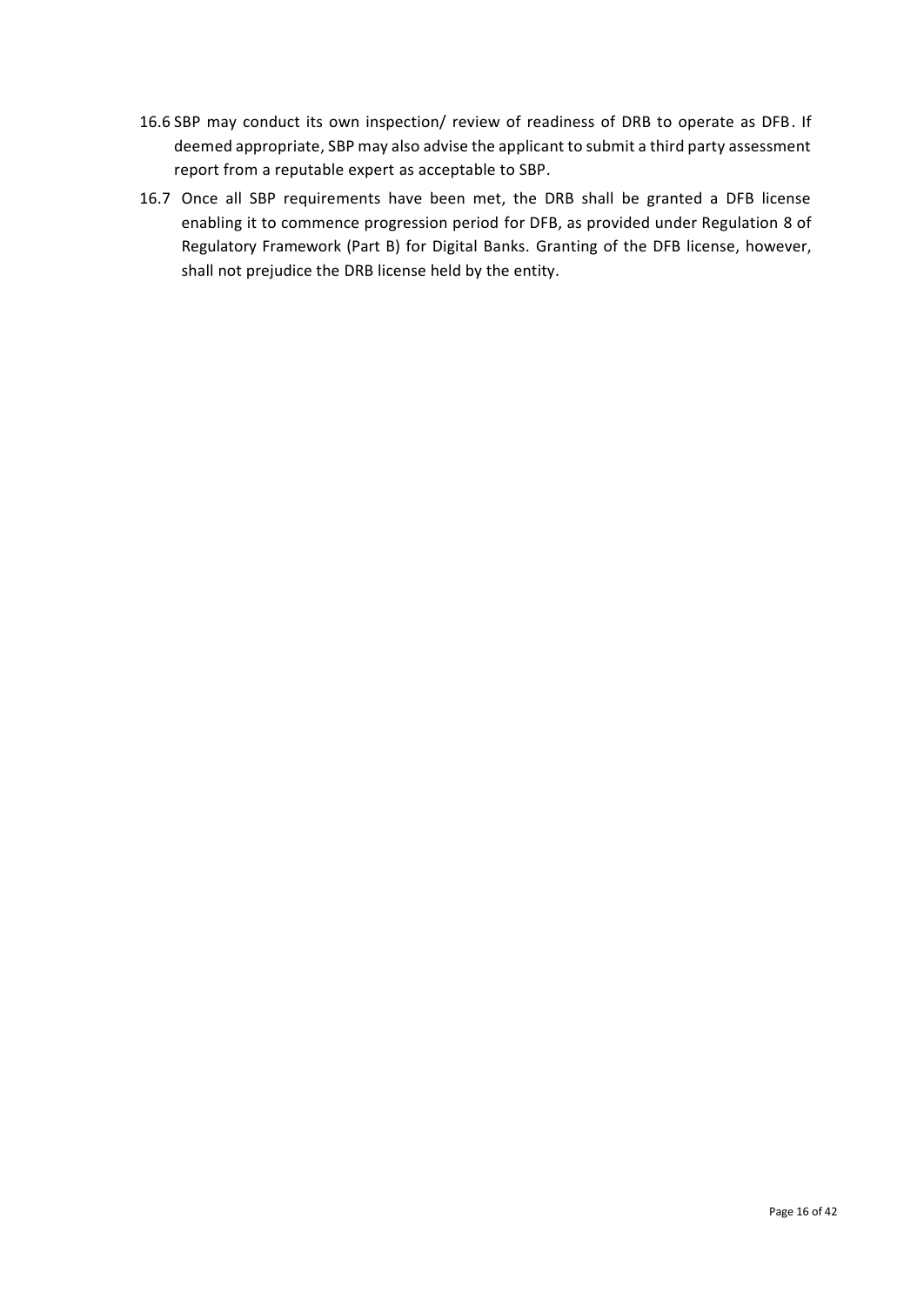## **Part B: Regulatory Framework for Digital Banks**

The regulatory framework for digital banks has been issued under Section 41 of the Banking Companies Ordinance, 1962.

## **1. Applicability of Commercial Bank Regulatory Requirements:**

- 1.1 The business, governance and operational requirements applicable to commercial banks in general, conventional or Islamic, shall continue to apply with respect to conventional and Islamic variants of digital banks to the extent that those are also relevant in the context of digital banks, and shall not be deemed to be excluded unless inconsistent with these regulations. In case of any inconsistency, these regulations shall prevail. Any reiteration of general aspects that apply to commercial banks is for emphasis and shall not be interpreted to exclude any relevant requirements, which have not been reiterated in these regulations.
- 1.2 SBP may, at any time, issue any instructions, directives, circulars, notifications, guidelines or any other direction or advice specifically applicable to digital banks.

## **2. Cancellation of License:**

2.1 SBP may cancel a digital bank license under relevant provisions of the BCO, 1962, in case of any failure of the applicant, sponsors or the digital bank to comply wholly or partly with these regulations.

#### **3. Interpretations:**

For the purpose of these regulations, unless there is anything repugnant in the subject or context:

- (1) **Agriculture entity** means an individual, small enterprise or medium enterprise, engaged in the agriculture business and which falls under the purview of the Prudential Regulations for Agriculture Financing.
- (2) **Capital Adequacy Ratio or CAR** means the ratio determined in accordance with the Instructions on implementation of Basel capital standards in Pakistan, issued by SBP and amended from time to time.
- (3) **Common Equity Tier 1 or CET1** shall have the same composition as indicated in the Instructions for Basel capital standards in Pakistan, issued by SBP and amended from time to time.
- (4) **Consumer financing** (**or consumer finance)** shall have the same meaning as in the Prudential Regulations for Consumer Financing issued by SBP and amended from time to time.
- (5) **Control** shall have the same meaning as in the Banking Companies Ordinance, 1962.
- (6) **Corporate or commercial entity** means a segment comprising business entities, which are not micro entities or SMEs.
- (7) **Digital bank** means a bank licensed under Section 27 of the Banking Companies Ordinance, 1962, in accordance with this Framework, that provides solutions predominantly through digital and electronic means and which does not have physical branches, subject to any exceptions under these regulations, as may be amended from time to time. This term includes both conventional and Islamic Digital Retail and Digital Full Bank.
- (8) **Digital Bank Objectives** means the objectives listed in Section 1.2 of the Overview.
- (9) **Digital Financial Services** mean Financial products and services, including payments, transfers, savings, credit, insurance, securities, financial planning and account statements that are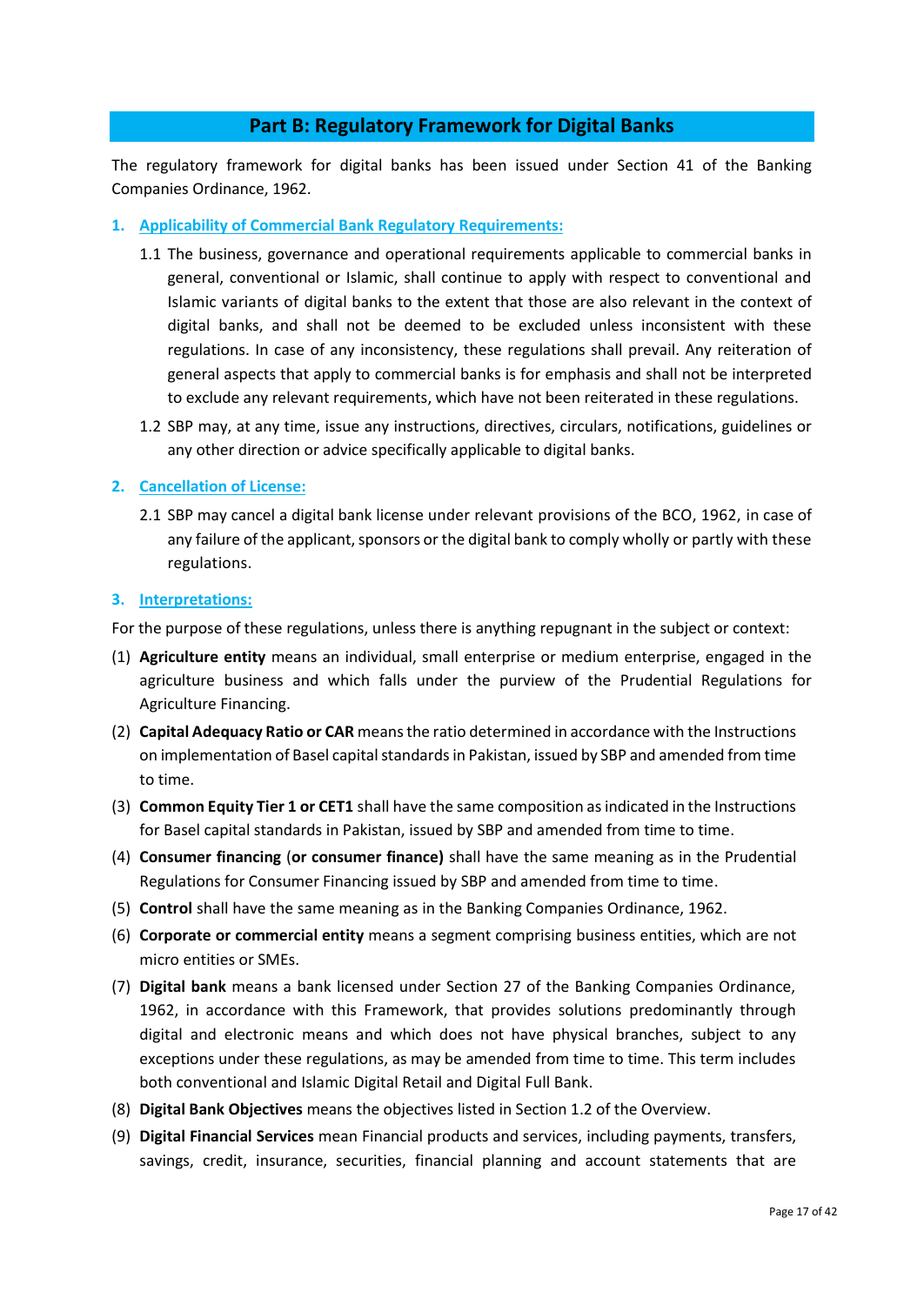delivered via digital/electronic technology such as e-money (initiated either online or on a mobile phone), payment cards and a regular bank account.

- (10) **Digital Full Bank or DFB** means a bank licensed by SBP under Section 27 of the Banking Companies Ordinance, 1962, by granting a Digital Full Bank license in accordance with this Framework, and includes both conventional and Islamic Digital Full Bank.
- (11) **Digital Retail Bank or DRB** means a bank licensed under Section 27 of the Banking Companies Ordinance, 1962, by granting a Digital Retail Bank license in accordance with this Framework, and includes both conventional and Islamic Digital Retail Bank.
- (12) **Electronic Know-Your-Customer (e-KYC) or Digital KYC** means the process of establishing business relationships and conducting CDD by way of digital and electronic means, including through online and mobile channels.
- (13) **Electronic Money Institution or EMI** shall have the same meaning as in the Payment Systems and Electronic Fund Transfers Act, 2007.
- (14) **Eligible capital or eligible regulatory capital** means the numerator for determining the CAR of a bank, determined in accordance with the Instructions on Basel capital standards in Pakistan, issued by SBP and amended from time to time.
- (15) **Family member** shall have the same meaning as in sub-section (ff) of Section 5 of the Banking Companies Ordinance, 1962, as amended from time to time.
- (16) **Financial inclusion** means access to formal financial services by individuals & firms to use a range of quality payments, savings, credit and third party insurance services, which meet their needs with dignity and fairness.
- (17) **Financial year** shall have the same meaning as in the Companies Act, 2017, as amended from time to time.
- (18) **Group** shall have the same meaning as in the Prudential Regulations for Corporate/ Commercial Banking issued by SBP and amended from time to time.
- (19) **Independent Director** shall have the same meaning as in the Revised Instructions on Independent Directors, issued by SBP vide BPRD Circular No. 15 of 2016 and amended from time to time.
- (20) **Majority stake** means beneficial ownership or control by a person, whether natural or legal, directly or indirectly through family members or subsidiary, of more than one half of the voting power of an enterprise
- (21) **Micro entity** means an entity availing, or eligible and intending to avail any microfinance facility.
- (22) **Minimum Capital Requirement or MCR** shall have the same meaning as in the Instructions for Basel capital standards in Pakistan, issued by SBP and amended from time to time.
- (23) **Money laundering** shall have the same meaning as in the Anti-Money Laundering Act, 2010, as amended from time to time, and the Anti-Money Laundering, Combating the Financing of Terrorism & Countering Proliferation Financing Regulations for SBP's Regulated Entities, as amended from time to time.
- (24) **Payment System Operators or PSO** shall have the same meaning as in the Rules for Payment System Operators and Payment Service Providers, issued by SBP and amended from time to time.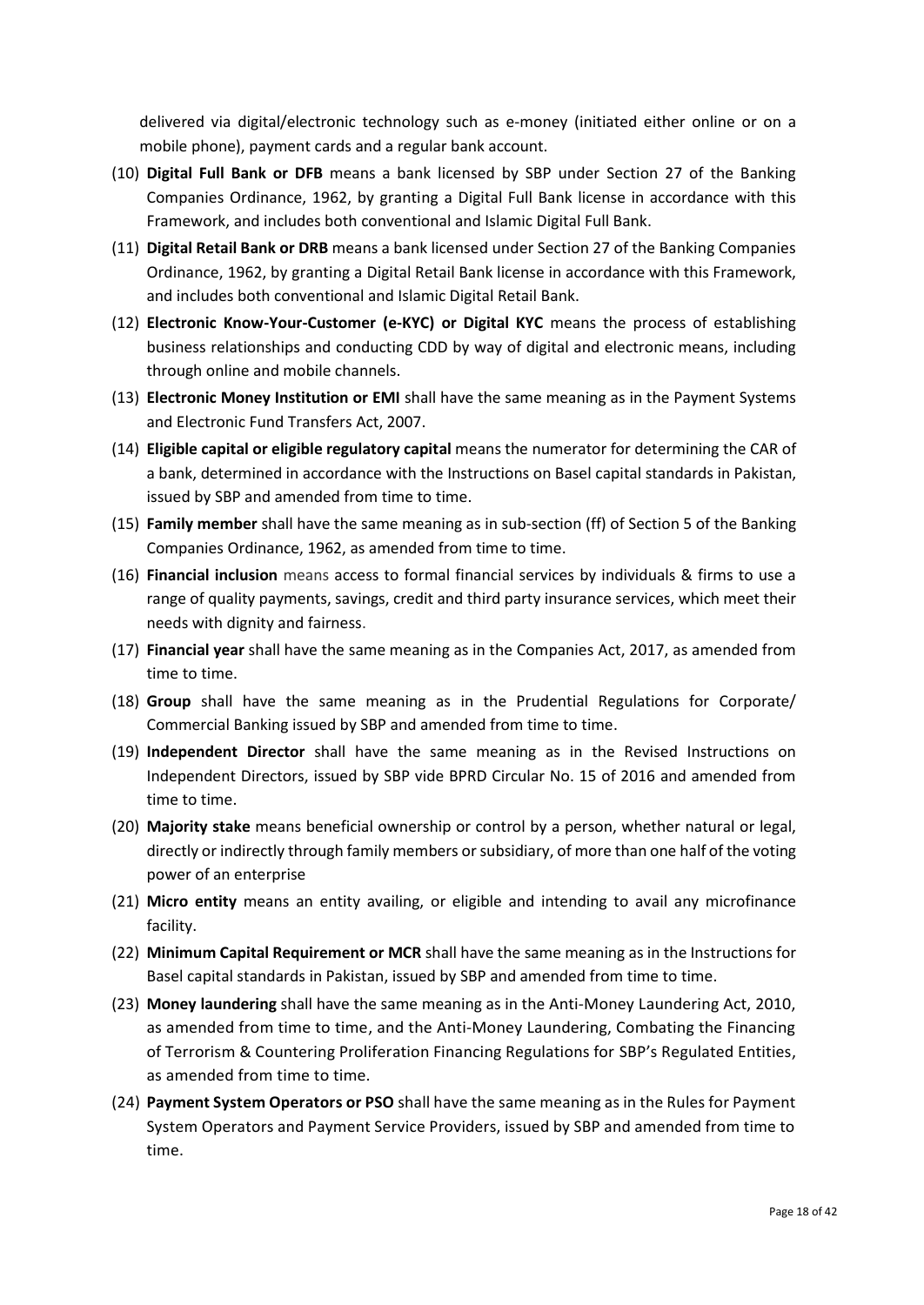- (25) **Payment Service Providers or PSP** shall have the same meaning as in the Rules for Payment System Operators and Payment Service Providers, issued by SBP and amended from time to time.
- (26) **Proliferation financing** shall have the same meaning as in the Anti-Money Laundering Act, 2010, as amended from time to time.
- (27) **Regulatory sandbox** means an environment in which the participants may implement and use innovative solutions under such conditions, limitations and regulatory exemptions as may be advised by SBP.
- (28) **Retail customer segment** means all the customer segments permissible for commercial banks in general, except the corporate and commercial segments. The term mainly comprises individuals, SMEs, micro and agriculture entities, as defined in these regulations.
- (29) **Risk Weighted Assets or RWA** means the denominator for determining the CAR of a bank, determined in accordance with the Instructions on Basel capital standards, issued by SBP and amended from time to time.
- (30) **Sales & Service Center** shall have the same meaning as provided in the Branch Licensing Policy issued by SBP and amended from time to time.
- (31) **Small & Medium Enterprise (SME)** means small enterprise and medium enterprise as defined under Prudential Regulations for Small & Medium Enterprises Financing issued by SBP and amended from time to time.
- (32) **Smart Branch** means a branch providing basic cash and non-cash services primarily through digital and electronic means, with minimal staff presence for customer facilitation not involving provision of physical applications, forms or statements to the customers.
- (33) **Sponsor shares (or sponsor shareholding)** shall have the same meaning as in the Prudential Regulations for Corporate/ Commercial Banking issued by SBP and amended from time to time.
- (34) **Sponsor shareholder (or sponsors)** shall have the same meaning as in the Prudential Regulations for Corporate/ Commercial Banking issued by SBP and amended from time to time.
- (35) **Sponsor Director** shall have the same meaning as in the Prudential Regulations for Corporate/ Commercial Banking issued by SBP and amended from time to time.
- (36) **Substantial ownership (or strategic stake)** shall have the same meaning as in the Prudential Regulations for Corporate/ Commercial Banking issued by SBP and amended from time to time.
- (37) **Traditional Bank** means a commercial bank licensed under Section 27 of the Banking Companies Ordinance, 1962, as per the relevant licensing regime, with a requirement to establish branch presence. The term traditional bank includes both conventional and Islamic traditional bank.
- (38) **Un-Served** means no access to formal financial services by individuals & firms to use a range of quality payments, savings, credit and third party insurance services which meet their needs with dignity and fairness.
- (39) **Underserved** means limited access to formal financial services by individuals & firms to use a range of quality payments, savings, credit and third party insurance services, which meet their needs with dignity and fairness**.**

Words and expressions used herein but not defined shall have the same meaning as assigned to them in the State Bank of Pakistan Act, 1956; the Banking Companies Ordinance, 1962; the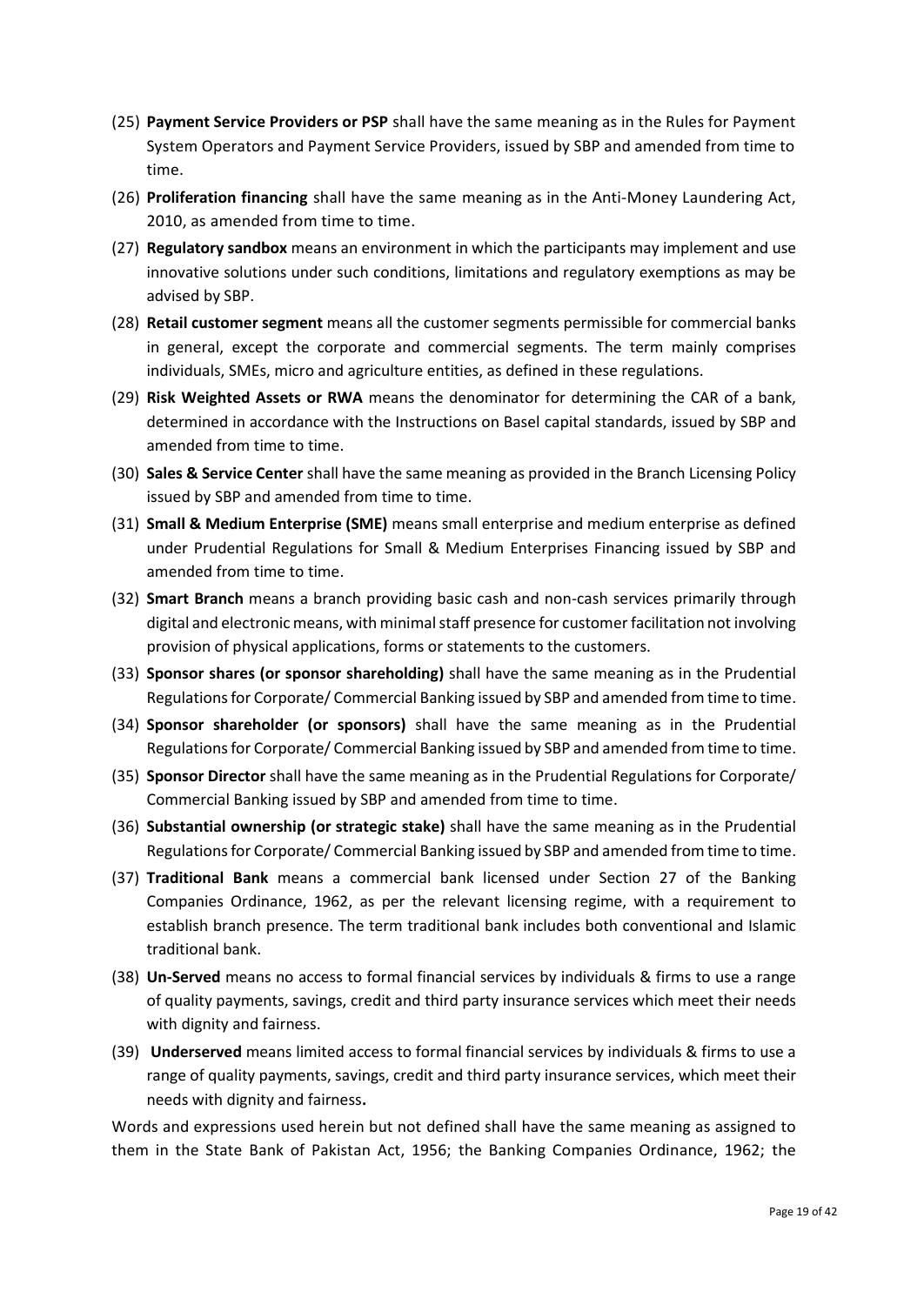Companies Act, 2017; the Payment Systems and Electronic Fund Transfers Act, 2007; the Electronic Transactions Ordinance, 2002; the Foreign Exchange Regulations Act (FERA), 1947; the Anti-Money Laundering Act, 2010; or in any other relevant laws, rules regulations, instructions, circulars, guidelines or frameworks.

## **4. Minimum Capital Requirements:**

4.1 Digital banks shall be subject to Minimum Capital Requirement (MCR) as follows or as may be prescribed by SBP from time to time:

| <b>Bank</b> | <b>MCR</b> at grant of restricted<br>license for pilot stage/DFB<br>license<br>(PKR Billions) | <b>MCR</b> at<br>commercial<br><b>launch</b><br>(PKR Billions) | <b>MCR</b> during each financial year<br>after the year of commercial<br>launch/DFB license<br>(PKR Billions) |        |        |
|-------------|-----------------------------------------------------------------------------------------------|----------------------------------------------------------------|---------------------------------------------------------------------------------------------------------------|--------|--------|
|             |                                                                                               |                                                                | Year 1                                                                                                        | Year 2 | Year 3 |
| <b>DRB</b>  | 1.5                                                                                           |                                                                | 2.5                                                                                                           | 3      | 4      |
| <b>DFB</b>  | 6.5                                                                                           | N/A                                                            | 8                                                                                                             | 10     |        |

4.2 Sponsors shall fund any losses incurred to ensure consistent compliance with MCR year to year until the digital bank reaches at least the break-even point.

## **5. Permissible Customer Segments:**

- 5.1 A DRB shall primarily undertake business with or render services to the retail customer segments.
- 5.2 A DRB may only deal with corporate or commercial segments to the extent of undertaking business or rendering services of e-wallets or digital payment accounts.

Provided that the aggregate balance in all such accounts pertaining to the said customer segment does not exceed 40% of the bank's total deposits.

Provided further that when calculating the above aggregate balance, the balances of a DRB in relation to P2G, G2P (including social disbursements) and utility payments shall not be included.

5.3 A DFB may deal with corporate, commercial and retail customer segments.

5.4 A digital bank is encouraged to pursue female inclusion and credit access goals.

## **6. Ongoing Requirements during Pilot Stage:**

- 6.1 During the pilot stage, the DRB shall be prohibited from soliciting deposits from the general public but may deal only with a select group of individual customers to seek their deposit accounts and provide them with basic banking facilities. The types of customers may include sponsors, directors and employees, their relatives, as well as customers of the parent and other group entities. SBP may permit additional customer types including small merchants subject to assessment of the risks presented by such additional types and the relevant measures proposed by the applicant to limit such risks.
- 6.2 During the pilot stage, DRB may perform controlled testing of its lending models subject to SBP's satisfactory evaluation of the customer lending segment and controls proposed by DRB to contain the credit risk. However, during pilot operation lending shall be capped at 50% of the banks total deposit base.
- 6.3 During pilot operations, the DRB shall not be permitted to: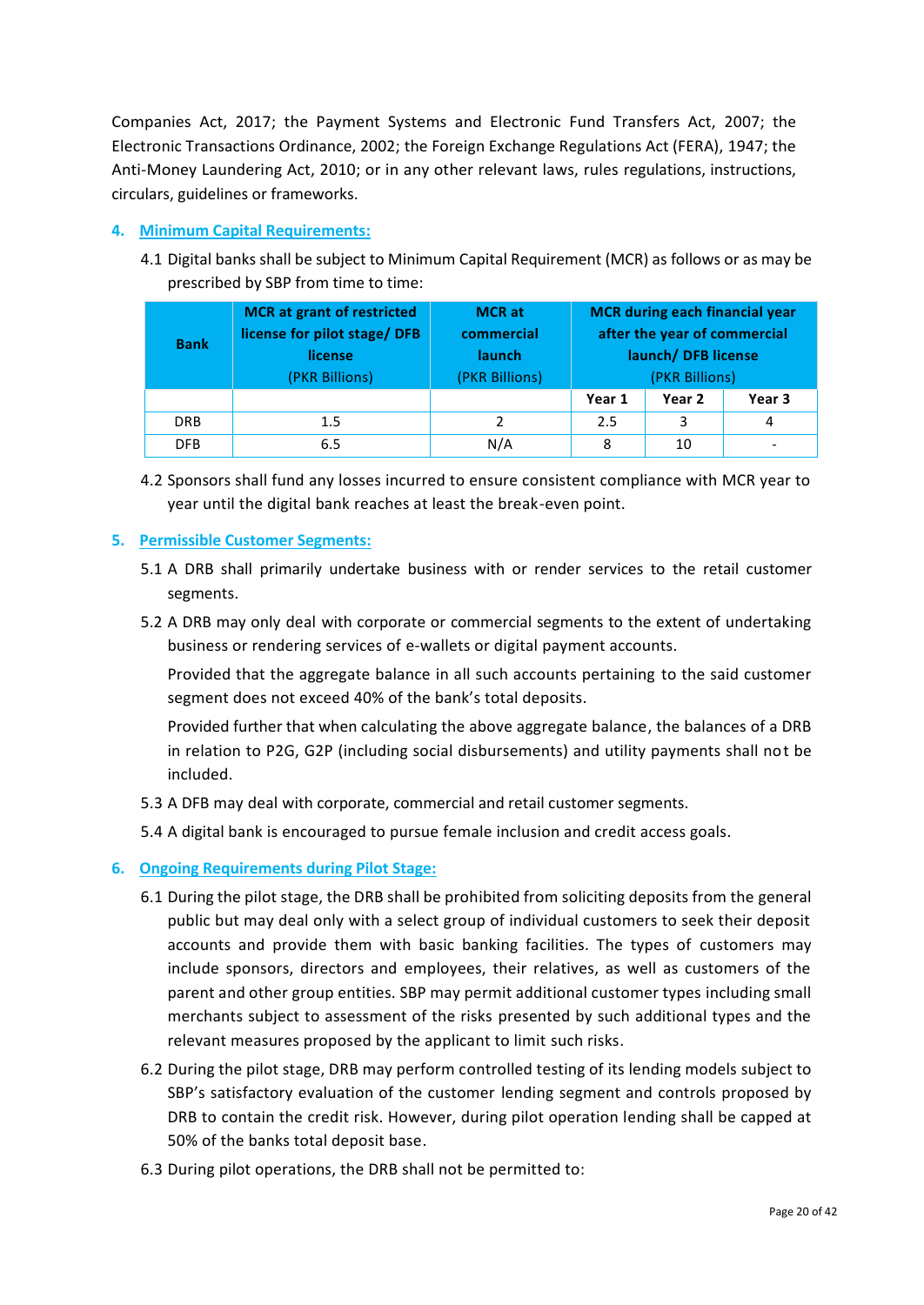- a) Open accounts for businesses or commercial dealings;
- b) Engage in any services related to foreign currency; and
- c) Engage in any trade or guarantee business.
- 6.4 Prior to commencement of the pilot stage, a DRB shall, to the satisfaction of the SBP, ensure placement with SBP of a security deposit at least equivalent to the deposit cap specified in Regulation 6.5. Upon the successful launch of commercial operations to the satisfaction of the SBP, the security deposit amount shall be refunded by the SBP.
- 6.5 During the pilot stage, DRB shall be subject to an aggregate deposit cap of 25% of the MCR, as per the table in Regulation 4, while per depositor balance shall be capped at PKR 500,000 (Five Hundred Thousand Rupees).
- 6.6 During the pilot stage, the DRB shall ensure transparent communication with the customers of the terms and conditions such as deposit limit, consumer rights and obligations, risk of exit and the remedies available to them in case of any such event.
- 6.7 If the pilot operations of DRB do not satisfactorily conclude within the restricted license period, the DRB shall be instructed to execute the Board-approved exit plan, which shall include fully discharging the depositors' claims within a defined period. The security deposit under Regulation 6.4 shall provide cover for settling such claims if the DRB is not able to do so due to any reason.
- 6.8 In the case of transferred portfolios such as branchless banking or EMI customers, pilot stage may be exempted or certain conditions of pilot stage may be relaxed subject to SBP's approval.

## **7. Ongoing Requirements during Transition Phase of Digital Retail Bank:**

- 7.1 All DRBs shall undergo a transition phase from the commencement of commercial operations. In certain cases, such as a major portfolio being transferred to the digital bank, the transition period may be exempted with full MCR being met, or relaxed certain transition conditions including deposit caps (with proportionate increase in MCR where considered necessary), to allow business to operate without any undue hindrances/ limits.
- 7.2 The transition phase shall last for a minimum period of three full financial years after the year of commercial launch. However, SBP may reduce the transition period to one year provided that the DRB meets the licensing terms and conditions including applicable regulatory capital requirements. During the transition phase, the digital bank shall submit quarterly progress reports to SBP regarding their compliance against maintenance of required capital levels and progress against the business plan (including digital bank objectives).
- 7.3 During the transition phase, the DRB shall be subject to phased MCR to be met as per the table in Regulation 4, and shall be required to conduct operations in accordance with Regulation 7.4 to 7.8 and any other terms and conditions as set out by SBP in the license.
- 7.4 The sponsors shall not dispose of their shares in a DRB in any manner whatsoever prior to or during the transition phase and thereafter only with prior written approval of SBP in line with applicable laws, rules and regulations.
- 7.5 DRB's aggregate deposit shall be capped at a factor of 6 times of the MCR as required at the time of commencement of commercial operations. This cap shall continue till the end of first full financial year. Subsequently, this cap shall be increased to 9 and 12 times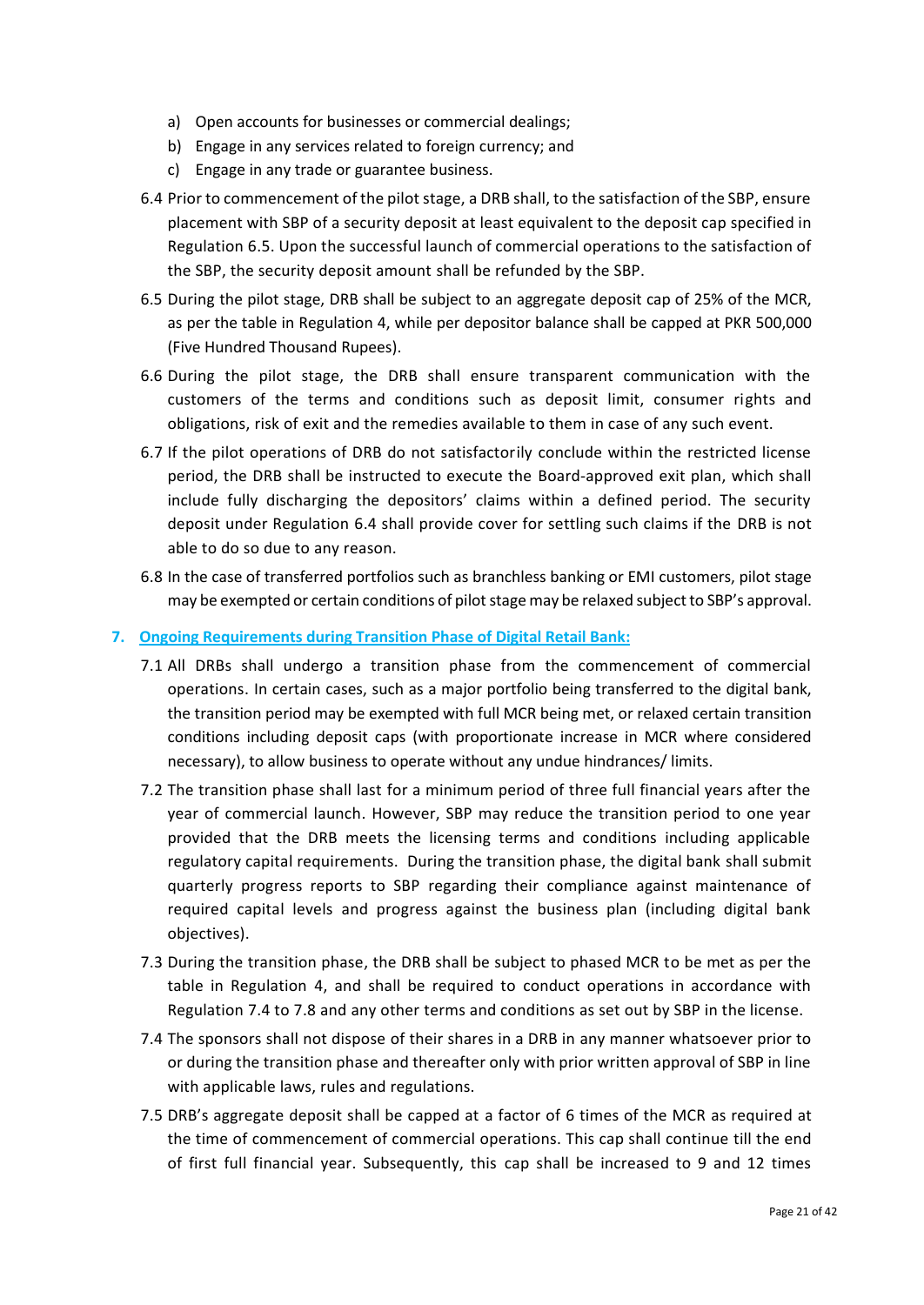respectively of the MCR for each of the succeeding financial years during the transition phase, as per the table in Regulation 4. However, this requirement may be relaxed based on the alignment of the same with the applicant's business model.

Provided that when calculating the above aggregate balance, the balances of a DRB in relation to P2G, G2P (including social disbursements) and utility payments shall not be included.

- 7.6 If a DRB is not able to meet MCR as per the table in Regulation 4 in a timely manner, the SBP may, if it deems fit, take any or all of the following actions:
	- a) Determine and advise a revised deposit cap (relative to MCR or otherwise) that would be applicable for the period in which the SBP has allowed the DRB to meet the MCR target and or impose any other restriction(s), as deemed appropriate.
	- b) Advise to invoke the bank guarantee provided by the sponsors.

However, if the DRB still remain capital deficient, then SBP may advise the DRB to invoke the exit plan.

- 7.7 Aggregate advances shall be capped based on ADR. Till the first full financial year after the year of commercial launch, this limit shall be kept at 50% while it shall be increased to 60% for the second full financial year and 70% for the third full financial year. However, this requirement may be relaxed based on limit alignment with the applicant's business model.
- 7.8 Aggregate consumer finance shall be capped at 40% of the DRB's total advances throughout the transition phase. For an institution specifically pursuing only a consumer lending proposition in the business plan, consumer finance cap may be relaxed/exempted if the business proposition is acceptable to SBP.

#### **Conclusion of Transition Phase**

- 7.9 The transition phase shall only conclude subject to satisfactory assessment and approval by SBP and only upon compliance with the MCR of PKR 4 billion as well as all other terms and conditions as advised by SBP, including any terms and conditions mentioned in the license.
- 7.10 After the conclusion of the transition phase, SBP may revise the terms and conditions of the license for continuing the commercial operations.
- 7.11 Upon conclusion of the transition period all deposit related limits applicable during the transition period shall cease to apply.
- 7.12 ADR limit shall be increased to 80% with aggregate consumer finance capped at 40% of the DRB's total advances. However, ADR and consumer financing caps may be relaxed based on limit alignment with the applicant's business model.
- 7.13 DRB may opt for public floatation or listing on the Pakistan Stock Exchange (PSX) any time during or after the transition phase.
- 7.14 In the event a DRB is unable to conclude the transition within the period as advised by SBP, it may be subject to enforcement action, which may include the direction to implement the Board approved exit plan as well as revocation of its license for the transition phase subsequent to the completion of the exit plan.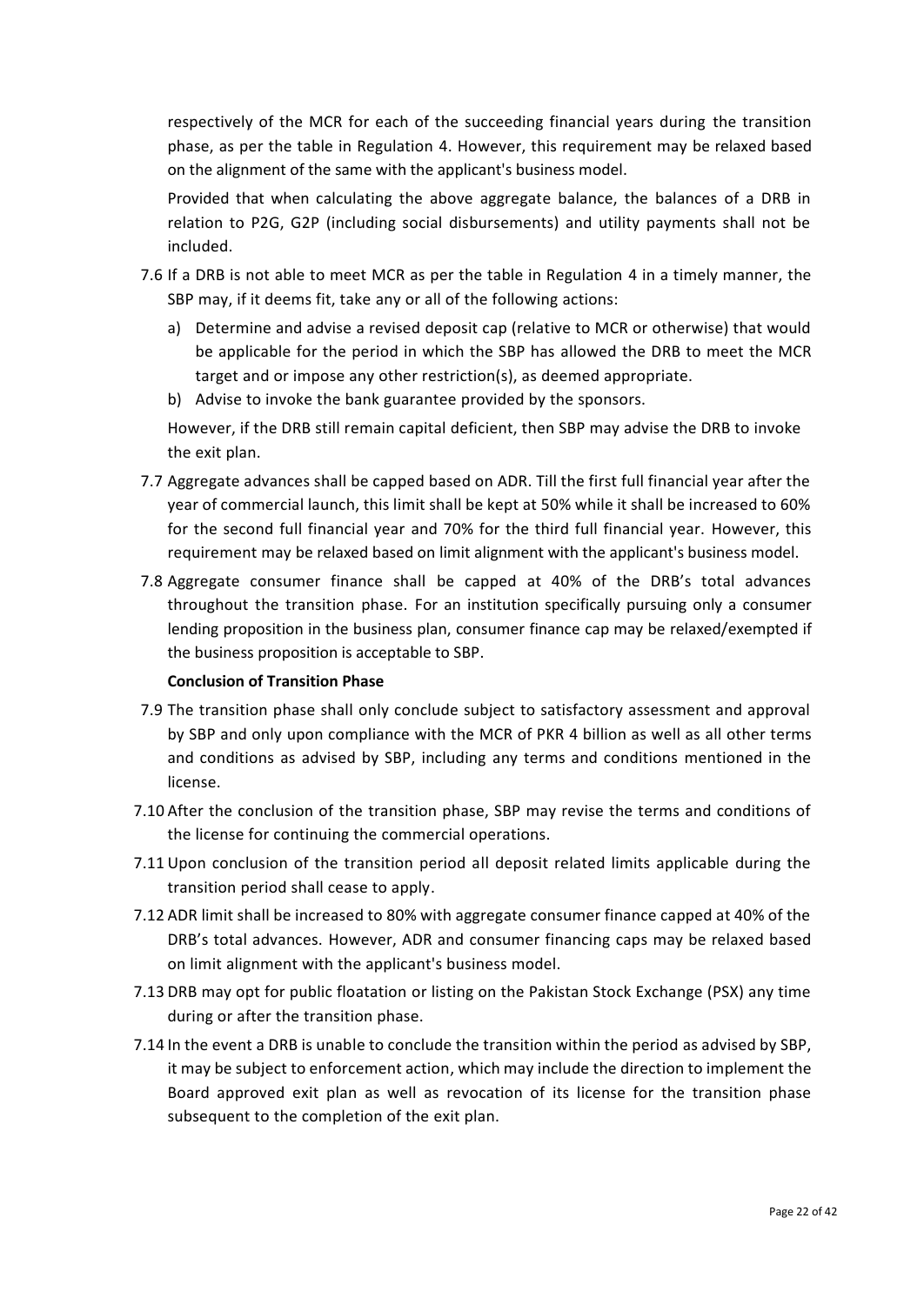## **8. Ongoing Requirements during Progression Phase for Digital Full Bank:**

## **Progression Phase Requirements**

- 8.1 Subsequent to being awarded a DFB license, the DFB shall undertake a progression phase. The progression phase shall continue for a minimum period of two full financial years after the year in which the DFB license was granted.
- 8.2 During the progression period, the DFB shall be subject to phased MCR to be met as per the table in Regulation 4.
- 8.3 During the progression period the DFB shall be required to conduct operations in accordance with Regulations 8.4, 8.5 and any other terms and conditions as set out by SBP in the DFB license.
- 8.4 During the progression period, aggregate advances shall be subject to an ADR cap of 80%. A limit of 30% of DFB's total advances shall be applicable separately for both the aggregate consumer finance and aggregate of corporate and commercial advances. However, ADR, aggregated consumer financing and aggregate corporate and commercial advances caps may be relaxed based on limit alignment with the applicant's business model.
- 8.5 DFBs are required to be listed on the PSX before the conclusion of progression period except for DFB subsidiary of a traditional bank, which may opt for listing during the progression phase or any time thereafter. Provided SBP may require that a specified shareholding continue to vest with any one or an amalgam of sponsors at the time of the application.

## **Conclusion of Progression Phase**

- 8.6 The progression phase shall only conclude subject to:
	- a) A satisfactory assessment and approval by SBP;
	- b) The DFB meeting the MCR of PKR 10 billion;
	- c) Compliance, to the satisfaction of the SBP, with all terms and conditions in the DFB license; and
	- d) Compliance, to the satisfaction of the SBP, with any other terms and conditions as advised by SBP.
- 8.7 After the conclusion of progression phase, SBP may revise the terms and conditions of the license for subsequent commercial operations.
- 8.8 Portfolio caps pertaining to advances, as mentioned in Regulation 8.4, shall continue.
- 8.9 If a DFB is unable to conclude the progression within the period as advised by SBP, then SBP may:
	- a) Instruct the DFB to discontinue its advancement; and/ or
	- b) Cancel the DFB's license.

Provided that the discontinuation of advancement or cancellation of DFB license under this Framework shall not prejudice the DRB license held by the entity.

- 8.10 In the event that SBP cancels the DFB license:
	- a) The relevant DRB may be required, as per the Board approved exit plan finalised in accordance with SBP's advice, to exit from the corporate and commercial segment within timeframe defined therein.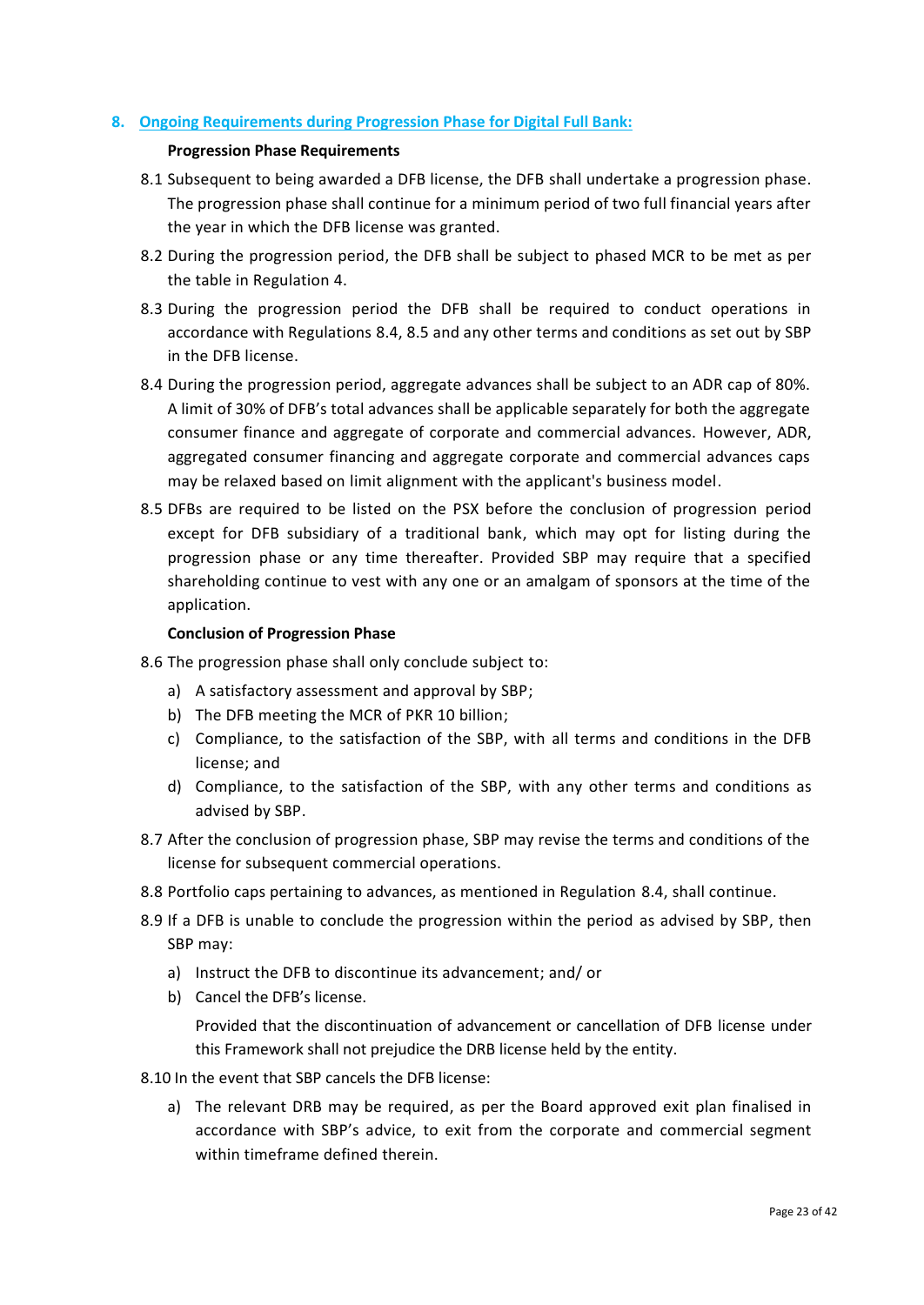- b) The DRB shall ensure full discharge of all its connected obligations and responsibilities to customers, SBP and other stakeholders, in line with the provisions of the exit plan.
- c) DRB shall share with SBP, on a quarterly basis, Board approved reports demonstrating progress in line with the Board approved exit plan.

## **9. Other Transition, Progression and Subsequent Business Requirements:**

- 9.1 Exposure limits per borrower and provisioning requirements (including general reserve) as applicable under the Prudential Regulations for Consumer Financing, SME Financing, Agriculture Financing and Corporate/Commercial Banking, as the case may be, shall apply during and after the transition and progression phase.
- 9.2 During the transition and progression phase, the digital bank shall provide quarterly progress reports to SBP relating to its compliance with MCR and its accomplishments of key performance benchmarks as set out in the business plan, including those pertaining to achievements against the Digital Bank Objectives.
- 9.3 Digital bank shall submit an application to SBP for conclusion of the transition/ progression phase, within the time stipulated in the respective license, subsequent to seeking approval from the Board to this effect.
- 9.4 The application shall be accompanied by the Board resolution authorising to apply for conclusion of transition/ progression phase and a report demonstrating the bank's readiness for conclusion of the said phase, duly approved by the Board.
- 9.5 The application shall be reviewed by SBP for compliance with the relevant requirements including meeting the applicable MCR and satisfactory progress in achieving fundamental performance benchmarks mentioned in Regulation 9.2.

## **10. Fit and Proper Test of Sponsors, Board and CEO:**

- 10.1 FPT shall be conducted in accordance with the provisions of these Regulations as well as in conjunction with the Corporate Governance Regulatory Framework, Guidelines and Criteria for Setting up a Commercial Bank or Guidelines for Setting up Islamic Commercial Bank (as the case may be) and other applicable regulations as amended by SBP from time to time.
- 10.2 FPT shall include the assessment of beneficial ownership of sponsors, including and extending to any natural person(s) that may be connected with the sponsors, where applicable.
- 10.3 SBP may as part of the FPT also consider financial performance of the businesses in which sponsors have control or substantial ownership, particularly businesses offering financial services.
- 10.4 In the event of any change(s) in the sponsors, directors, CEO and key executives of a digital bank their appointment shall be subject to Fit and Proper Test (FPT) of SBP as amended from time to time.

## **11. Constitution of the Board of Directors:**

11.1 The Board shall have at least seven members, which shall include at least one female member.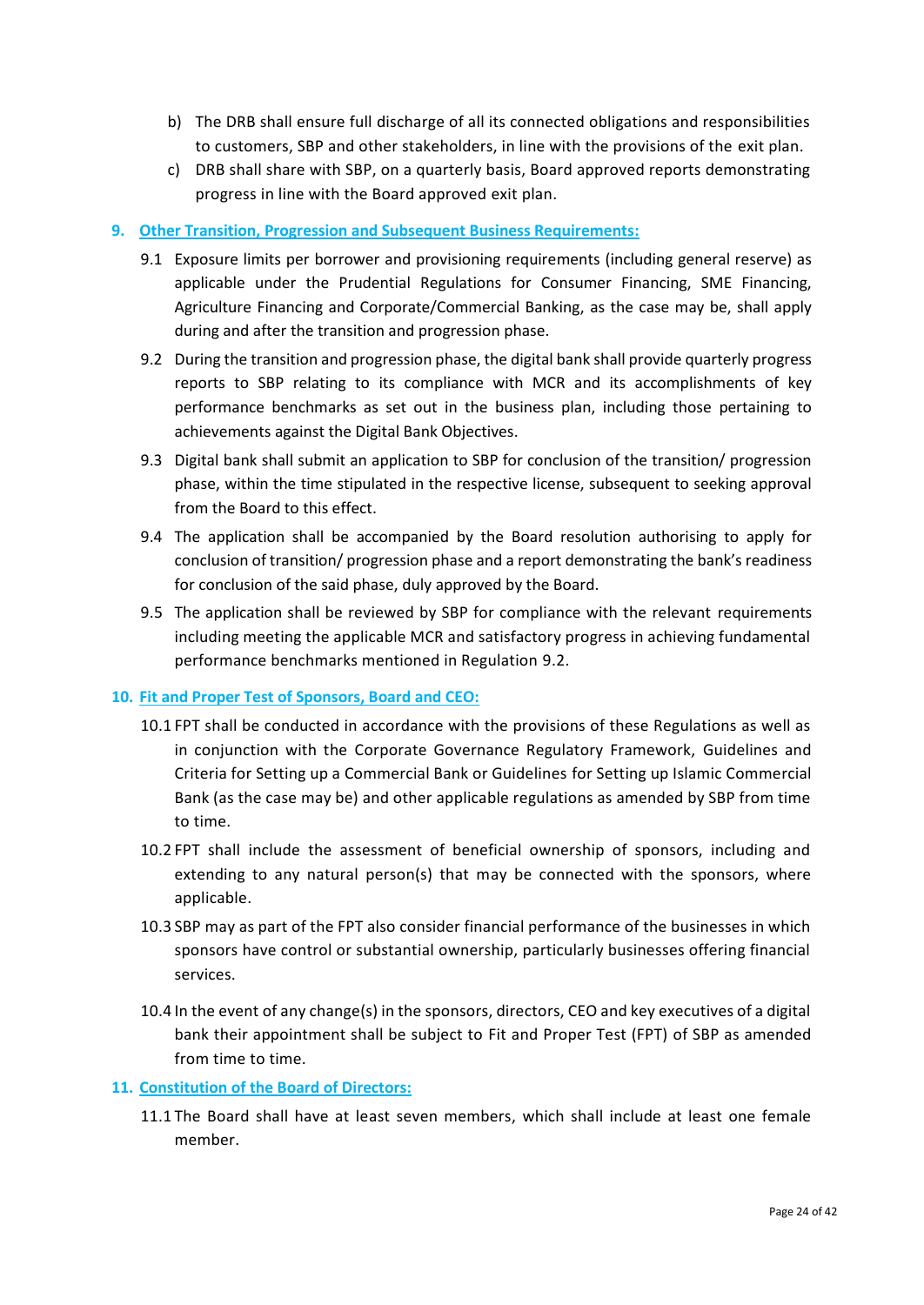- 11.2 No person, either individually or in conjunction with any family member, may possess right(s) to more than 25% of the representation on the Board of a digital bank.
- 11.3 No member of the Board shall be a director of another bank/ digital bank/DFI in Pakistan.
- 11.4 Digital banks shall comply with all provisions applicable to commercial banks in relation to Board composition, independent directors, executive directors and other related aspects.

## **12. Minimum Set of Board Competencies:**

12.1 Each member of the Board shall:

- a) At a minimum possess the qualification of graduation or its equivalent, to the satisfaction of the SBP.
- b) Have at least five years of senior level experience in business/ management in an active capacity.
- 12.2 At least one member of the Board shall have adequate experience of providing DFS to retail customer segments in an established and reputable bank, MFB, EMI, payment firm or fintech that deals in payments, remittances or lending.
- 12.3 At least one member of the Board shall have adequate knowledge and experience in any of emerging technologies and trends, such as cloud, open API, cyber security, advanced data and analytics.
- 12.4 At least one member of the Board shall have adequate experience in banking at a senior level.
- 12.5 At least one member of the Board may preferably have reasonable DFS experience in international or regional markets.

## **13. Orientation of the Board of Directors:**

13.1 Digital banks shall from time to time arrange orientation of Board members specifically in relation to global, regional and local trends, overall landscape and target market segmentation, insights into general business, governance, operating and technology models, and digital bank regulatory horizon including global and regional perspectives.

## **14. Minimum Competencies of Chief Executive Officer:**

- 14.1 The Chief Executive Officer (CEO) shall:
	- a) At a minimum possess the qualification of graduation or equivalent, to the satisfaction of the SBP;
	- b) Possess at least 5 years of direct experience in managing or overseeing preferably DFS of the retail customer segments in any established and reputable bank, MFB, EMI, PSO/PSP, telecommunication company (if it provides cellular mobile, long distance and international, internet services or any other comparable service), fintech (if it deals in payments, remittances or lending) or technology company (if it deals in payments or remittances); or
	- c) Possess at least 5 years of banking related experience at senior level as Executive Vice President and above or equivalent in a bank/DFI/MFB. Further, he/she should have adequate knowledge, expertise and skill-mix related to his/her current functional areas, overall size, complexity and risk profile of the bank/DFI/MFB.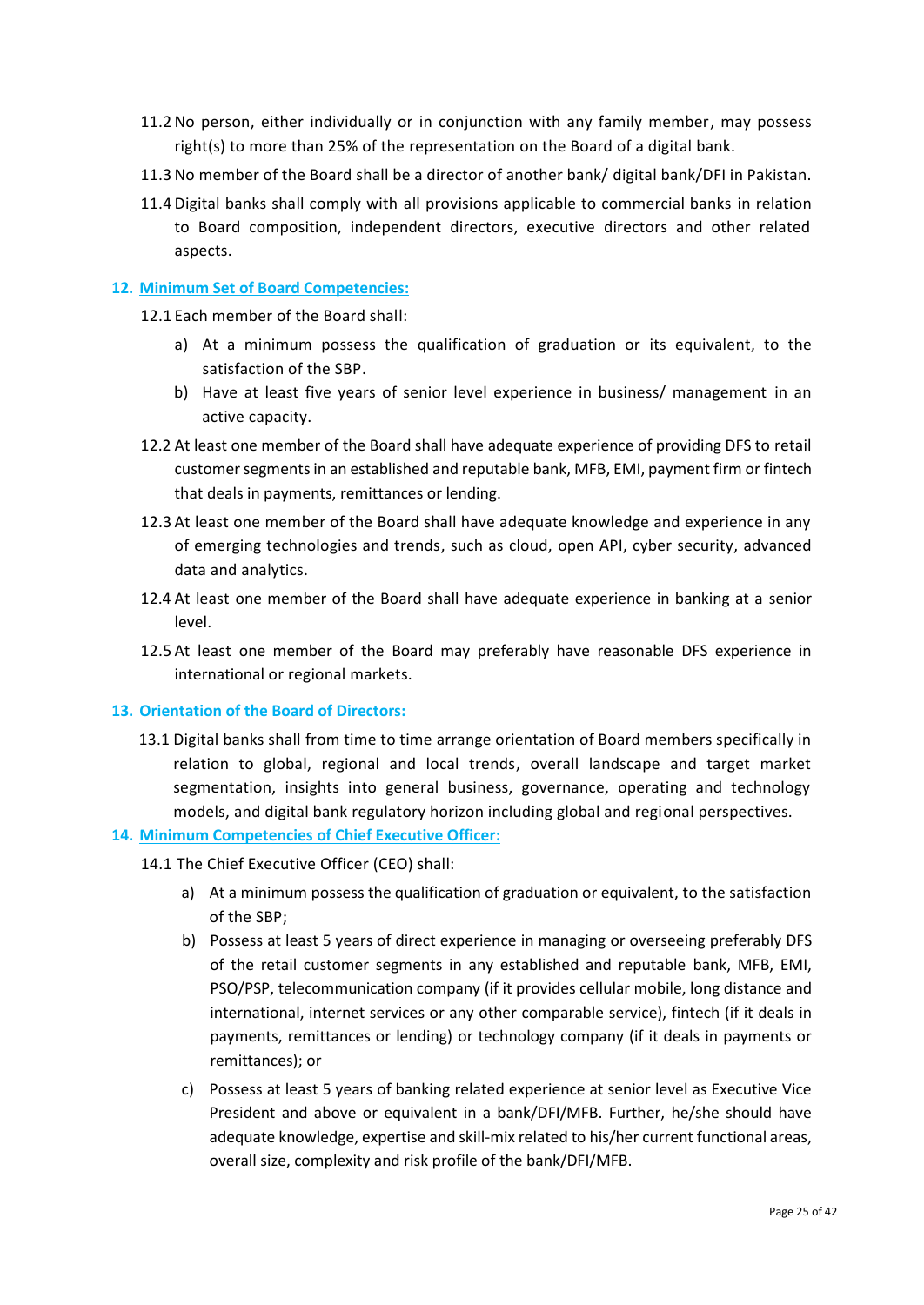## **15. Corporate Governance Requirements:**

15.1 Digital banks shall follow the requirements of the Code of Corporate Governance issued by Securities & Exchange Commission of Pakistan (SECP) for listed companies to the extent any part thereof is not inconsistent with the provisions of the BCO 1962, Corporate Governance Regulatory Framework, applicable Prudential Regulations (PRs) and the other instructions, directives, circulars, notifications, guidelines or any other direction or advice issued by SBP from time to time.

## **16. Sponsor Shareholding:**

- 16.1 Provisions regarding:
	- a) Acquisition and disposal of shares of sponsors and sponsor directors, and
	- b) SBP's custody of sponsor shares.

as contained in the regulations related to commercial banks and Islamic banks, shall equally apply to the conventional and Islamic variants of digital banks respectively.

## **17. Capital Adequacy Ratio:**

- 17.1 Minimum CAR for a DRB shall be 15% and shall comprise the following:
	- a) CET1 CAR = 9.5%
	- b) Total CAR = 12.50%
	- c) Capital Conservation Buffer (CCB) = 2.5%
- 17.2 Minimum CAR for a DFB shall be 13.5% until conclusion of the progression phase and shall comprise the following:
	- a) CET1 CAR = 7%
	- b) Total CAR =  $11\%$
	- c) Capital Conservation Buffer (CCB) = 2.5%
- 17.3 Upon conclusion of the progression period (which also entails meeting the MCR of PKR 10 billion), the CAR regime applicable to commercial banks and Islamic banks shall apply to the conventional and Islamic variants of DFBs respectively.
- 17.4 For the purpose of maintaining minimum CAR, digital banks may raise sub-ordinated debt in local as well as foreign currency, subject to obtaining prior written approval from SBP. The terms and conditions for raising sub-ordinated debt provided in the BPRD Circular No. 6 of August 15, 2013, as amended from time to time shall apply.
- 17.5 Calculation of eligible capital and RWA and determination of Pillar III disclosures shall be in accordance with the relevant regulatory provisions applicable to commercial banks. However, for CAR calculation purposes of a digital bank, deduction of book value of intangible assets on account of bank's technology related investment (net of any associated DTL of digital bank), may be phased over a period of five years @ 20% per year. The amount of intangible asset which is not deducted shall attract a risk weight of 100%.

#### **18. Liquidity & Leverage Requirements:**

18.1 Digital bank shall comply with the relevant liquidity and leverage requirements applicable to commercial banks in general (conventional or Islamic as the case may be). These include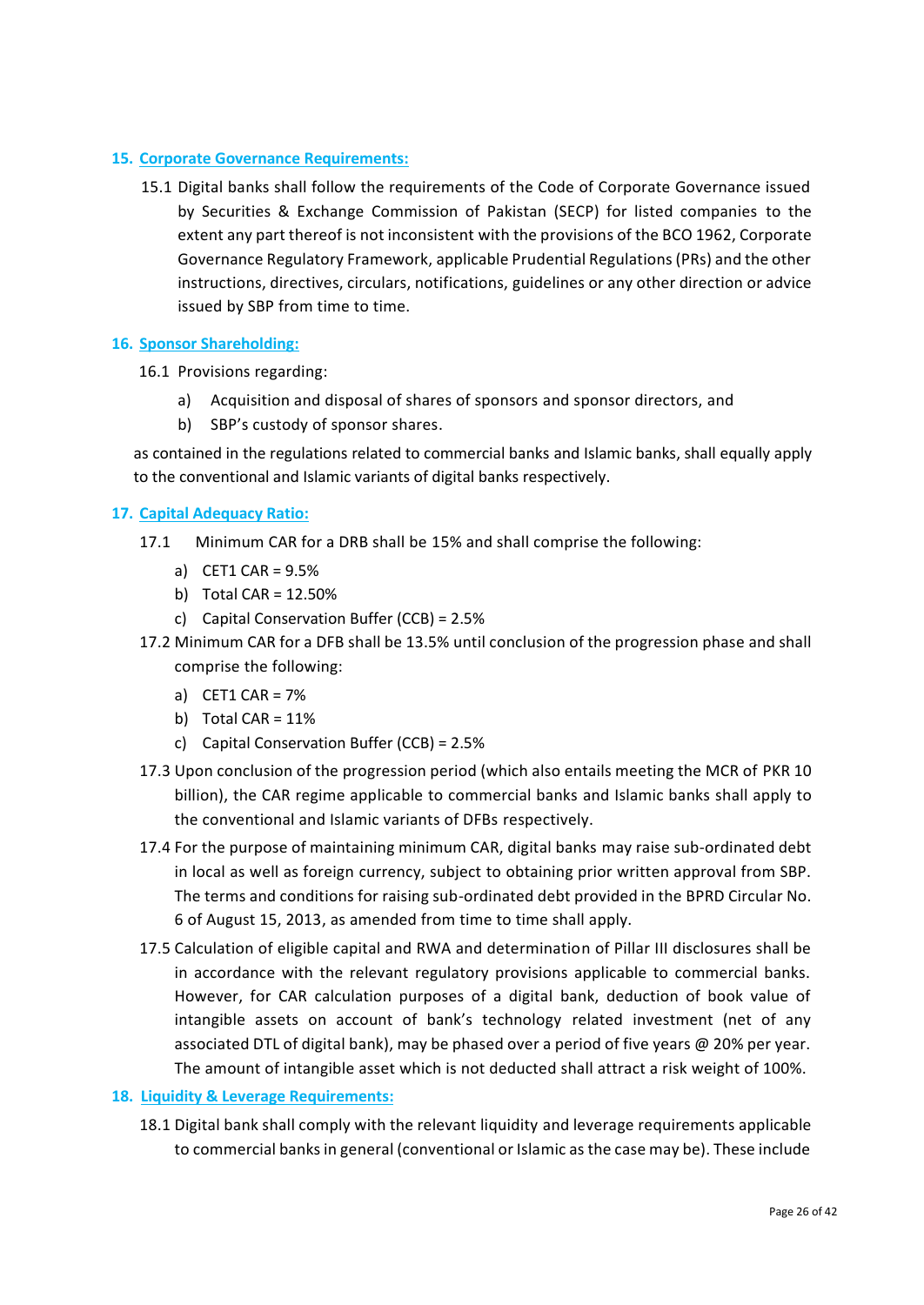the Statutory Liquidity Reserve (SLR), Cash Reserve Requirement (CRR), Net Stable Funding Ratio (NSFR), Liquidity Coverage Ratio (LCR) and the Leverage Ratio (LR).

## **19. Deposit Protection:**

19.1 Subject to approvals by the Board of Deposit Protection Corporation (DPC), digital banks shall become members of DPC and shall be liable to pay the premium as prescribed by DPC from time to time. Further, digital banks shall also comply with all the instructions and regulations issued by DPC. However, during the pilot operations, digital banks are not required to hold DPC membership.

#### **20. Exit Plan:**

- 20.1 Every digital bank shall have an exit plan covering a minimum time horizon of the business plan addressing different stress scenarios as well as the digital bank's likely responses.
- 20.2 The envisaged exit plan may include (without limitation) and involve portfolio exit, liquidation of the bank or sale to a third party. All such options shall be explored with adequate risk assessments. Further, the overall exit time estimates shall also be indicated in the plan.
- 20.3 The exit plan shall also provide for adequate protection of customer/ depositor interests as well as responsible and effective communications with the concerned stakeholders.
- 20.4 The exit plan shall remain dynamic to reflect current circumstances and hence be reviewed regularly and updated. The updated plan shall be approved by the digital bank's Board and shared with SBP, along with a summary of revisions and justifications for any changes.
- 20.5 Digital bank shall establish alerts or thresholds which may lead to an evaluation and decision of whether to put in place various contingency measures or to resort to invoking the exit strategy itself. These triggers may include:
	- a) Capital e.g. leverage ratio and CET1 ratio
	- b) Liquidity e.g. ADR, CRR & SLR etc.
	- c) Earnings e.g. return-on-assets and returns on equity
	- d) Asset quality e.g. non-performing loans ratio
- 20.6 Depending upon its assessment, the exit plan shall be executed upon by the digital bank after seeking prior approval of SBP at least three months prior to the planned date.
- 20.7 SBP may also require the digital bank to execute the Board approved exit plan if circumstances warrant the same.
- 20.8 The exit plan to be executed shall be finalised in accordance with SBP's advice and approved by the bank's Board. The bank shall execute the plan within the timeframe defined therein.
- 20.9 During the exit period, the bank shall ensure full discharge of all its connected obligations and responsibilities to customers, SBP and other stakeholders.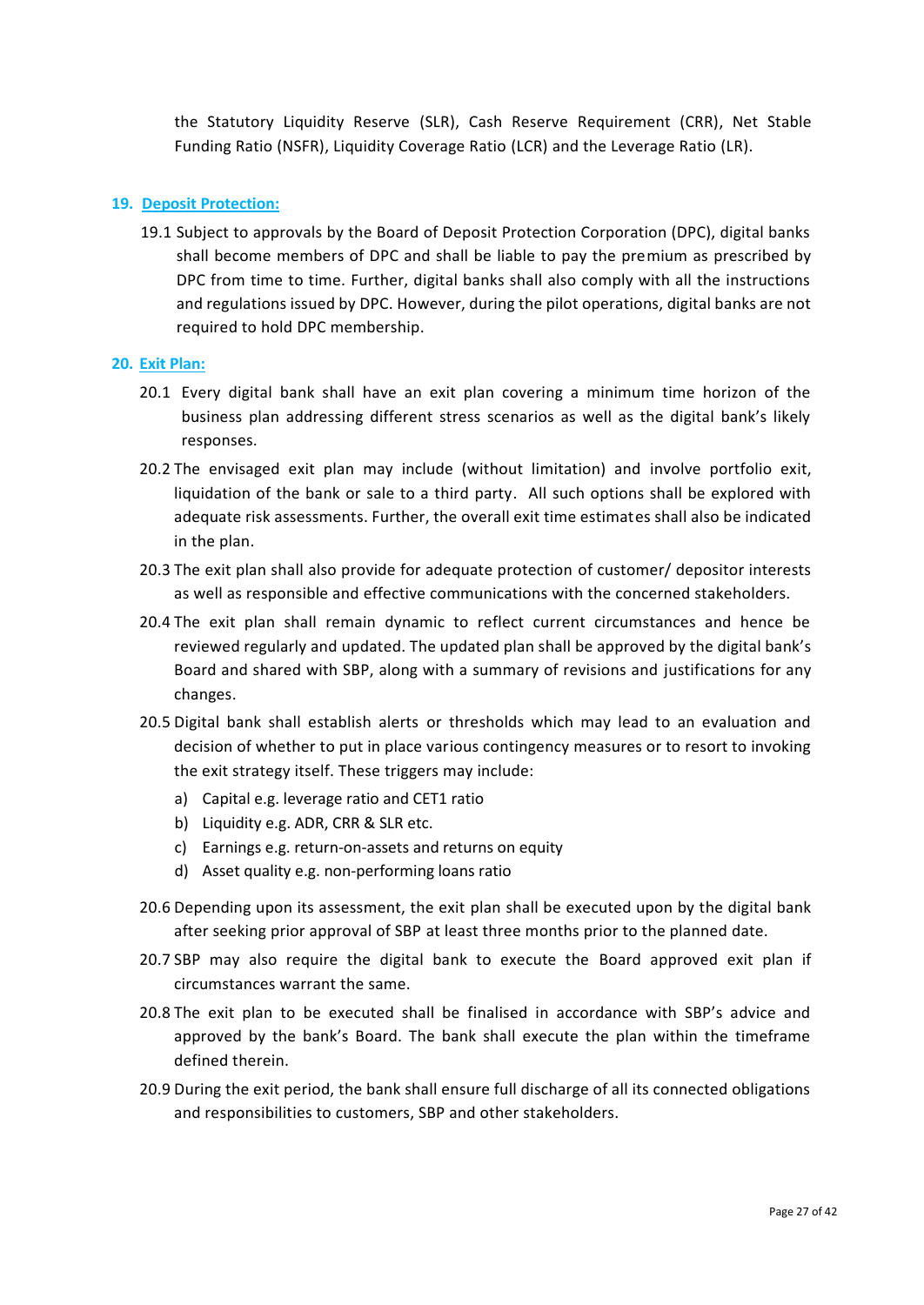20.10Throughout the exit period, the digital bank shall submit periodic Board approved reports, as advised by SBP before the execution of exit plan, demonstrating the progress against the Board approved exit plan.

## **21. Distribution Channels/ Customer Access Points:**

- 21.1 The digital bank shall maintain a distribution strategy, in line with the overall business and operating strategy.
- 21.2 The distribution strategy shall include a description of each channel/customer access point together with products/ services/ facilities to be offered, rationale/ benefits as well as inherent risks and mitigation measures.
- 21.3 Digital banks are not required to establish any branch. Digital and electronic means (e.g. mobile phones, internet, own and other banks' ATMs, CDMs, digital kiosks/ pods) and contact/ call centres shall be the primary channels/ access points.
- 21.4 Digital banks may leverage the following physical channels/ access points after seeking prior approval of SBP where applicable:
	- a) Sales and service centres owned by the digital bank
	- b) Agents of the digital bank or other banks
	- c) Other banks' branches (including of parent bank)
	- d) Any other channel as permissible under the applicable laws, rules and regulations
- 21.5 Notwithstanding Regulations 21.3 and Interpretation 3(7) and in addition to the access points listed in Regulation 21.4, as an exception to the general rule, digital banks are allowed to establish up to a maximum of 25 smart branches owned by them. A digital bank seeking to establish a smart branch(es) may apply in this regard at any time within three years from commencement of commercial operations. Any such smart branch(es) shall be phased out within seven years from commercial launch and shall at the end of such period cease to conduct any operations or business.
- 21.6 With respect to own smart branches, sales & service centres, ATMs, CDMs and digital kiosks/ pods, digital banks shall follow relevant and applicable requirements of the Branch Licensing Policy in relation to the process for application and approval, along with general instructions on operations at these places. However, provisions not relevant in the context of digital banks such as geographical distribution shall not apply.
- 21.7 Regarding on boarding and managing own agents, digital banks shall comply with the pertinent requirements of the Framework for Branchless Banking Agent Acquisition and Management. However, they are required to take SBP's specific approval for agent based banking. In case if they are interested to offer only Branchless Banking Account of Level "0" or "1" digitally, they may not require SBP's specific approval of the same.

## **22. Resource Sharing:**

22.1 A digital bank may seek the services of any senior or other management personnel of the parent and other group entities to assist in the digital bank in its strategic affairs, with prior approval from its Board.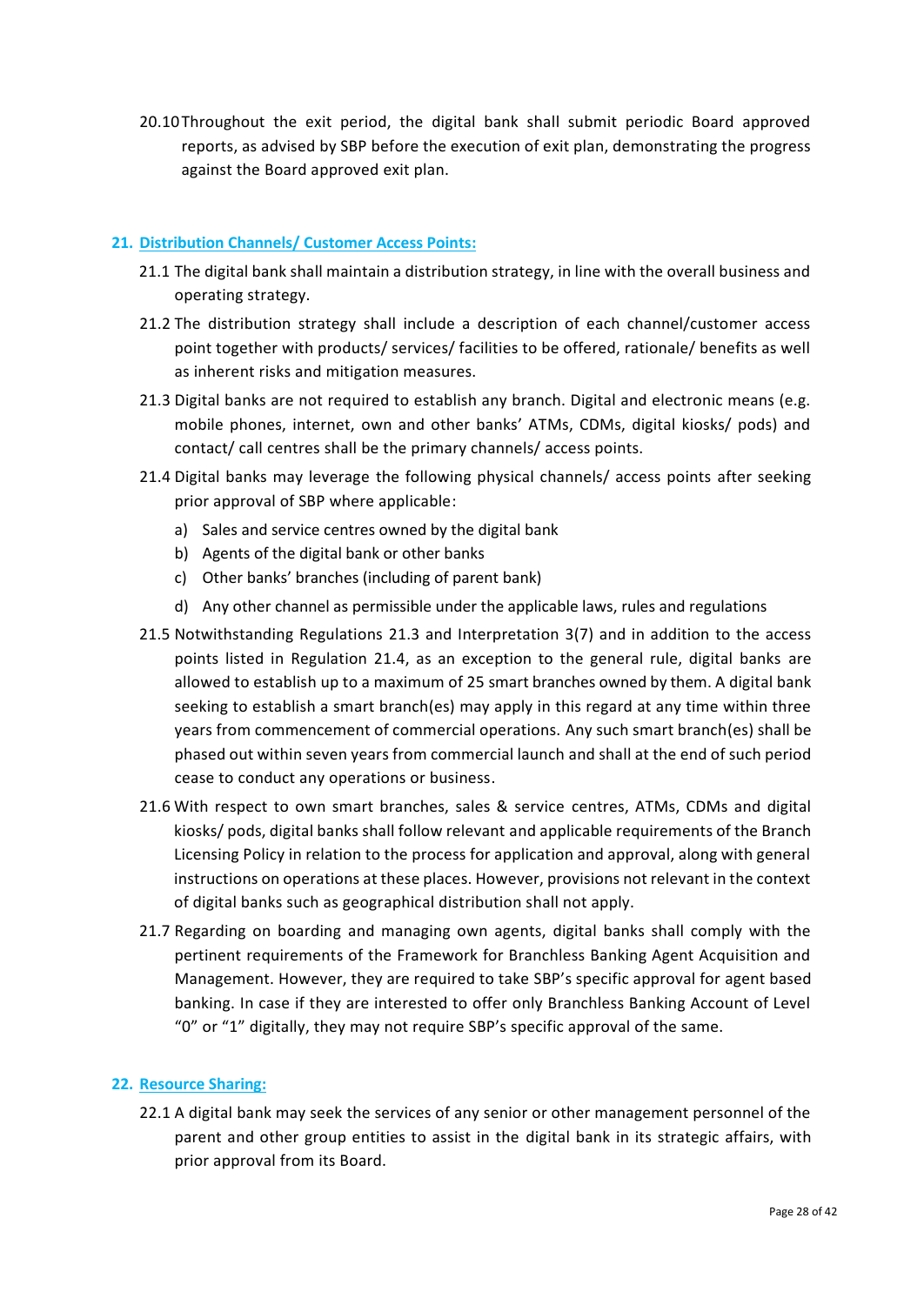- 22.2 Such assistance shall be sought through deputation arrangements, at arm's length basis, mutually agreed between the digital bank and the relevant parent and other group entities, provided that:
	- a) The engagement is warranted in view of the specialised skill set and experience of the personnel that could significantly contribute to the digital bank's capability of delivering on its value proposition;
	- b) The assignment is meant to facilitate the bank during the set-up period, pilot stage and/ or transition phase; and
	- c) The arrangement does not apply to the CEO.
- 22.3 Based on a reasonable business case, a digital bank may be allowed to use certain services of sponsor/ parent/ group entity acquired at an arm's length basis and keeping in view the sponsor/parent/group's expertise/capacity in that specific area.

## **23. Parent Bank Oversight:**

- 23.1 The parent bank of a digital bank shall formulate a policy to oversee its digital bank subsidiary, which shall outline the reports to be provided periodically to the parent bank by the subsidiary.
- 23.2 A digital bank may seek advice and support from the parent bank on its strategic and policy matters, to better align itself with the standard practices across the banking group.
- 23.3 The parent bank and digital bank may establish matrix reporting relationships between functional heads of two banks specifically in the areas of Risk Management, Compliance, Human Resource and Technology.
- 23.4 A digital bank shall be subject to specific oversight reviews by the parent bank in risk, compliance and internal audit domains. In addition, the parent bank may conduct reviews of the digital bank in specifically identified strategically important areas, involving business and operational performance against the approved business plans or key performance indicators.
- 23.5 A digital bank shall share the findings of the parent bank reviews with its senior management and Board for their perusal, decisions and remedial actions.
- 23.6 Oversight of the digital bank's performance by the parent bank shall not absolve the digital bank from its responsibilities or obligations, and in exercising of management function and decision-making authority.
- 23.7 SBP may review the business and operational relationships or interactions between the digital and parent banks, including exchange of information and parent oversight/ independent review arrangements.
- 23.8 Confidential information related to customer(s) may be shared with the parent bank only after obtaining consent of the customer(s).

## **24. Requirements in Risk, Compliance and Certain Operating Model Domains:**

Digital bank shall comply with all other relevant requirements applicable to commercial banks in general (conventional or Islamic as the case may be) including but not limited to the following areas: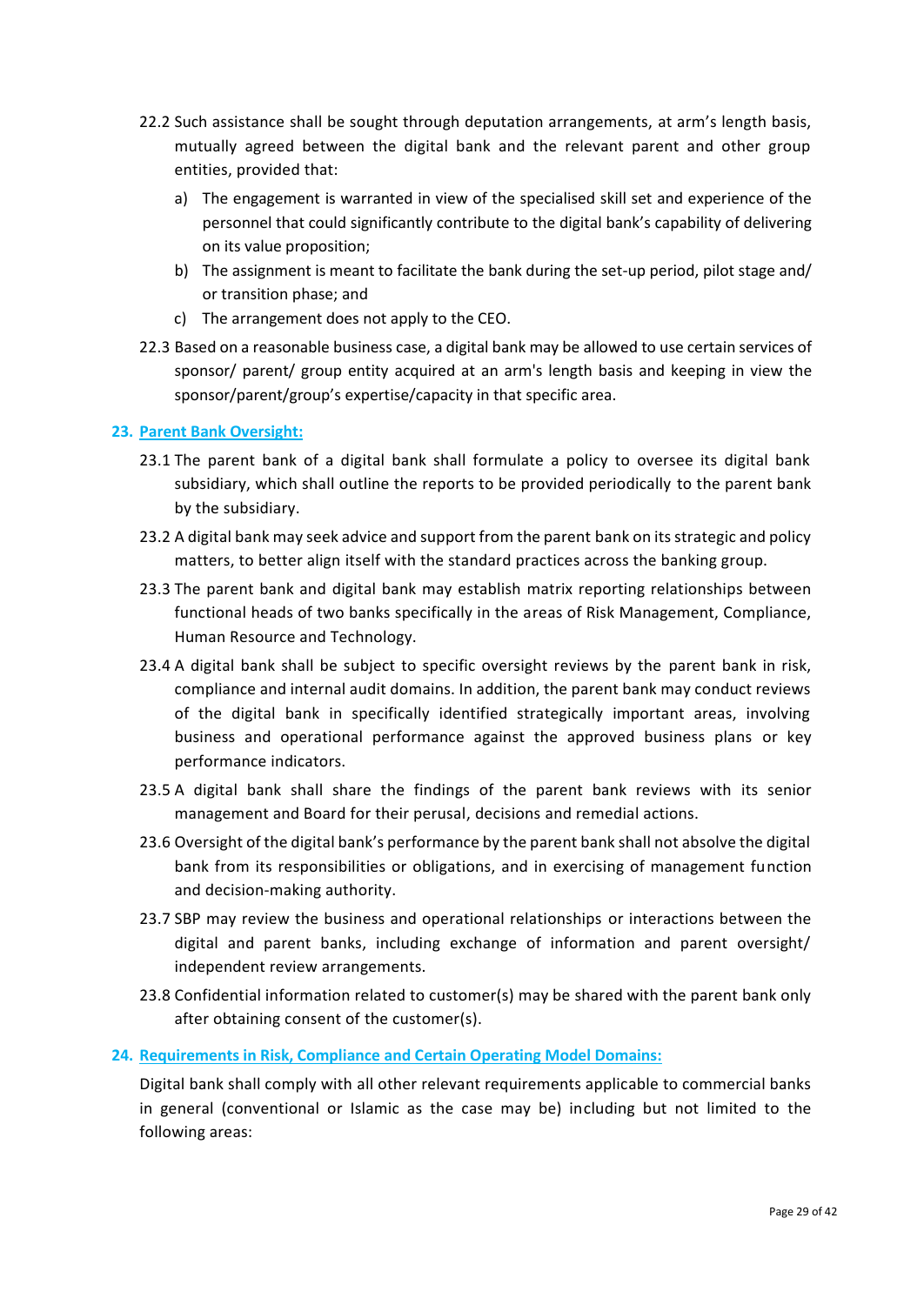- a) Risk management (including management of credit, operational, liquidity and interest rate risks; stress testing and ICAAP)
- b) Customer on-boarding and related KYC, e-KYC, digital KYC, video KYC, CDD, CRP and other compliance aspects (including Anti-Money Laundering, Combatting the Financing of Terrorism & Countering Proliferation Financing Regulations)
- c) Foreign Exchange Regulations/ Regime
- d) Technology (including Enterprise Technology Governance & Risk Management Framework)
- e) Outsourcing (including Framework for Risk Management in Outsourcing Arrangements by Financial Institutions)
- f) Cloud
- g) Cybersecurity
- h) Consumer Protection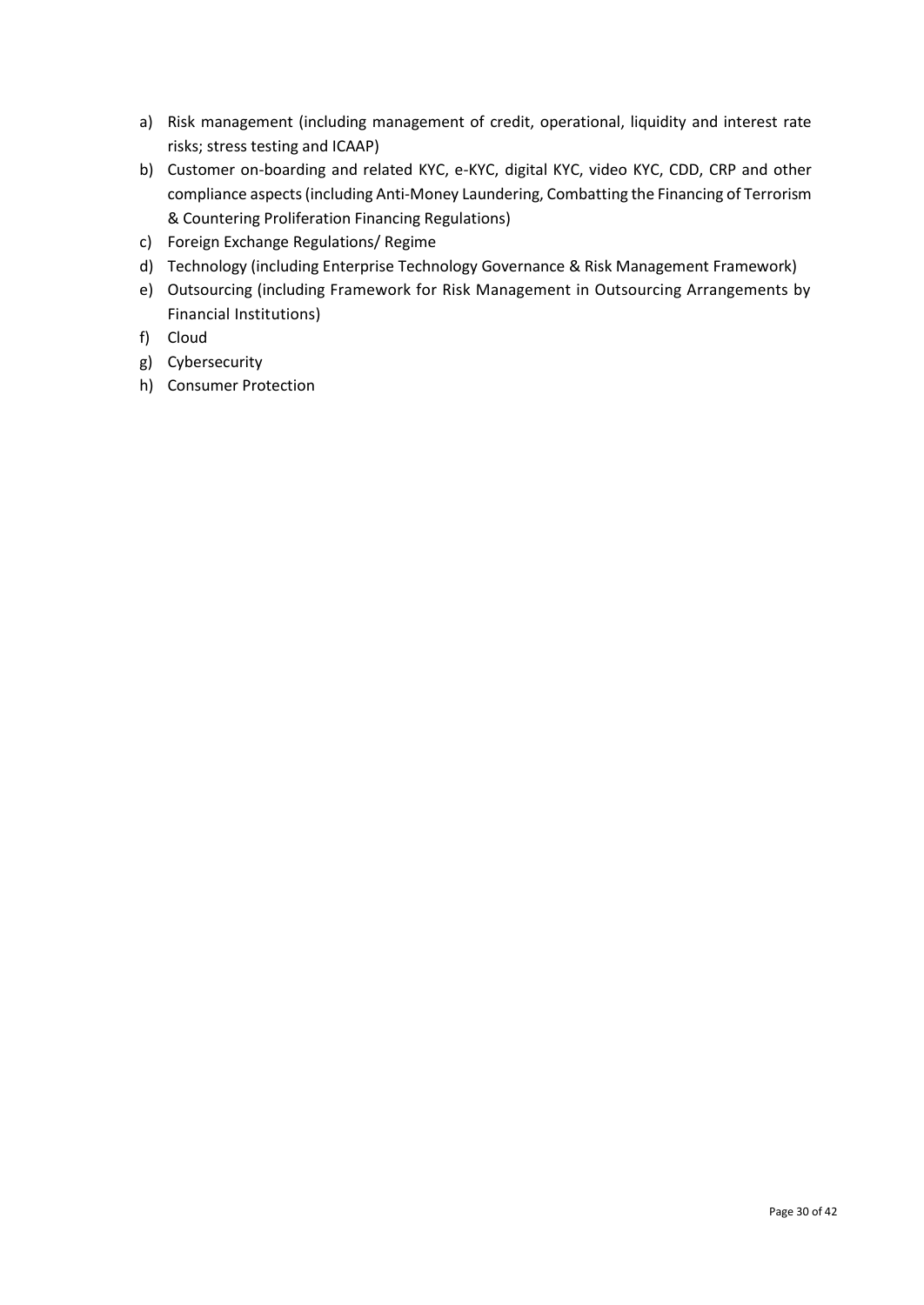# **Appendix A: Summary of Important Business Rules Pertaining to Pilot Operations, Transition/ Progression Phase and Beyond for Digital Banks**

## **Table 1: Digital Retail Bank**

| <b>Particulars</b>              | <b>Application and licensing stages</b>                                                                                                                                                                                                                                                                                                                                                                                                                                                                                                                                                                                                                                                                                                         | <b>Transition phase</b>                                                                                                                                                                                                                                                                      | <b>Conclusion of</b><br>transition phase<br>and subsequent<br>operations   |
|---------------------------------|-------------------------------------------------------------------------------------------------------------------------------------------------------------------------------------------------------------------------------------------------------------------------------------------------------------------------------------------------------------------------------------------------------------------------------------------------------------------------------------------------------------------------------------------------------------------------------------------------------------------------------------------------------------------------------------------------------------------------------------------------|----------------------------------------------------------------------------------------------------------------------------------------------------------------------------------------------------------------------------------------------------------------------------------------------|----------------------------------------------------------------------------|
| <b>MCR</b>                      | PKR 1.5 billion at the pilot stage,<br>progressing to PKR 2 billion at<br>commercial launch                                                                                                                                                                                                                                                                                                                                                                                                                                                                                                                                                                                                                                                     | Starting from PKR 2 billion<br>and increasing to PKR 4<br>billion over a period of three<br>years                                                                                                                                                                                            | PKR 4 billion                                                              |
| CAR                             |                                                                                                                                                                                                                                                                                                                                                                                                                                                                                                                                                                                                                                                                                                                                                 | 15% (comprising 9.5% CET1 CAR, 12.5% total CAR, 2.5% CCB)                                                                                                                                                                                                                                    |                                                                            |
| Key milestones<br>and timelines | ■ Complete<br>application<br>submitted to SBP<br>SBP's NOC for incorporation of<br>bank<br>public<br>proposed<br>as<br>limited company valid for 6<br>months<br>" IPA allowed by SBP, valid for a<br>period of 12 months from the<br>date of grant of IPA<br>• Operational<br>readiness<br>and<br>meeting MCR for pilot stage<br>Application to commence pilot<br>operations<br>$\blacksquare$ SBP's<br>of<br>assessment<br>operational readiness<br>• Non-renewable<br>restricted<br>license for pilot stage valid for<br>up to nine months<br>" DRB may be allowed another<br>restricted license, valid for six<br>months<br>Pilot operations for a minimum<br>duration of three months<br>License<br>to<br>commence<br>commercial operations | from<br>■ Commences<br>the<br>commercial launch<br>" For a minimum period of<br>three full financial years<br>after the year of commercial<br>launch<br>• Operations<br>to<br>be<br>in<br>accordance with the terms<br>and conditions in the license<br>to commence commercial<br>operations | N/A                                                                        |
| Customer<br>segments            | Pilot stage<br>" Not allowed to widely solicit<br>deposits from the public but<br>may deal only with a select<br>group of customers<br>■ Primarily<br>deposit<br>to<br>seek<br>accounts and provide basic                                                                                                                                                                                                                                                                                                                                                                                                                                                                                                                                       | " May deal in all the retail<br>customer segments<br>$\blacksquare$ DRB<br>generally<br>not<br>deal<br>permitted<br>to<br>in<br>corporate/<br>commercial<br>segment but allowed digital<br>cash management services,<br>provided aggregate balance                                           | Same<br>restrictions<br>as applicable during<br>the<br>transition<br>phase |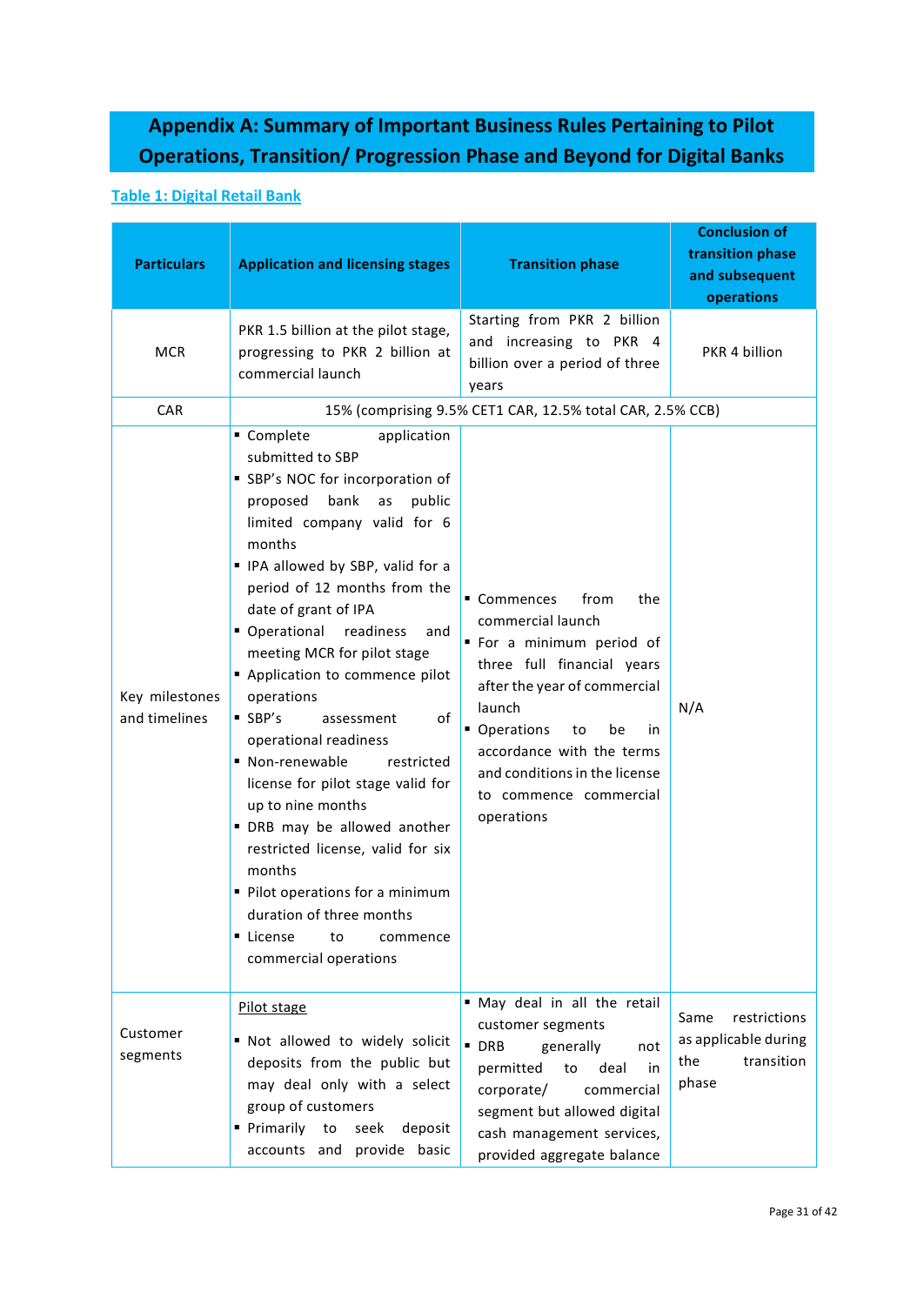| <b>Particulars</b>                        | <b>Application and licensing stages</b>                                                                                                                                                     | <b>Transition phase</b>                                                                                                                                                                                                                                                                                                                                              | <b>Conclusion of</b><br>transition phase<br>and subsequent<br>operations                                                                                                                                              |
|-------------------------------------------|---------------------------------------------------------------------------------------------------------------------------------------------------------------------------------------------|----------------------------------------------------------------------------------------------------------------------------------------------------------------------------------------------------------------------------------------------------------------------------------------------------------------------------------------------------------------------|-----------------------------------------------------------------------------------------------------------------------------------------------------------------------------------------------------------------------|
|                                           | banking facilities, with certain<br>restrictions                                                                                                                                            | in related accounts to not<br>40%<br>of<br>exceed<br>total<br>deposits<br>Balances in relation to P2G,<br>G <sub>2</sub> P<br>(including<br>social<br>disbursements) and utility<br>payments to be excluded<br>while determining above<br>limit                                                                                                                      |                                                                                                                                                                                                                       |
| Deposit<br>caps<br>other<br>and<br>limits | Pilot stage<br>Aggregate deposits at 25% of<br>the MCR for the pilot stage<br>Security deposit equal<br>to<br>above-mentioned deposit cap<br>Per depositor balance capped<br>at PKR 500,000 | Initial aggregate deposit cap<br>at 6 times of the MCR,<br>progressively increasing to<br>12 times<br>balance<br>■ Aggregate<br>in<br>relation<br>to<br>P2G,<br>G <sub>2</sub> P<br>(including<br>social<br>disbursements) and utility<br>payments to be excluded<br>from the deposits, for the<br>purpose of this limit<br>" Compulsory membership of<br><b>DPC</b> | ■ No deposit cap on<br>retail<br>customer<br>segments,<br>as<br>previously<br>applicable during<br>the<br>transition<br>phase<br>Continued<br>membership<br>of<br><b>DPC</b>                                          |
| Advances<br>cap<br>and<br>other<br>limits | Pilot stage<br>ADR to be maintained at 50%<br>during pilot operations                                                                                                                       | <b>ADR</b><br>50%<br>• Initial<br>cap<br>progressively increasing to<br>70%<br>■ Aggregate<br>consumer<br>finance capped at 40% of<br>the total advances<br>■ Exposure<br>limits<br>per<br>borrower<br>the<br>as<br>per<br>respective PRs                                                                                                                            | ADR increased to<br>80%<br>with<br>aggregate<br>consumer finance<br>limited to 40% of<br>total advances<br>■ Exposure<br>limits<br>borrower<br>per<br>continue<br>be<br>to<br>under<br>governed<br>the respective PRs |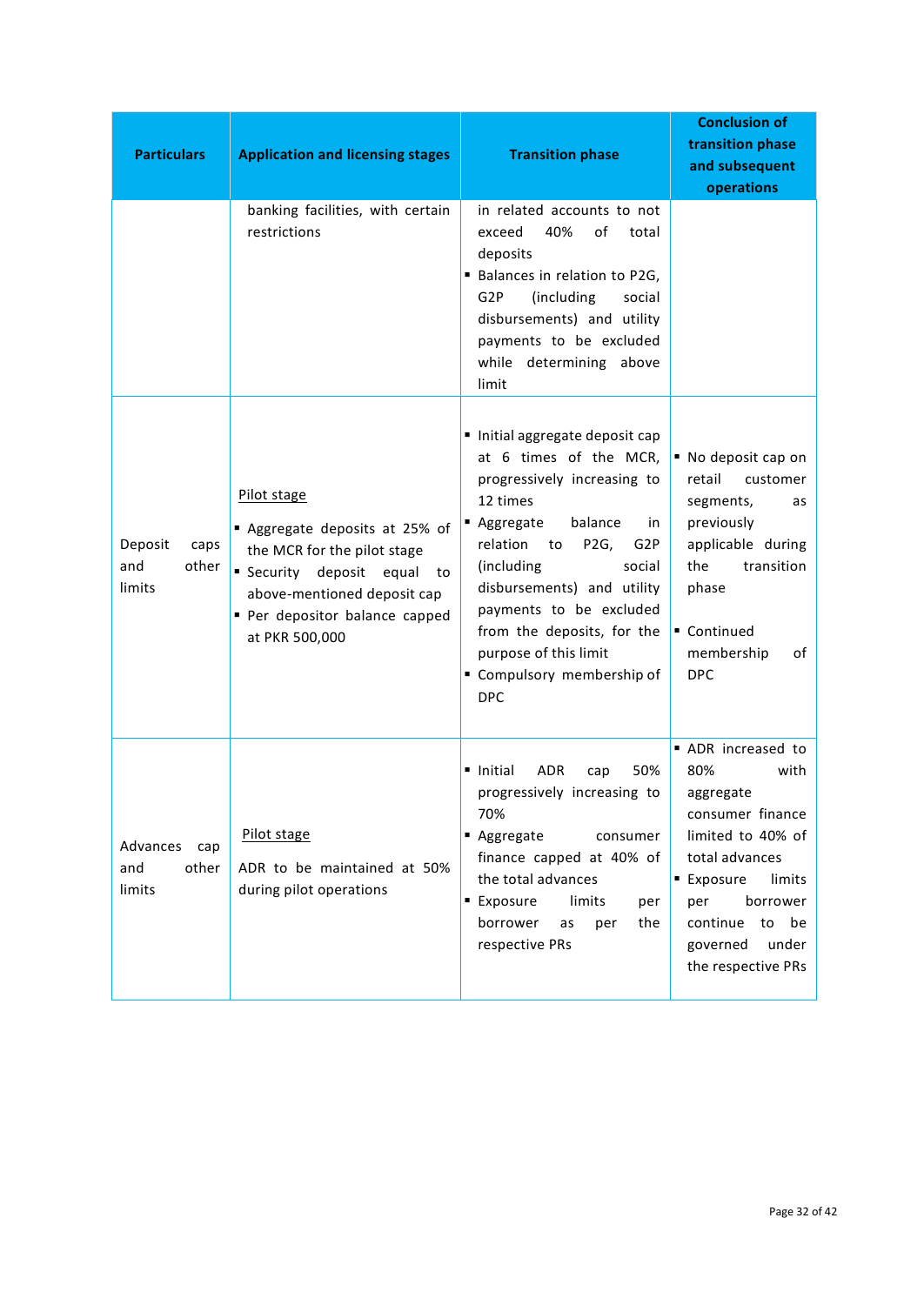## **Table 2: Digital Full Bank**

| <b>Particulars</b>                  | <b>At grant of DFB license</b>                                                                                                                                                                                                                                                                                                                                                           | <b>Progression phase</b>                                                                                                                                        | <b>Conclusion of progression</b><br>phase and subsequent<br>operations                                                                                                                                                                                                                                      |
|-------------------------------------|------------------------------------------------------------------------------------------------------------------------------------------------------------------------------------------------------------------------------------------------------------------------------------------------------------------------------------------------------------------------------------------|-----------------------------------------------------------------------------------------------------------------------------------------------------------------|-------------------------------------------------------------------------------------------------------------------------------------------------------------------------------------------------------------------------------------------------------------------------------------------------------------|
| <b>MCR</b>                          | PKR 6.5 billion                                                                                                                                                                                                                                                                                                                                                                          | Starting from<br>PKR<br>6.5<br>billion and increasing to<br>PKR 10 billion over a period<br>of two years                                                        | PKR 10 billion                                                                                                                                                                                                                                                                                              |
| <b>CAR</b>                          | 13.5% (comprising 7% CET1 CAR and 11% total CAR, 2.5%<br>CCB)                                                                                                                                                                                                                                                                                                                            |                                                                                                                                                                 | Same CAR requirements as<br>for the commercial banks<br>in general (conventional or<br>Islamic as the case may be)                                                                                                                                                                                          |
| Key milestones<br>and timelines     | · DFB license application<br>DRB to<br>from a<br>be<br>entertained<br>any time<br>successful<br>after<br>the<br>conclusion of transition<br>phase<br>· DRB to first receive<br>approval from SBP laying<br>out<br>terms<br>and<br>conditions for grant of<br><b>DFB</b> license<br>$\blacksquare$ SBP's<br>assessment<br>οf<br>DRB's<br>readiness<br>to<br>operate as DFB<br>DFB license | Commences from<br>the<br>award of DFB license<br>" For a minimum period of<br>two full financial years<br>after the year of grant of<br>above-mentioned license | N/A                                                                                                                                                                                                                                                                                                         |
| Customer<br>segments                | segments                                                                                                                                                                                                                                                                                                                                                                                 | Can also deal with corporate/ commercial segment besides all the retail customer                                                                                |                                                                                                                                                                                                                                                                                                             |
| Advances<br>cap<br>and other limits | ADR capped at 80%<br>■ Aggregate<br>finance<br>consumer<br>and<br>corporate/<br>commercial advances at a limit of 30% (separately for<br>each segment) of the total advances<br>Exposure limits per borrower continue to be governed<br>under the respective PRs                                                                                                                         |                                                                                                                                                                 | ADR cap as previously<br>applicable<br>during<br>the<br>progression phase<br>Same consumer finance<br>corporate/<br>and<br>advances<br>commercial<br>restrictions<br>that apply<br>progression<br>during the<br>phase<br>■ Exposure<br>limits<br>per<br>borrower to be governed<br>under the respective PRs |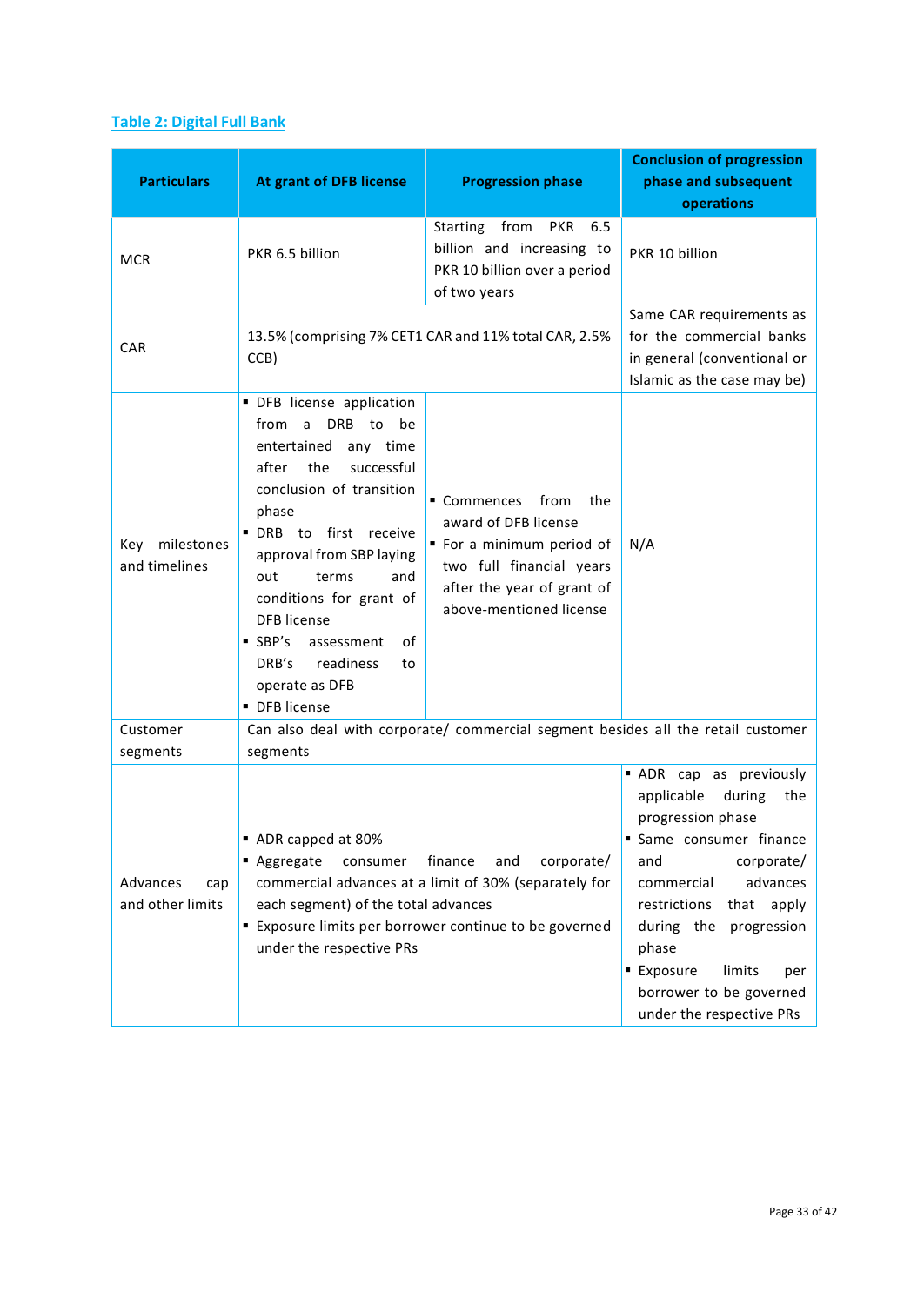# **Appendix B-1: Documentation / Information for Digital Retail Bank License Application**

- (1) Feasibility study, business and enablement plan as well as five year projections addressing the components outlined in Appendix C.
- (2) Names of CEO, sponsors and sponsor directors, along with attested copies of their CNICs. In case of foreign nationals, copies of their national identification cards and passports, duly authenticated by the Embassy of Pakistan in the respective countries.
- (3) Detailed CVs and proforma information of the CEO, sponsors and sponsor directors in the light of Fit & Proper criteria under the PRs for Corporate/ Commercial Banking.
- (4) Amounts proposed to be subscribed by each sponsor and sponsor director.
- (5) Personal net worth of each sponsor and sponsor director, not being lesser than the amount to be subscribed by them personally. The information shall be supported by certified copies of income tax and wealth tax statements filed during the last three years.
- (6) In cases where sponsors or sponsor directors are residents of countries where filing of wealth statement is not a requirement, two certificates of personal net worth and general reputation issued by international banks of repute. This requirement would also be applicable to sponsors who have returned to Pakistan within six months before the submission of application for license.
- (7) For institutions interested in sponsoring a digital bank, either individually or in collaboration with other sponsors:
	- i. A resolution of their respective Boards/Governing Bodies covering (1) objectives of proposed investment (2) amount to be subscribed, and (3) nomination of directors representing the institution on the digital bank's Board;
	- ii. Details of core business (geographies, customer/ market segments, business lines, products/ services etc.);
	- iii. Audited financial statements for the last three years.
- (8) List of entities in which the sponsors and sponsor directors as well as their family members are interested as directors, chief executives, partners, proprietors or shareholders (holding 5% or more shares). Further, list of bankers and latest balance sheets/ accounts of such entities are also to be provided.
- (9) Last three years' balance sheets/accounts (audited where applicable) of all those entities in which the sponsors and sponsor directors have majority stake or substantial ownership.
- (10) Names of the banks and financial institutions with which the sponsors and sponsor directors have been dealing as well as relevant account numbers and names of branches and, where relevant, credit reports from those banks, all in a separate confidential envelope.
- (11) Previous experience of sponsors and sponsor directors in banks, microfinance banks/ institutions, electronic money institutions, payment firms, fintechs (e.g. those dealing in payments, remittances, lending), e-commerce firms, telecommunication companies, and other entities.
- (12) Following additional requirements where a foreign bank is the sponsor:
	- i. Letter from the home country banking regulators/ supervisors indicating permission to conduct banking business in Pakistan;
	- ii. Credit rating by an international credit rating agency;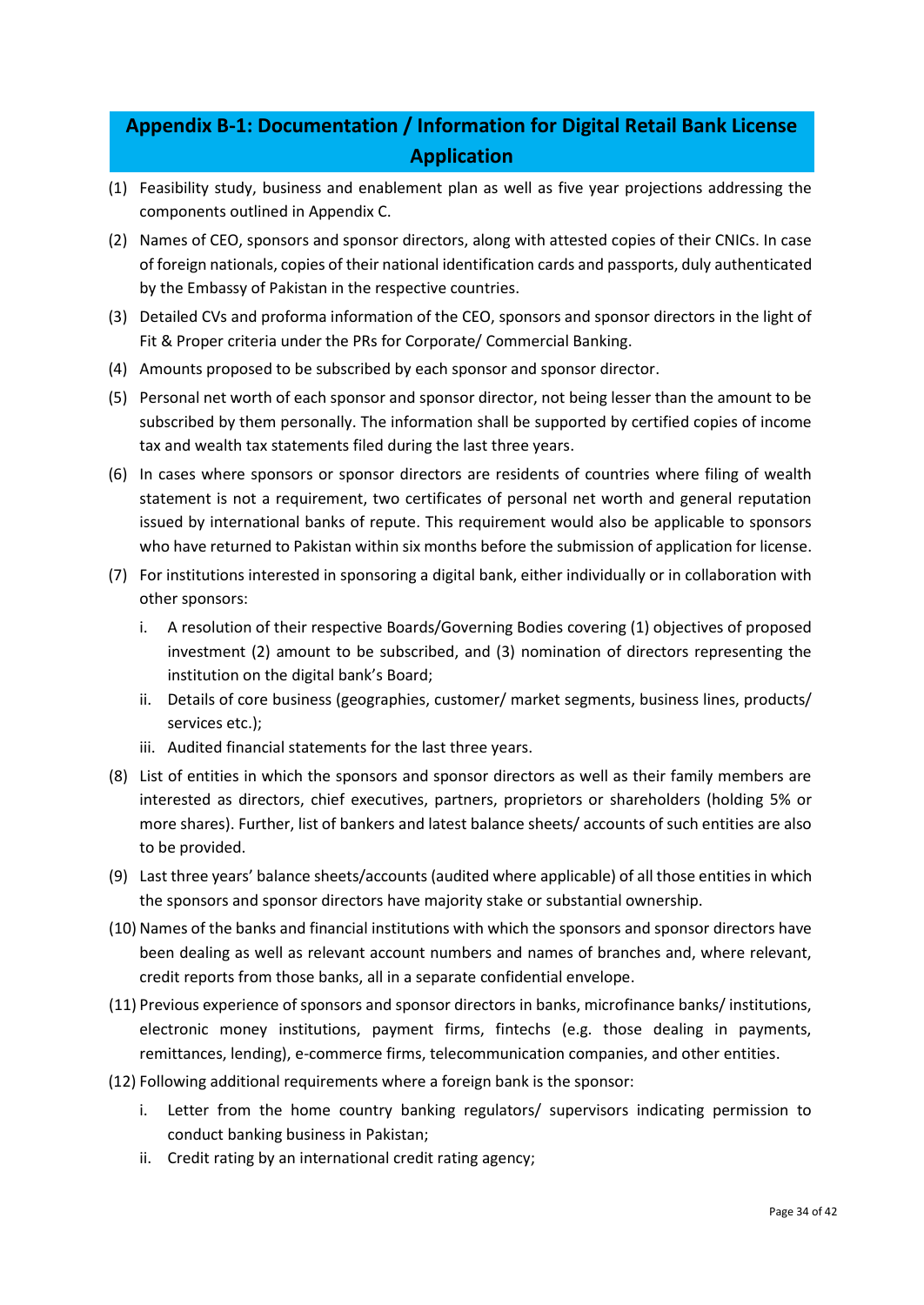- iii. Global Tier I & II capital in US dollars and capital adequacy ratio;
- iv. Supervisory rating, or any such criteria/ rating, wherever applicable;
- v. Name of countries in which the foreign bank has presence as subsidiary, foreign branch and/ or representative office.
- (13) Proposed name of the DRB and drafts of the Memorandum and Articles of Association.
- (14) Complete details of the beneficial ownership of sponsors, down to the natural persons.
- (15) In case of proposed Islamic digital bank, constitution and members of the Sharia Board along with their brief resumes.
- (16) Enforceable undertaking from the sponsors as per the format in Appendix D-2:
	- i. To meet the obligation of on-going compliance with the MCR, CAR and other capital and liquidity requirements including submission of an enforceable and executable bank guarantee at the time of seeking SBP's approval for commencement of pilot operations, issued by a reputable bank covering a reasonable period as advised by SBP and in accordance with the phased MCR;
	- ii. To discharge any outstanding deposit liabilities in the event of an exit;
	- iii. To comply with all the terms and conditions of digital bank license;
	- iv. That the names of sponsors have not been placed on the United Nations Security Council Consolidated List or any other list of banned, proscribed or blacklisted individuals or other entities maintained by the Government of Pakistan or by any foreign government.
- (17) Any other allied documentation deemed essential by the applicant to demonstrate the representations made in the application pack.
- (18) Any additional documents or information required by SBP, in support of the application.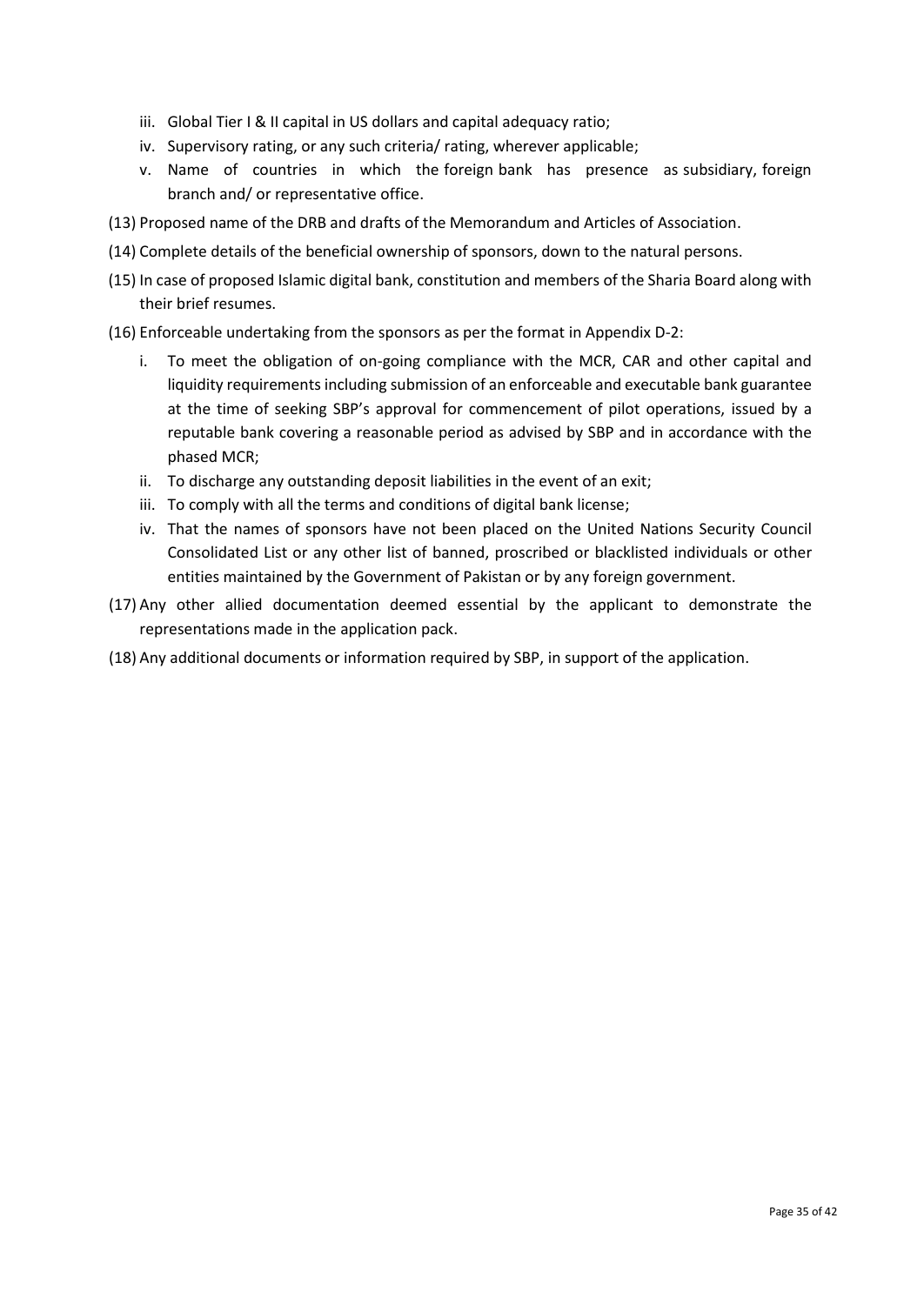# **Appendix B-2: Documentation / Information for Digital Full Bank License Application**

- (1) Board resolution authorising the application for DRB's progression to DFB.
- (2) Feasibility study, business and enablement plan as well as five year projections.
- (3) Report approved by the Board on DRB's readiness to operate as DFB, backed by adequate documentation including in the areas of governance, organisational structure, process and technology pertaining to business, operations, risk, compliance, consumer protection, business continuity and cyber security.
- (4) Names of new sponsors and sponsor directors, along with attested copies of their CNICs. In case of foreign nationals, copies of their national identification cards and passports, duly authenticated by the Embassy of Pakistan in the respective countries.
- (5) Detailed CVs and proforma information of new sponsors and sponsor directors in the light of Fit & Proper criteria under the PRs for Corporate/ Commercial Banking.
- (6) Amounts proposed to be subscribed by each sponsor and sponsor director.
- (7) Personal net worth of new sponsors and sponsor directors, not being lesser than the amount to be subscribed by them personally. The information shall be supported by certified copies of income tax and wealth tax statements filed during the last three years.
- (8) In cases where new sponsors or sponsor directors are residents of countries where filing of wealth statement is not a requirement, two certificates of personal net worth and general reputation issued by international banks of repute. This requirement would also be applicable to sponsors who have returned to Pakistan within six months before the submission of application for license.
- (9) For any new institutions interested in sponsoring the DFB:
	- i. A resolution of their respective Boards/Governing Bodies covering (1) objectives of proposed investment (2) amount to be subscribed, and (3) nomination of directors representing the institution on the DFB's Board;
	- ii. Details of core business (geographies, customer/ market segments, business lines, products/ services etc.);
	- iii. Audited financial statements for the last three years.
- (10) List of entities in which new sponsors and sponsor directors as well as their family members are interested as directors, chief executives, partners, proprietors or shareholders (holding 5% or more shares). Further, list of bankers and latest balance sheets/ accounts of such entities are also to be provided.
- (11) Last three years balance sheets/accounts (audited where applicable) of all those entities in which new sponsors or sponsor directors have majority stake or substantial ownership.
- (12) Names of the banks and financial institutions with which new sponsors and sponsor directors have been dealing as well as relevant account numbers and names of branches and, where relevant, credit reports from those banks, all in a separate confidential envelope.
- (13) Previous experience of new sponsors and sponsor directors in banks, microfinance banks/ institutions, electronic money institutions, payment firms, fintechs (e.g. those dealing in payments, remittances, lending), e-commerce firms, telecommunication companies, and other entities.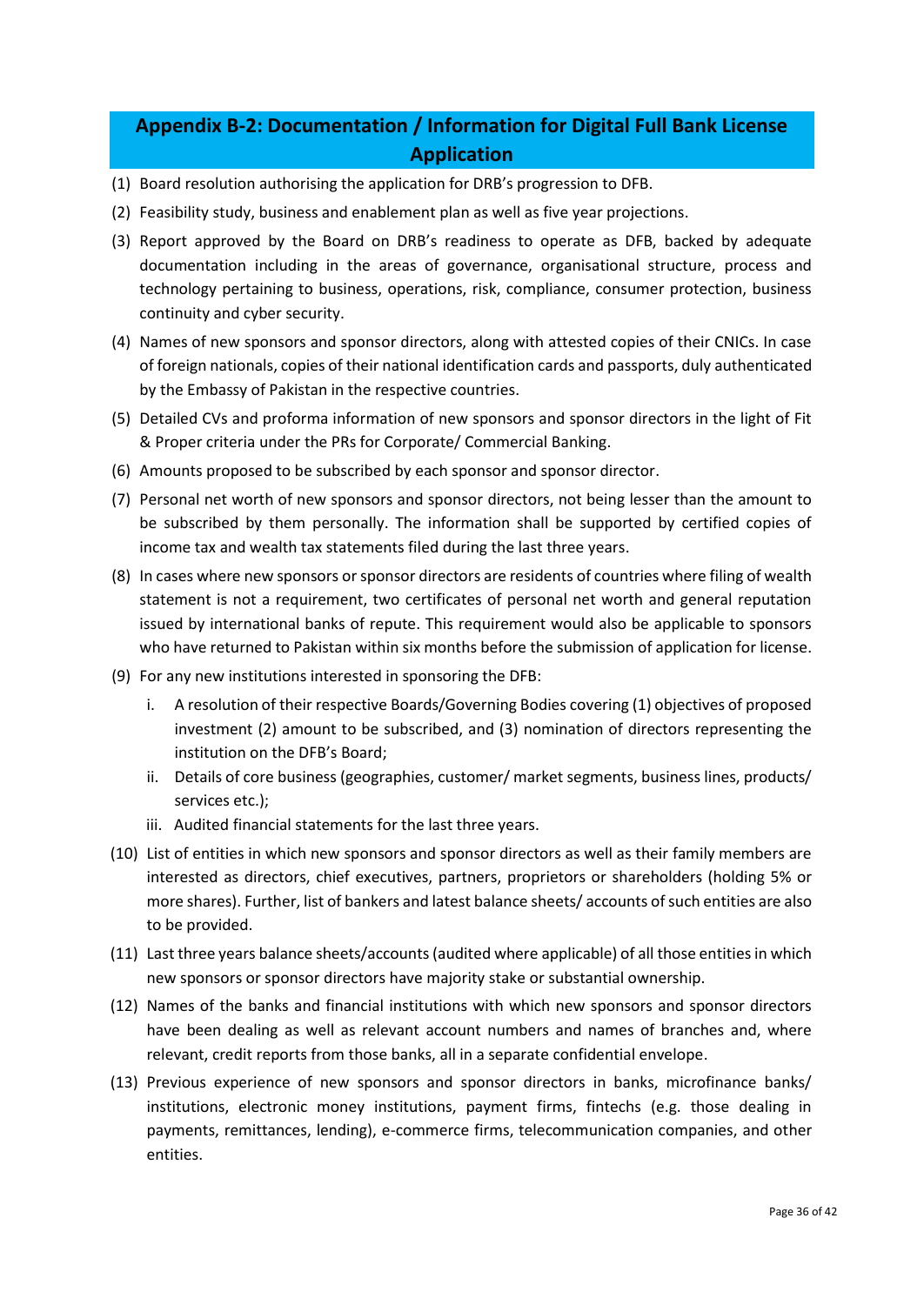- (14) Following additional requirements in case of a foreign bank is the sponsor:
	- i. Letter from the home country banking regulators/ supervisors indicating permission to conduct banking business in Pakistan;
	- ii. Credit rating by an international credit rating agency;
	- iii. Global Tier I & II capital in US dollars and capital adequacy ratio;
	- iv. Supervisory rating, or any such criteria/ rating, wherever applicable;
	- v. Name of countries in which the foreign bank has presence as subsidiary, foreign branch and/ or representative office.
- (15) Complete details of the beneficial ownership of new sponsors, down to the natural persons.
- (16) Enforceable undertaking from the sponsors as per the format in Appendix D-2:
	- i. To meet the obligation of on-going compliance with the MCR, CAR and other capital and liquidity requirements including submission of an enforceable and executable bank guarantee at the time of seeking SBP's approval for commencement of pilot operations, issued by a reputable bank covering a reasonable period as advised by SBP and in accordance with the phased MCR;
	- ii. To discharge any outstanding deposit liabilities in the event of an exit;
	- iii. To comply with all the terms and conditions of digital bank license;
	- iv. That the names of sponsors have not been placed on the United Nations Security Council Consolidated List or any other list of banned, proscribed or blacklisted individuals or other entities maintained by the Government of Pakistan or by any foreign government.
- (17) Any other allied documentation deemed essential by the applicant to evidence the representations made in the application pack.
- (18) Any additional documents or information required by SBP, in support of the application.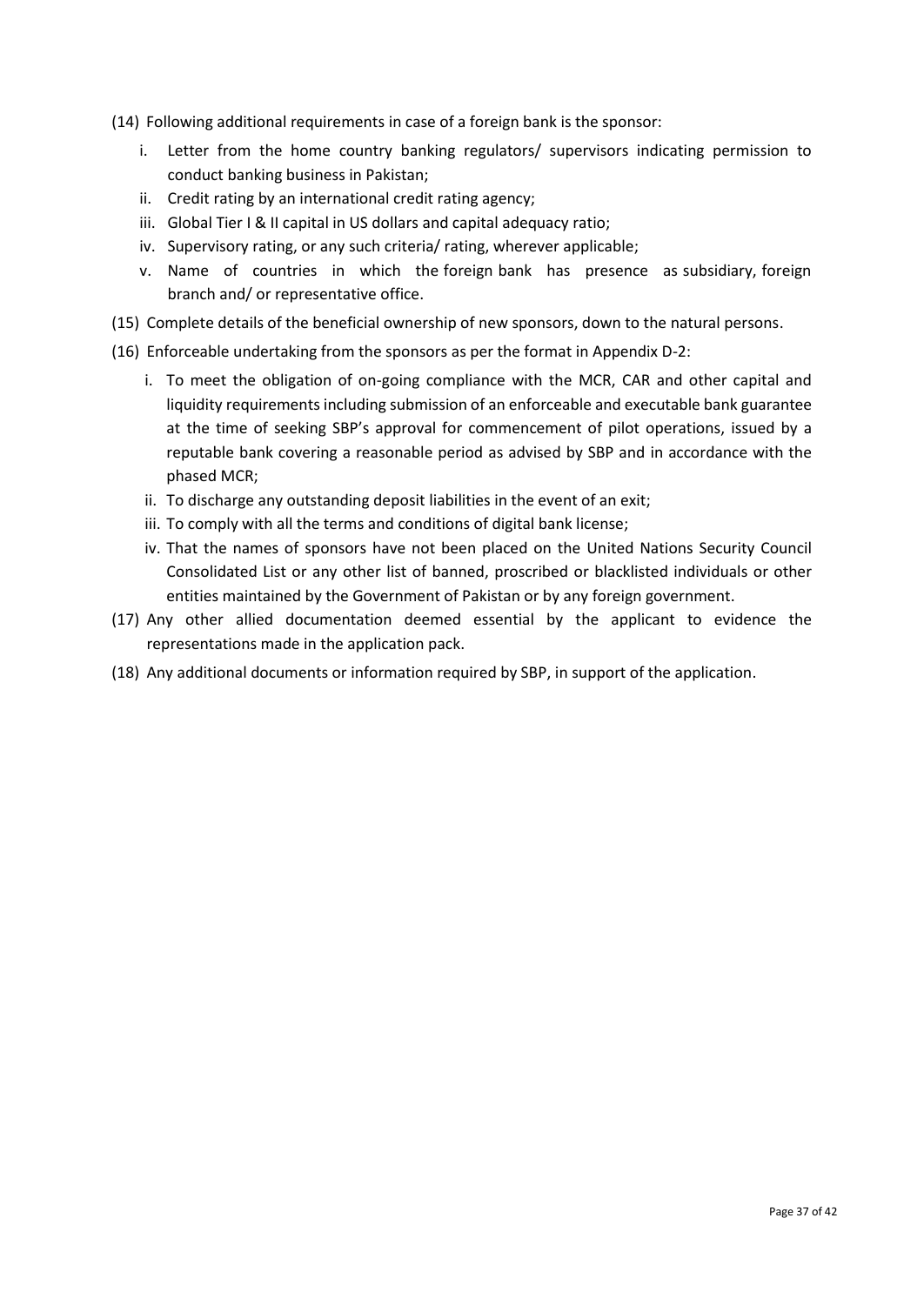# **Appendix C: Components in the Feasibility Study, Business and Enablement Plan**

- (1) Landscape assessment and feasibility study involving a detailed analysis of the market (e.g. socioeconomic, banking and payments, financial inclusion, technology, innovation, fintech, overall digital eco-system, regulatory scan, competition from existing conventional bank or Islamic banks and envisaged digital banks).
- (2) Innovative, robust and sustainable digital bank value proposition, including how it shall be leveraging the sponsors' existing businesses and/ or experience/ capabilities.
- (3) Target customer segments and opportunity analyses.
- (4) Target products and services along with customer value propositions, and a description of how these will address the specific needs of target customer segments.
- (5) Customer segment and product evolution over the projection period and, as a minimum over the transition phase.
- (6) Business operations during the pilot stage, particularly customer scope and anticipated deposit size/ business volume.
- (7) Any plan for leveraging BB business/ platform, available with a group banking entity or otherwise with another bank, and the benefits/ impacts thereof.
- (8) Detailed financial projections (bank-wide and for each of the major business line/ customer segment e.g. consumer banking, SME banking, microfinance, agriculture financing) covering a period of at least five years from the commencement of commercial operations. In case the breakeven period is more than five years, the projections should cover the extended period.

As guidance, applicants could develop financial projections broadly using the main financial statement formats applicable in generality to commercial banks.

- (9) Detailed set of economic and business conditions as well as other assumptions underlying the financial projections.
- (10) Sensitivity analysis, including reasonable stress scenarios, stressed projections and contingency plans.
- (11) Investment/ financing plan for compliance with phased MCR as per the table in Regulation 4 and other capital and liquidity requirements.
- (12) Exit plan.
- (13) Description/ outline of enablement/ operating model domains including:
	- i. Senior management organisational structure and role competencies;
	- ii. Target human resource model (both in terms of size and major roles) and evolution mainly during the transition period. This part may also include consideration of core competencies specially in product development, emerging tech (e.g. cloud, open API, eco-system building, data sciences, AI/ ML, customer experience);
	- iii. Distribution strategy, channels/ customer access points and their alignment with overall business and operating strategy/ model, together with a description of products/ services/ facilities to be offered, rationale/ benefits as well as inherent risks and mitigation measures;
	- iv. Envisaged branding and marketing initiatives, including go to market strategy;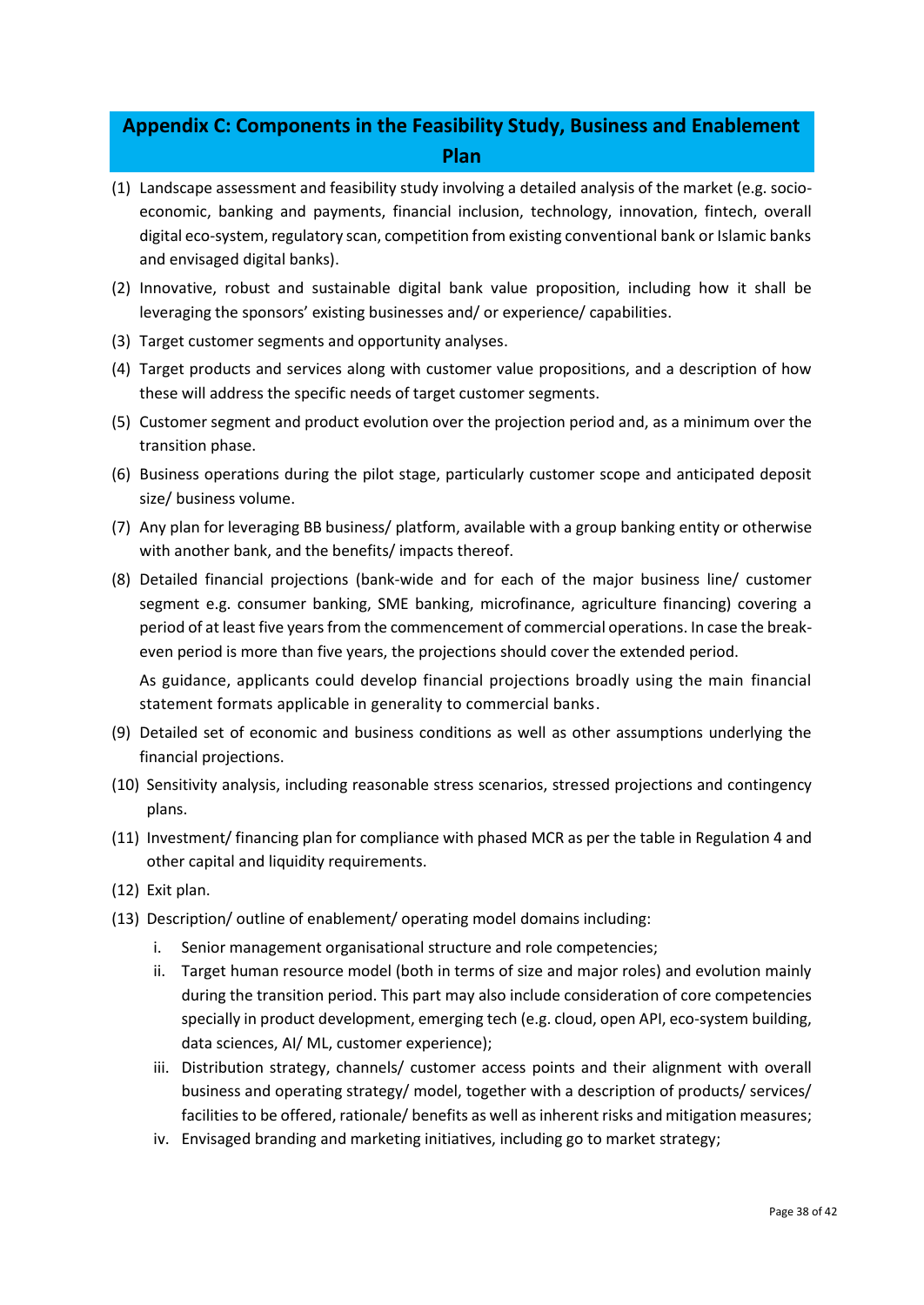- v. In relation to own smart branches and sales & service centres, timelines and cities/ locations applicants would like to pursue such branches/ centres;
- vi. Governance, risk management, compliance and internal audit preparedness. This part may also elaborate on different credit risk models and decision engines planned to be implemented, as prerequisites to digital scoring and lending;
- vii. Outsourcing strategy encompassing among other elements: (1) major functions/ activities considered as outsourcing candidates (2) outline of group shared services and outsourcing, cost and charge out structures exhibiting adherence to arm's length principle;
- viii. Envisaged consumer and data protection measures including complaint handling mechanism;
- ix. Technology strategy including outline of agile technology architecture, use of cloud, RPA/ IA and other emerging tech and progressive plan of technology stack implementation over the transition phase;
- x. Cloud strategy;
- xi. Open API strategy;
- xii. Cyber security/ resilience strategy;
- xiii. Overview of Business Continuity Management and Disaster Recovery Planning;
- xiv. Envisaged collaboration and co-creation arrangements, including preferred engagements options with fintechs, integration with e-commerce eco-system and on-line marketplace;
- xv. Expected use of regulatory sandbox and own/ others' digital labs/ innovation centres.
- (14) Enablement roadmap/ bank set-up plan, identifying responsibilities, dependencies and timelines.
- (15) How the business and enablement/ operating models covered above shall effectively contribute to the Digital Bank Objectives.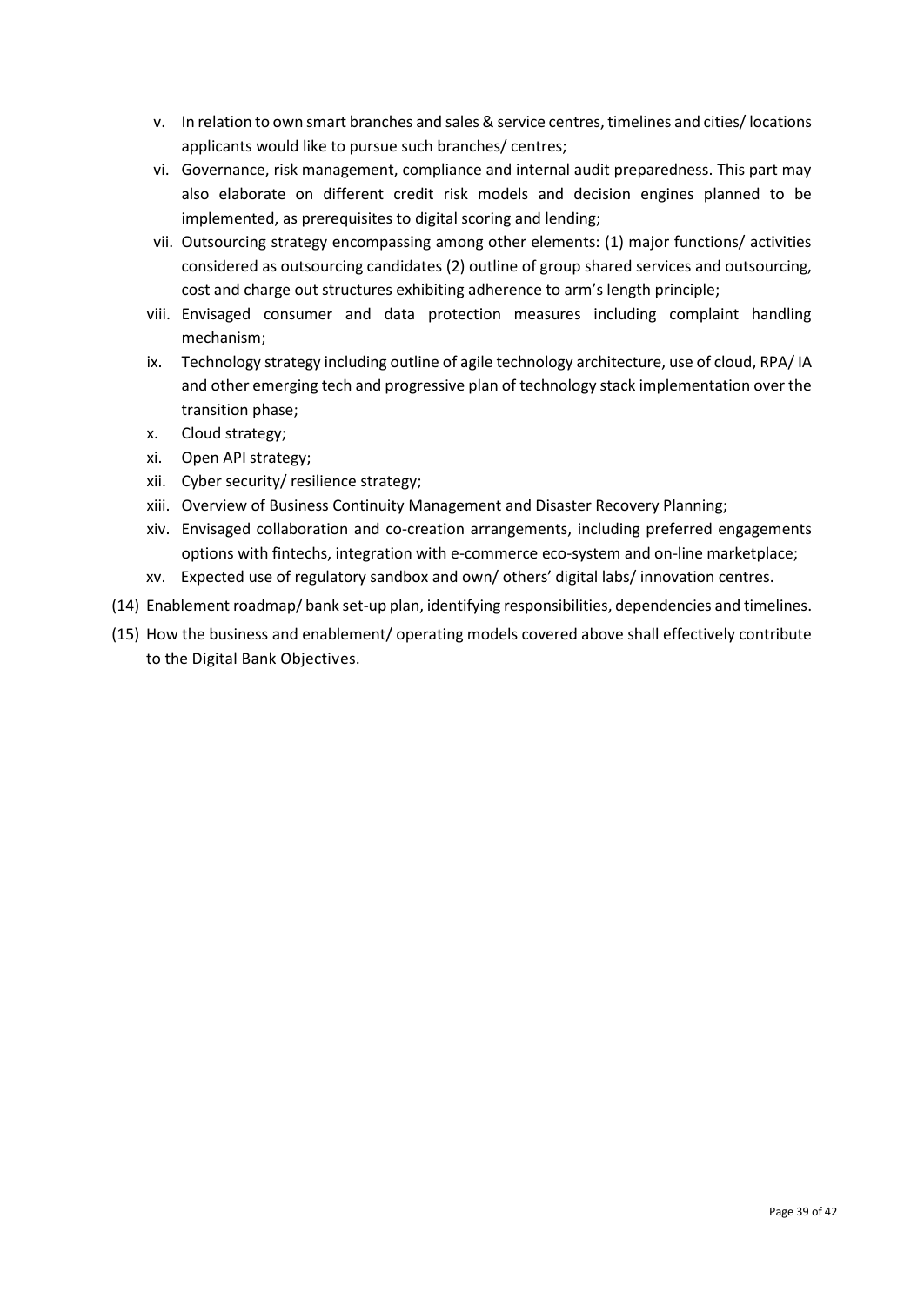## **Appendix D-1: Format for Guarantee during Phased MCR**

*To be printed on stamp paper or affixed with stamp duty if and as required under applicable provincial stamp laws*

Issue Date: Reference Number: Currency: Amount of Guarantee: Expiry Date: Name & Address of Sponsor(s): Name of Digital Bank: Name & Address of Guarantor (Bank): Name & Address of Beneficiary:

#### **Letter of Guarantee**

- 1. We, the undersigned, the Guarantor, (hereinafter referred to as "we" "us" & "our") hereby guarantee to unequivocally, irrevocably, unconditionally and immediately pay on demand any amount up to [amount] (the "Guaranteed Amount") if the State Bank of Pakistan is of the opinion that the proposed Digital Bank at any time fails to fulfil applicable minimum capital requirements under the Regulatory Framework (Part-B) for Digital Banks.
- 2. The invalidity or unenforceability of any one or more phrases, sentences or clauses in this guarantee will not affect the validity or enforceability of the remaining provisions of this Guarantee or any part of this Guarantee.
- 3. No alteration, variation, supplement, deletion, replacement or waiver of this Guarantee or any of its terms, provisions or conditions will be binding unless made in writing and signed by the Guarantor and the Beneficiary.
- 4. The liability of the Guarantor will continue until the payment is made of every obligation towards the Beneficiary and until payment of the Guaranteed Amount or any part thereof demanded by the Beneficiary has been completed.
- 5. Any notice to be given to the Guarantor may be sent by mail, telephone, email or otherwise delivered to the address provided above.
- 6. This Guarantee is a continuing guarantee and shall remain in force notwithstanding the liquidation or dissolution of the Guarantor or the proposed Digital Bank, or the appointment of an administrator, receiver or similar office-holder of the Guarantor or the proposed Digital Bank or in relation to all or any part of its assets. The liability hereunder shall not be discharged or impaired by reason of any change (substantive or otherwise) made now or in future by the State Bank of Pakistan or any act of matter whatsoever which (but for this provision) might have discharged or impaired the Guarantor's liability.
- 7. No failure to exercise and no delay on the part of the Beneficiary in exercising any right under this Guarantee and no course of dealing between the parties shall be construed or operate as a waiver of that right nor shall any single or partial exercise of any right preclude any other or further exercise of it or exercise of any other right.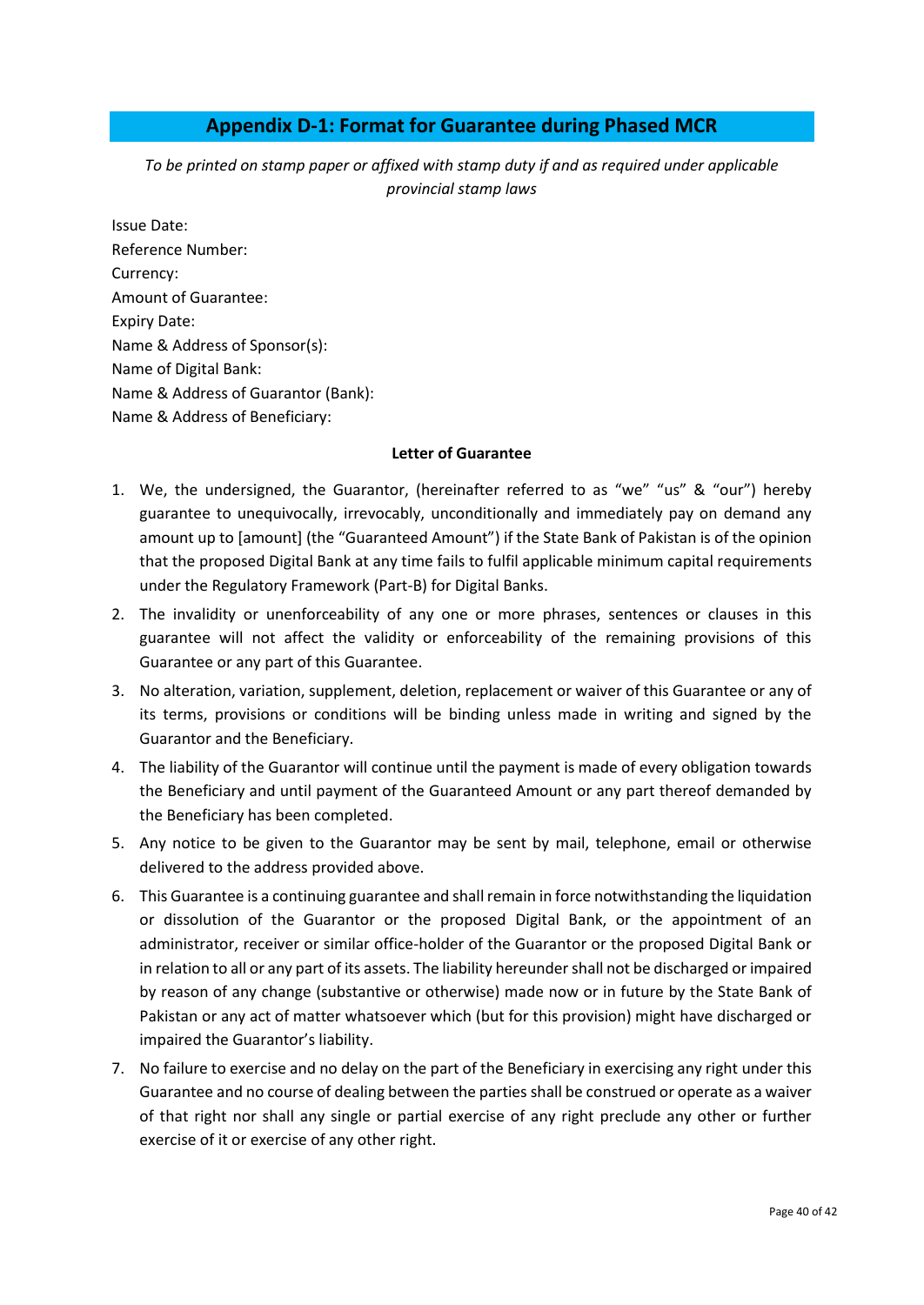## **Appendix D-2: Format for Sponsors' Undertaking**

*To be printed on stamp paper or affixed with stamp duty if and as required under applicable provincial stamp laws*

To The Director Banking Policy and Regulations Department State Bank of Pakistan

I/We [name of natural or legal person], [name of father/husband in case of natural person], of [residential address in case of natural person, registered address in case of legal person], [CNIC/NICOP number in case of Pakistani citizen natural person, nationality and passport number in case of non-Pakistani citizen natural person, country of incorporation and corporate registration number in case of legal person] (hereinafter referred to as the "Sponsor", which term includes representative heirs, executors/administrators, legal representatives/successors and assigns), a proposed sponsor of [name of digital bank] (hereinafter referred to as the "Proposed Digital Bank"), jointly and severally undertake to the following:

- a) Sponsor shall ensure that the Proposed Digital Bank shall meet any and all requirements and obligations of the Proposed Digital Bank, including but not limited to ensuring ongoing compliance monitoring of the Minimum Capital Requirement, Capital Adequacy Ratio and other capital and liquidity requirements as may be applicable to the Proposed Digital Bank.
- b) Sponsor shall ensure that in the event of an exit of the Proposed Digital Bank, the Sponsor shall personally discharge any and all outstanding non-bank deposit liabilities in accordance with instructions received from the State Bank of Pakistan.
- c) Sponsor shall ensure that the Proposed Digital Bank complies with all the terms and conditions of any license granted to the Proposed Digital Bank by the State Bank of Pakistan and all other applicable legal and regulatory requirements.
- d) Sponsors shall submit an enforceable and executable bank guarantee at the time of seeking SBP's approval for commencement of pilot operations, issued by a reputable bank covering a reasonable period as advised by SBP and in accordance with the phased MCR. The bank guarantee shall be invoked upon non-fulfilment of MCR related commitments/plan.
- e) Sponsor undertakes and confirms that the name of the Sponsor or any person associated with the Sponsor has not been placed on the United Nations Security Council Consolidated List or any other list of banned, proscribed or blacklisted individuals or other entities maintained by the Government of Pakistan or by any foreign government.
- f) Sponsor confirms that the undertakings stated herein shall constitute perpetual, irrevocable and enforceable obligations against the Sponsor, and the Sponsor will not be relieved from these obligations or any part thereof for any reason whatsoever without the prior written consent of the State Bank of Pakistan.

IN THE WITNESS THEREOF these presents have signed the day hereinbefore written by the Sponsor.

Date: